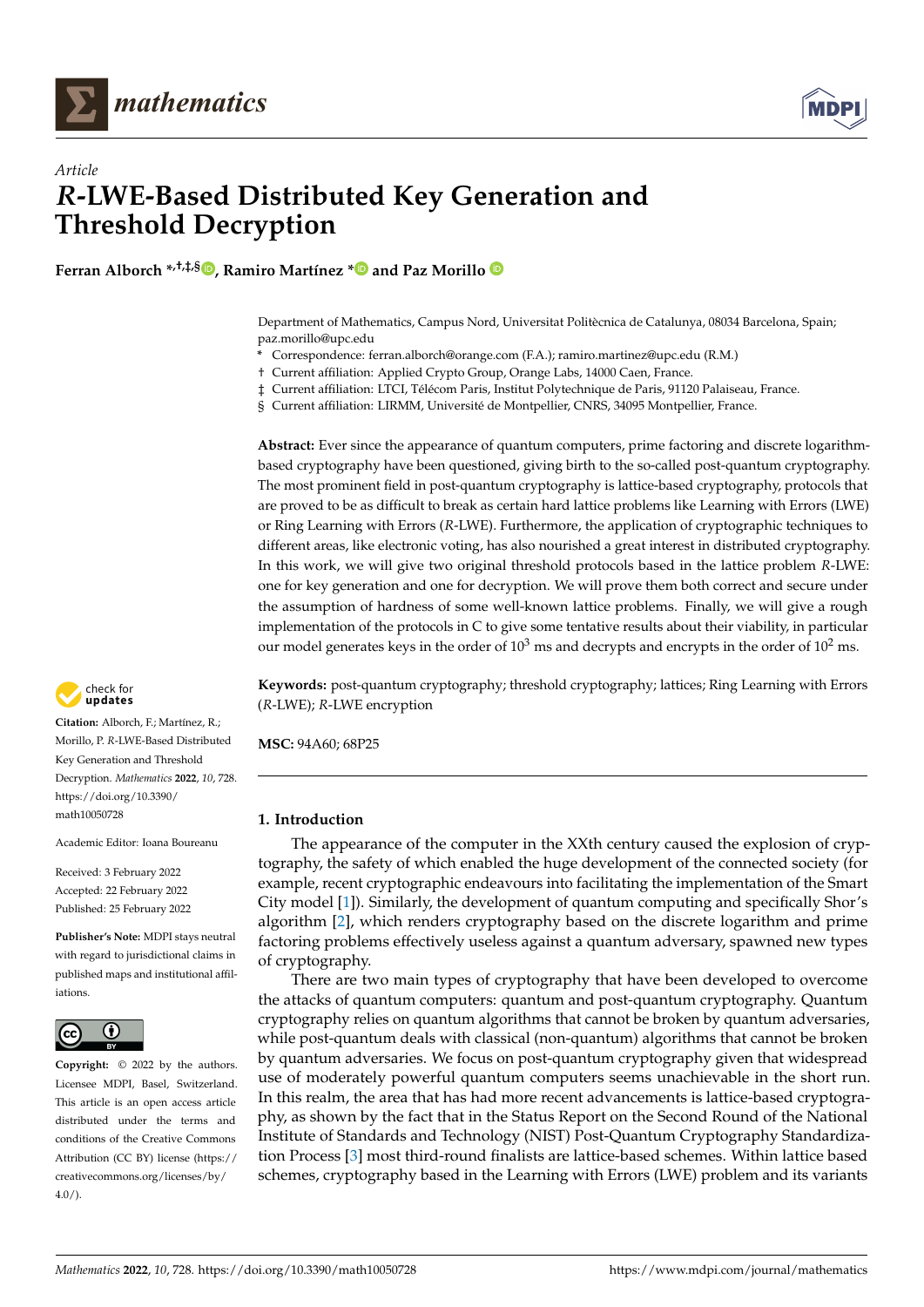is especially relevant. We will build our proposals around the Ring Learning with Errors (*R*-LWE) problem.

There are many applications of post-quantum cryptography, but the one we we focus on is electronic voting. Electronic voting is characterized by a significant lack of trust. The lack of trust in other entities is what initially spawned the concept of cryptography, thus going further in this direction is the next logical step to follow. Therefore, the aim is to "spread" that trust, so that one single corrupt player can no longer break the protocol. Distributed cryptography is this idea of spreading the tasks between several players so that only certain subsets of them can perform the cryptographic protocol. The interest in distributed cryptography, and in particular post-quantic distributed cryptography, can be seen in interesting recent advancements in the area like [\[4](#page-29-3)[,5\]](#page-29-4).

Adding post-quantum and distributed cryptography finally brings us to our main subject: *R*-LWE-based distributed key generation and threshold decryption.

## *1.1. State-of-the-Art*

Despite the shown interest and potential usefulness of lattice-based threshold public key encryption cryptography, the amount of existing proposals is scarce, especially of proposals focusing on the *R*-LWE problem. Most of the existing proposals revolve around the LWE problem (see, for example, [\[5–](#page-29-4)[8\]](#page-29-5)), which has the potential problem of keys and ciphertexts growing with  $O(n^2)$  instead of with  $O(n)$  like the *R*-LWE variant (with *n* the dimension of the lattice), thus having a higher possibility to need a greater amount of operations and therefore computation time. In the world of threshold encryption based on *R*-LWE, as far as we know there is only one proposal given in [\[9\]](#page-29-6), which is based on the homomorphic properties of the presented Fully Homomorphic Encryption scheme. However, this proposal does not come with a distributed key generation protocol (as it relies on a Trusted Third-Party (TTP) for that). Additionally, to the best of our knowledge, none of the mentioned proposals give an implementation to truly analyze computation times, even if implementations of post-quantic protocols is a hot topic, as shown by the Open Quantum Safe project [\[10\]](#page-29-7). Furthermore, the Open Quantum Safe project also shows us that despite recent developments, most applications are still on the prototype phase. A summary of the current state of the art can be found in Table [1.](#page-1-0)

| Proposal          | <b>Lattice Problem</b> | <b>Key Generation</b> | Implementation |
|-------------------|------------------------|-----------------------|----------------|
| $\lceil 6 \rceil$ | <b>LWE</b>             |                       |                |
|                   | <b>LWE</b>             |                       |                |
| [8]               | <b>LWE</b>             |                       |                |
| [5]               | <b>LWE</b>             |                       |                |
| [9]               | R-LWE                  |                       |                |
| Our proposal      | R-LWE                  |                       |                |

<span id="page-1-0"></span>**Table 1.** State-of-the-art.

## *1.2. Contributions*

In this work, we present original protocols of both distributed key generation and threshold decryption that, as far as we know, are the first *R*-LWE-based threshold protocols including both decryption and key generation. The protocols are based on the LWE proposal given by Bendlin and Damgård in [\[6\]](#page-29-8), whose ideas are transported into the *R*-LWE setting. Furthermore, we prove these protocols both correct and secure, we give a set of parameters for which our protocols have more than 100 bits of security and we give a rough implementation in C of the protocols to analyze their performance.

## *1.3. Structure*

In Section [2](#page-2-0) we will give the preliminaries necessary to follow the work in the fields of cryptographic primitives, distributed cryptography, and Ring Learning with Errors. In Section [3,](#page-7-0) we present the protocols that act as the main contribution of this work, while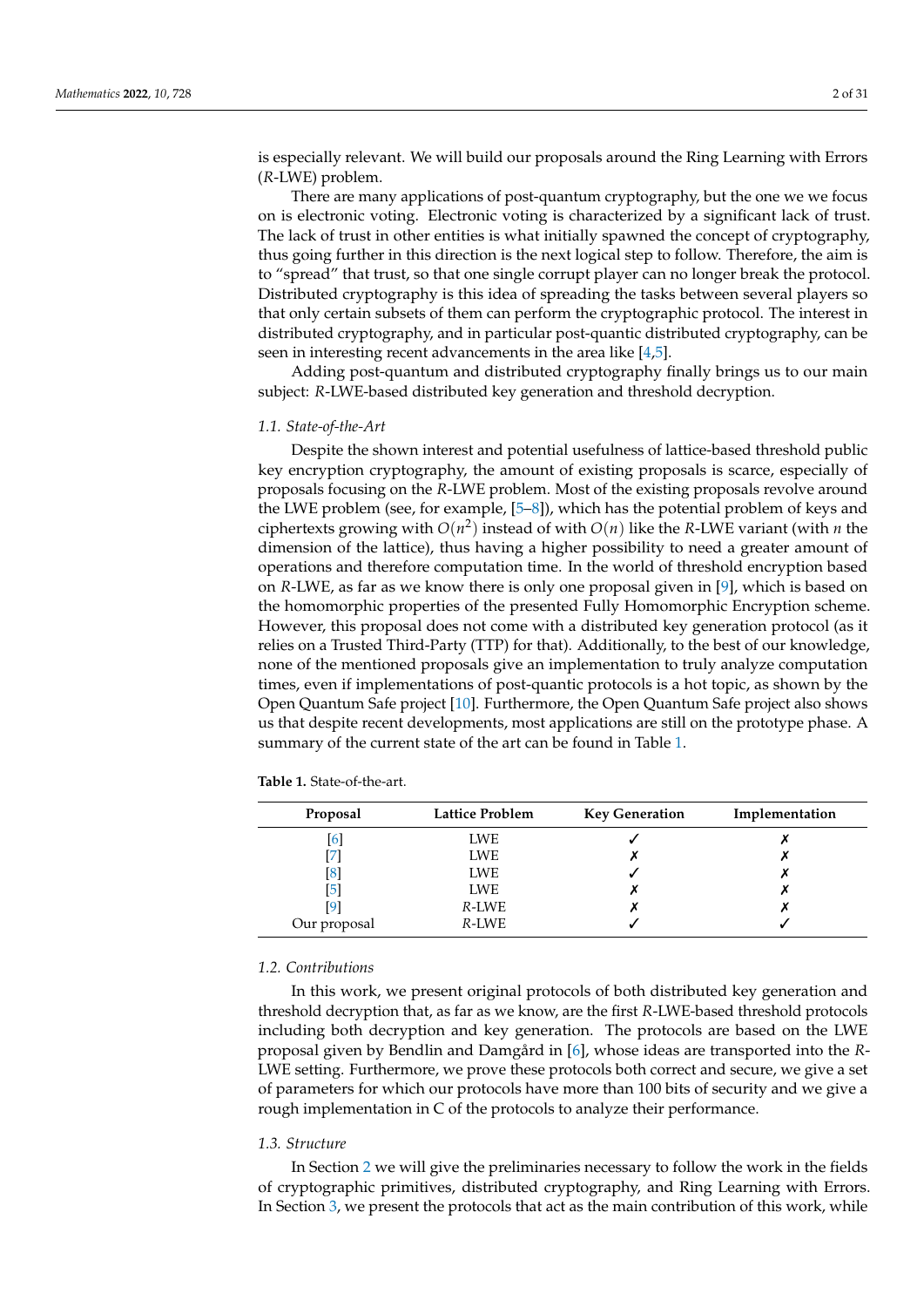in Section [4](#page-10-0) we will prove their correctness, and in Section [5](#page-11-0) we will prove them secure. Section [6](#page-16-0) will be dedicated to analyzing the implementation in C of the protocols, and finally in Section [7](#page-20-0) we will give our final concluding thoughts and possible future work. For the appendices, in Appendix [A](#page-22-0) we give correctness and security proofs against an adversary acting actively in both protocols, in Appendix [B](#page-25-0) we give the proofs for auxiliary results, and in Appendix [C](#page-29-10) we give the link to a repository containing the relevant code of our implementation.

Most of the introduction has been taken from the introduction in the Master's Thesis [\[11\]](#page-29-11) by Ferran Alborch.

# <span id="page-2-0"></span>**2. Preliminaries**

## *2.1. Notation*

Elements in  $\mathbb{R}$ ,  $\mathbb{Z}$ , or  $\mathbb{Z}_q$  will be indicated as lower case letters  $(a, b, \dots)$ , while elements in  $\mathbb{R}^n$ ,  $\mathbb{Z}^n$ , or  $\mathbb{Z}_q^n$  will be indicated as bold lower case letters  $(a, b, \ldots)$ . We will consider  $\mathbb{Z}_q$  with the representatives in  $\left[-\frac{q}{2}\right]$  $\frac{q}{2}$ ,  $\frac{q}{2}$  $\left(\frac{q}{2}\right)$ . Let *X* be a random variable, *X*  $\sim \chi$  means *X* follows the probability distribution  $\chi$ ,  $x \leftarrow \chi$  means  $x$  is sampled from a random variable following the distribution  $\chi$ ,  $Y \longleftarrow \chi^n$  means  $Y$  is a vector such that every coordinate is independently sampled from the distribution  $\chi$  and for any set  $\mathcal{J}$ ,  $j \stackrel{\$}{\leftarrow} \mathcal{J}$  is the action of choosing *j* uniformly at random from  $J$ . We will also identify any polynomial of degree  $n-1$ ,  $f(x) = a_0 + a_1x + ... + a_{n-1}x^{n-1} \in \mathbb{Z}_q[x]$  with the vector  $f = (a_0, a_1, ..., a_{n-1}) \in \mathbb{Z}_q^n$ . A function *g* is said to be negligible over *n* ( $g := neg(n)$ ) if  $\forall k \in \mathbb{Z}_{>0}$ ,  $\exists n_0 \in \mathbb{Z}_{>0}$  such that  $∀n ≥ n<sub>0</sub>, |g(n)| < \frac{1}{n<sup>k</sup>}$ . Finally, a function *f* is said to be  $O(g(n))$  if there exists *M* > 0 and *n*<sub>0</sub> such that  $|f(n)| \le M \cdot g(n)$  for all  $n > n_0$ , while a function *f* is said to be  $\omega(g(n))$  if for all  $M > 0$  exists  $n_0$  such that  $|f(n)| > M \cdot g(n)$  for all  $n > n_0$ .

# *2.2. Cryptographic Primitives*

We will start by giving some cryptographic primitives, well-known definitions, protocols, or techniques used in cryptography upon which we will build our encryption scheme and protocols. First, we will formally define what an encryption scheme is.

**Definition 1.** An encryption scheme is a tuple  $S = (\mathcal{M}, \mathcal{C}, \mathcal{K}, \mathcal{E}, \mathcal{D})$  such that:

- M *is a set called plaintext space.*
- C *is a set called ciphertext space.*
- K *is a set called key space. Generally a key generation procedure is also specified to generate*  $k \in \mathcal{K}$ *.*
- $\mathcal{E} = \{E_k : k \in \mathcal{K}\}$  *is a set of functions*  $E_k : \mathcal{M} \times \mathcal{R} \to \mathcal{C}$  *called encryption functions.*  $\mathcal{R}$  *is a randomness space to account for probabilistic encryption schemes.*
- $\mathcal{D} = \{D_k : k \in \mathcal{K}\}$  *is a set of functions*  $D_k : \mathcal{C} \to \mathcal{M}$  *called decryption functions.*

*Note that if* D *and* E *use the same key, then we call it symmetric encryption; otherwise, we call it asymmetric or public key encryption. In public key encryption,* K *can be divided into two different sets,* K*<sup>s</sup> , the secret key space, and* K*p, the public key space. The public key (known by all entities) is used to encrypt messages and the secret key (known only to the decrypting entity) is used to decrypt them.*

Once we have defined a cryptosystem, we need to prove some properties about it to ensure it is useful. The most important of these properties are correctness and security, and from now on we will focus solely on public key encryption.

**Definition 2.** Let  $(M, C, K, \mathcal{E}, \mathcal{D})$  be an encryption scheme. The encryption scheme is said to be *correct if for all*  $e \in K_p$  *exists some computable*  $d \in K_s$  *such that, given*  $\lambda$  *the security parameter, the probability*

$$
Pr[D_d(E_e(m)) \neq m] = neg(\lambda)
$$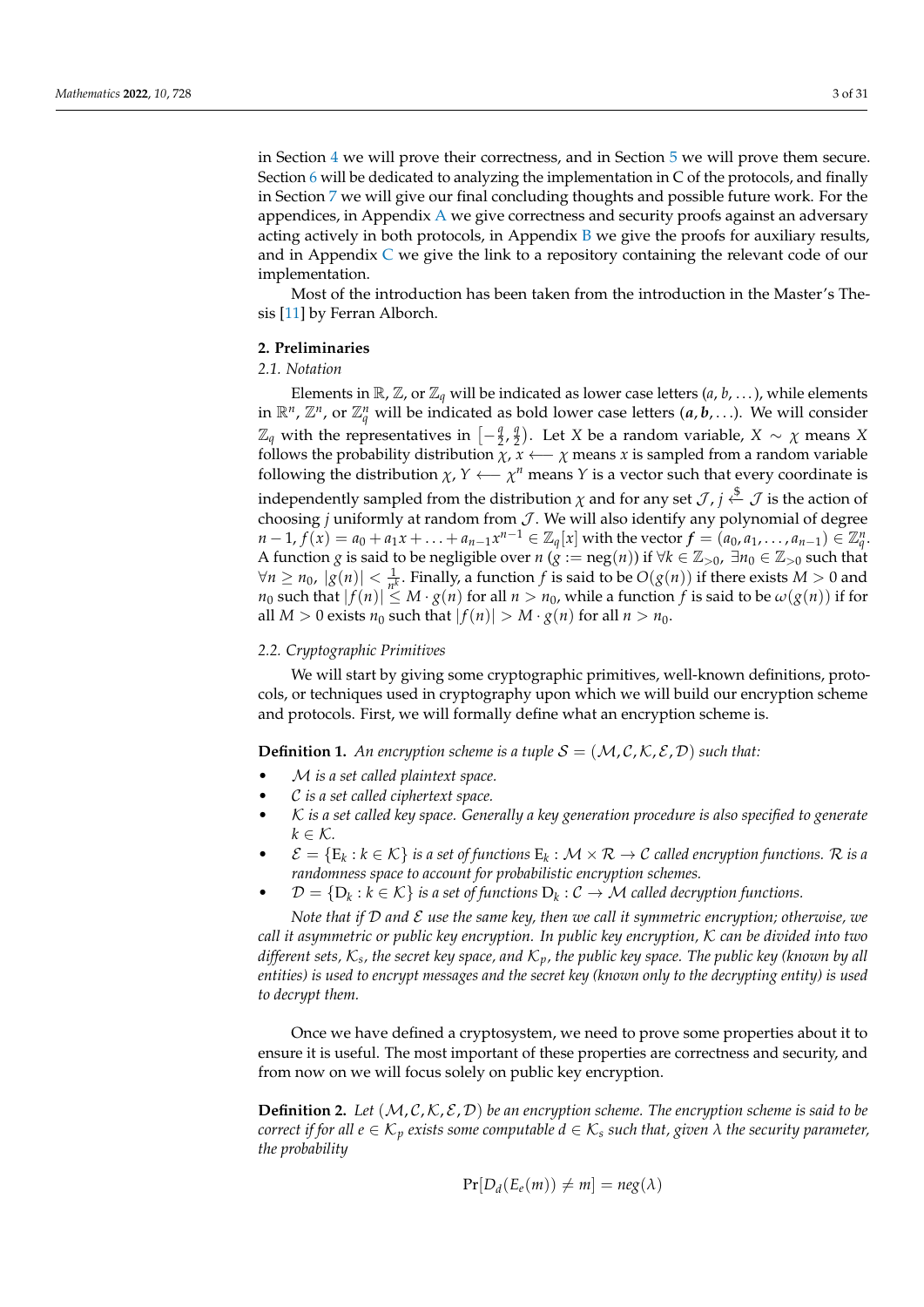*for all*  $m \in \mathcal{M}$ *.* 

In contrast to the correctness of an encryption scheme, security can be defined in various ways. This is due to the fact that a decryption should always be correct (or always, except with negligible probability) but security depends on the properties of the adversary we want to protect us against (information available, computational power) and what we want to ensure (that the adversary cannot know what message was encrypted or that he cannot distinguish which message has been encrypted from a pool of plaintexts). In our case, we are interested in CPA security.

**Attack Game 1** (Attack Games 5.2 and 11.2, [\[12\]](#page-29-12)). Let  $S = (\mathcal{M}, \mathcal{C}, \mathcal{K}, \mathcal{E}, \mathcal{D})$  be an encryption *scheme. Given an adversary* A*, the Chosen Plaintext Attack (CPA) attack game, has two experiments: Experiment 0 and Experiment 1. For*  $b \in \{0, 1\}$  *we define Experiment b as* 

- *The challenger chooses e*  $\overset{\text{\$}}{\leftarrow}$   $K_p$  *and sends it to the adversary.*
- The adversary submits polynomially many queries to the challenger. For  $i = 1, 2, \ldots, \mathcal{A}$ *submits two same-length messages*  $m_{0_i}$ *,*  $m_{1_i} \in \mathcal{M}$ *. The challenger computes*  $c_i = E_e(m_{b_i})$ *and sends it to the adversary.*
- *The adversary outputs a bit*  $\hat{b} \in \{0, 1\}$ *. Let W<sup>b</sup> be the event in which* A *outputs 1 in the event b, then we define* A*'s* CPA advantage *as*

$$
CPAAdv[\mathcal{A}, \mathcal{S}] := |\Pr[W_0] - \Pr[W_1]|.
$$

**Definition 3** (Definitions 5.2 and 11.4, [\[12\]](#page-29-12))**.** *An encryption scheme* S *is said to be* CPA secure *if for all efficient adversaries* A*, the value CPAAdv*[A, S] *is negligible.*

Furthermore, security can be achieved against different types of adversaries depending on what capacities they have. We will focus basically on *passive* adversaries (also known as honest but curious), who can see all the information the corrupted players have but cannot make them deviate from the protocol, and *active* adversaries (also known as malicious), who can make the corrupted players deviate arbitrarily from the protocol. Another important distinction to make is whether it is a *static* adversary, who picks the subset of players it will corrupt prior to the start of the protocol; or a *dynamic* adversary, who can change the subset of corrupted players during the execution of the protocol. Our security model will be against static adversaries.

## *2.3. Distributed Cryptography*

The specific branch of cryptography we are interested in this work is distributed cryptography.

**Definition 4** ([\[13\]](#page-29-13))**.** *A threshold secret sharing scheme of threshold t and u players is a scheme such that given some data D it divides it into u pieces*  $D_1 \ldots, D_u$  *such that:* 

- *Knowledge of*  $t + 1$  *or more pieces*  $D_i$  *makes*  $D$  *easily computable.*
- *Knowledge of t or less pieces D<sup>i</sup> leaves D completely undetermined (i.e., all its possible values are equally likely).*

**Definition 5.** *We will call a threshold encryption scheme a secret sharing scheme where what we try to recover is a plaintext from a ciphertext.*

One of the first secret sharing schemes and one of the most used up to this day due to its simplicity to compute and understand, is Shamir Secret Sharing. We will use it profusely throughout our work.

**Technique 1** ([\[13\]](#page-29-13)). *Shamir Secret Sharing over a field*  $\mathbb{F}$  *of a secret*  $s \in \mathbb{F}$  *of threshold t works as follows:*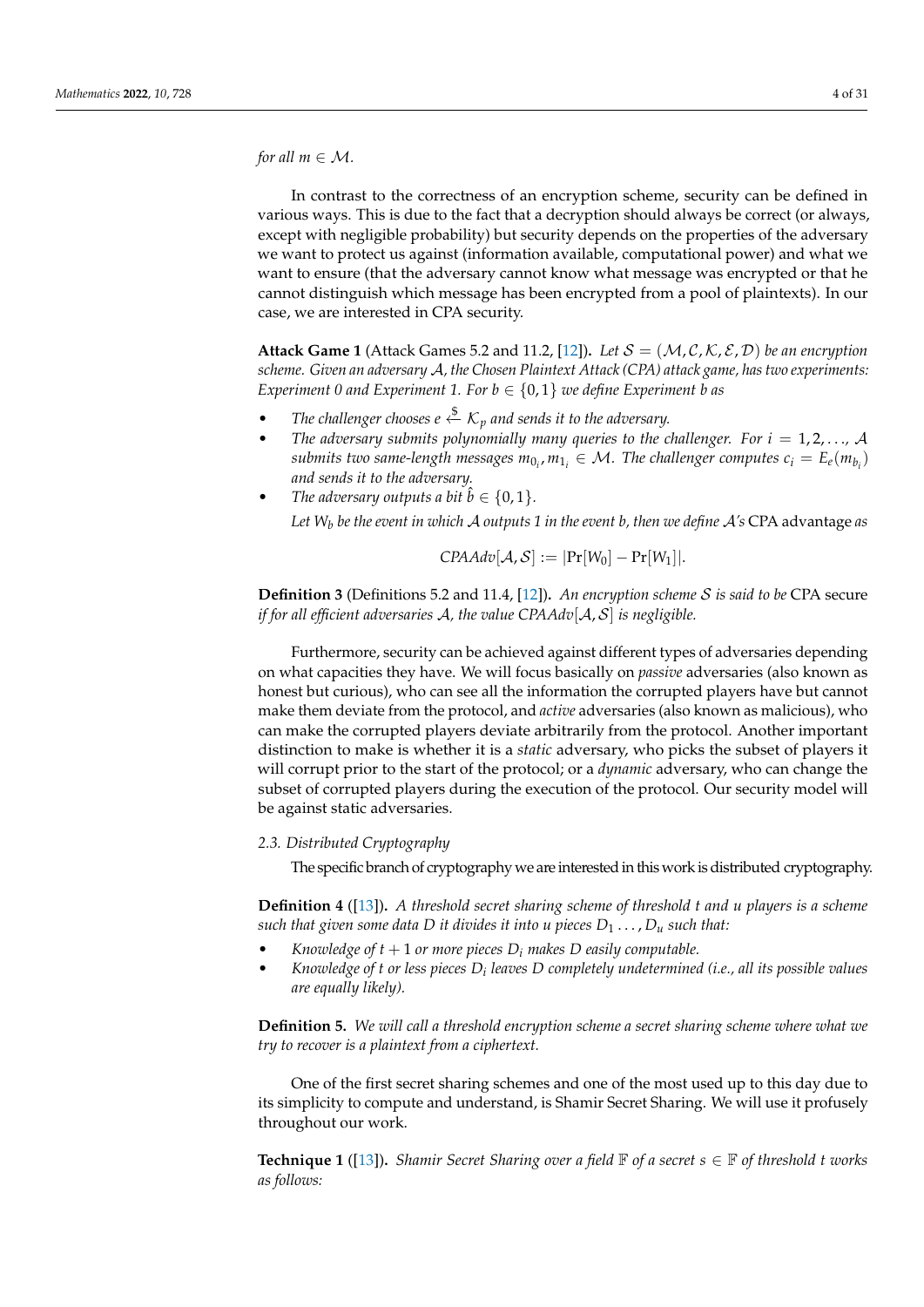- Choose *t* elements  $b_i \in \mathbb{F}$  and define the polynomial  $f(x) := s + \sum_{i=1}^{t} b_i x^i$  (i.e., choose a *random polynomial*  $f(x) \in \mathbb{F}[x]$  *such that*  $f(0) = s$ .
- For every player  $P_j$ , their share of the secret is  $f(i_j)$ , with  $i_j \in \mathbb{F} \setminus \{0\}$  being different for every *player and agreed before-hand.*
- *When*  $t + 1$  *players want to recover the secret, they use Lagrange interpolation to find*  $f(x)$ *and then compute*  $f(0)$ *.*

The convenience of this secret sharing scheme lays in two main properties: the recovery of the secret is done through Lagrange interpolation (which is easy to compute) and the shares are linear, which means that a linear combination of the shares is a share of the linear combination of secrets. Both of these properties will be used in our work.

Other distributed cryptographic tools we will use are the Pseudo-Random Secret Sharing (PRSS) and the Non-Interactive Verifiable Secret Sharing (NIVSS) techniques. These tools will be crucial in our proposal, as the security of our protocols is based on being able to mask the relevant information with noise in such a way that the adversary cannot retrieve it. To generate this noise we will use these two protocols.

**Definition 6.** *A Pseudo-Random Function (PRF),* Φ.(·), *is a deterministic function that maps two sets (domain and range) on the basis of a key, which when run multiple times with the same input gives the same output but given an arbitrary input the output seems random, i.e., one cannot distinguish the output of a given input from a random oracle. A* random oracle *is an oracle (a theoretical black box) that responds to every query with a (truly) random response chosen uniformly from its output domain. If a query is repeated, it responds the same way every time that query is submitted.*

<span id="page-4-0"></span>**Technique 2** ([\[14\]](#page-29-14))**.** *Pseudo-Random Secret Sharing in* Z*<sup>q</sup> (*PRSS*) allows u players to noninteractively share a common random value x with a threshold of t players (t*  $\langle u \rangle$  *given a pseudo-random function* Φ·(·) *that with input a key and a value µ outputs values in the interval*  $I = [a, b]$ ,  $a < 0, b > 0$  and whatever group of players of size less or equal than *t* cannot obtain *relevant information on x. The algorithm works as follows:*

- *For each subset H of t players a TTP defines a key*  $K_H \in \mathbb{Z}_q$  *uniformly at random.*
- *Each player P<sub>j</sub> is given*  $K_H$ ,  $\forall H$  *such that*  $P_j \notin H$ .
- *The pseudo-random number they are sharing is*

$$
x:=\sum_H \Phi_{K_H}(\mu)
$$

*for a value*  $\mu$ *. Since there are*  $\binom{u}{t}$  such subsets  $H$ *, we know*  $x \in \binom{u}{t}$ *a*,  $\binom{u}{t}$ *b*]*.* 

• *To compute x<sup>j</sup> a Shamir share of x every player computes*

$$
x^j = \sum_{H \not\supseteq P_j} \Phi_{K_H}(\mu) \cdot f_H(j)
$$

*where*  $f_H(x)$  *is the unique degree-t polynomial (in our case*  $f_H(x) \in \mathbb{Z}_q[x]$  *with q prime*) such *that*  $f_H(0) = 1$  *and*  $f_H(i) = 0$  *for all*  $P_i \in H$ *.* 

<span id="page-4-1"></span>**Technique 3** ([\[14\]](#page-29-14))**.** *Non-Interactive Verifiable Secret Sharing in* Z*<sup>q</sup> (NIVSS), allows a dealer D to share a secret s with u players with threshold t given a value µ and a pseudo-random function*  $\varphi$ .  $\langle \cdot \rangle$  *that with input a key and*  $\mu$  *outputs values in the interval*  $I = [a, b]$ *,*  $a < 0, b > 0$ *. It works very similarly to PRSS. The algorithm works as follows:*

- *1.* For each subset H of t players the dealer D chooses a key  $K_H \in \mathbb{Z}_q$  uniformly at random.
- *2. The dealer D gives to player P<sub><i>j*</sub> all the K<sub>*H*</sub> such that  $P_j \notin H$ .
- *3. The dealer D reconstructs the pseudo-random value the players share*  $x = \sum_H \phi_{K_H}(\mu)$ *, since he has all the keys.*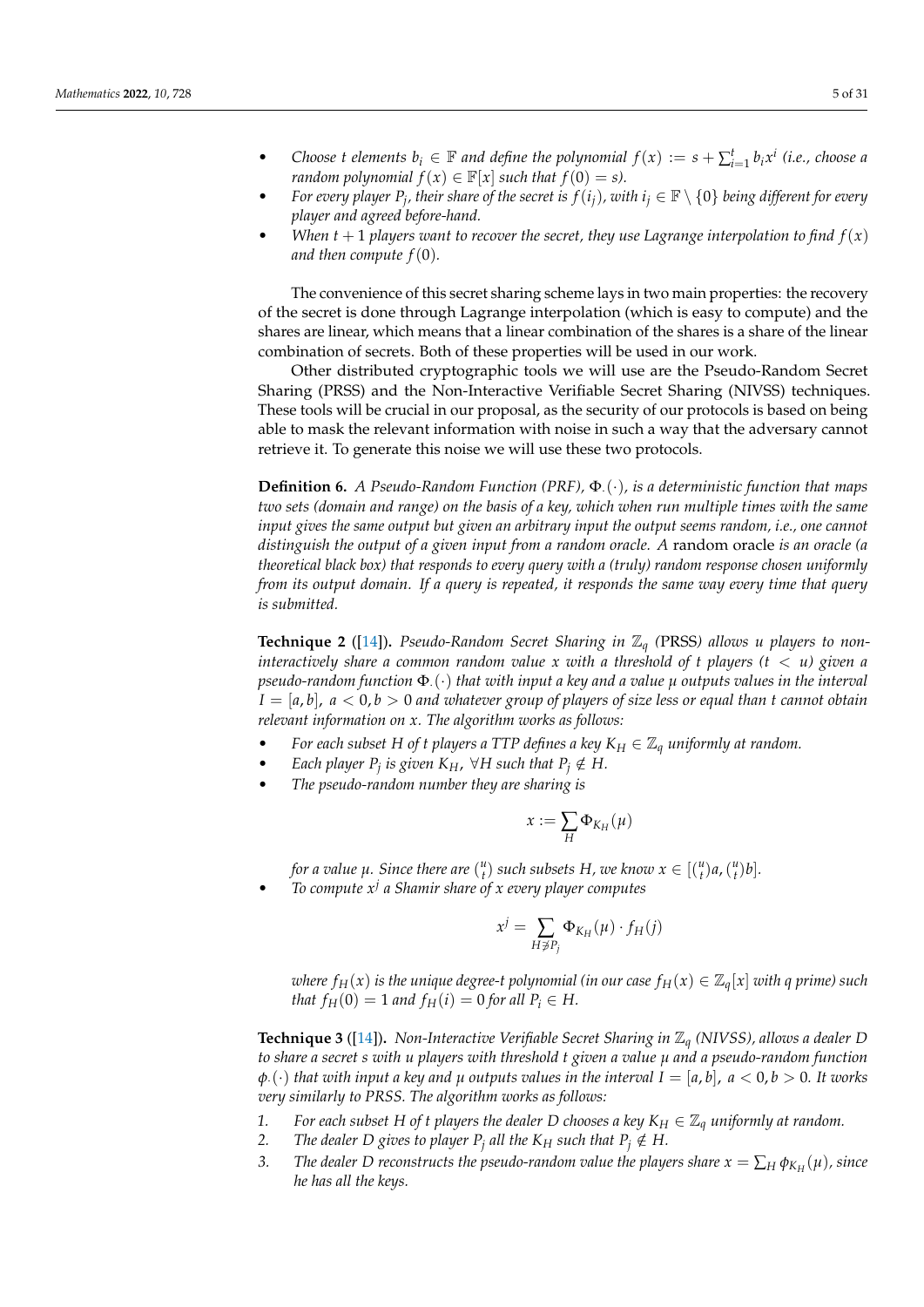*4. D broadcasts the value s* − *x, and now all the players have a share of s by adding their shares of*  $x$  *to*  $s - x$ *.* 

Finally, as we will be using distributed methods, one must ensure that the order in which the different players send information does not compromise the security of the scheme. Broadly speaking, the last player to send information would have an advantage with respect to the first one due to knowing more information when making its decision. To solve this problem, it is standard to use commitment schemes.

**Definition 7** (Definition 8.8, [\[12\]](#page-29-12))**.** *Given a message space* M*, a commitment scheme is a pair of efficient algorithms*  $C = (C, V)$  *where*  $C$  *(the commiter) is an algorithm that given*  $m \in M$  *outputs a commitment c and an opening string o and V (the verifier) is a deterministic protocol that given* (*m*, *c*, *o*) *outputs* accept *or* reject*, and such that it satisfies the following properties:*

*Correctness: For all*  $m \in \mathcal{M}$ *, if*  $C(m) = (c, o)$  *then* 

$$
Pr[V(m, c, o) = 'accept'] = 1.
$$

• *Binding: This property is the notion that once a commitment c is generated, it should only commit for one message in* M*. In particular, for every efficient adversary* A *that outputs* (*c*, *m*1, *o*1, *m*2, *o*2) *we must have that*

$$
Pr\left[\begin{array}{c}m_1 \neq m_2 \text{ and } \\V(m_1, c, o_1) = V(m_2, c, o_2) = 'accept' \end{array}\right] = neg(\lambda).
$$

• *Hiding: This property is the notion that the commitment c alone should not reveal any information about the message m. To properly define this, we use a semantic security attack game (see Attack Game 2.1, [\[12\]](#page-29-12)) where instead of encrypting the messages we compute its commitment. What we ask is, if W<sup>b</sup> denotes the event that the adversary outputs 1 in experiment b, then*

$$
|\Pr[W_0] - \Pr[W_1]| = neg(\lambda).
$$

## *2.4. Ring Learning with Errors*

The Learning with Errors (LWE) problem was introduced by Regev in 2005 in a previous version of [\[15\]](#page-29-15) as a generalization of the parity learning problem, and gave both a cryptographic protocol based on it and a reduction of its security to a hard lattice problem (the GAP Shortest Vector Problem (GAPSVP)).

However, cryptosystems based on the LWE problem have several issues. For example, many of them need to encrypt bit by bit and, more importantly, the public keys required are very costly to store as they are usually (big) matrices of elements in  $\mathbb{Z}_q$ . Coupling these two together we get that a lot of storage space is usually needed to encrypt small amounts of information.

To solve these problems, the Ring Learning with Errors variant was introduced by Lyubasevsky, Peikert and Regev in [\[16\]](#page-29-16). It is essentially a particular case of LWE but in polynomial rings over finite rings. The problem is over the polynomial ring  $R_q = \mathbb{Z}_q[x]/\langle f \rangle$ , where *f* is a monic polynomial in  $\mathbb{Z}_q[x]$ .

Given an element  $a(x) \in R_q$ , one can see the principal ideal generated by  $a(x)$ 

$$
\langle a(x) \rangle = \{c(x) \in R_q | c(x) = a(x) \cdot b(x), b(x) \in R_q \}
$$

as an ideal lattice in  $\mathbb{Z}_q^n$ , which we will note as  $\mathcal{L}(a)$ . This correspondence is easy to see in the case  $f(x) = x^n + 1$  (the particular  $R_q$  we will use given its specific properties) due to the fact that the vector of coefficients of the product of polynomials in *R<sup>q</sup>* can be found through the anticyclic matrix as follows: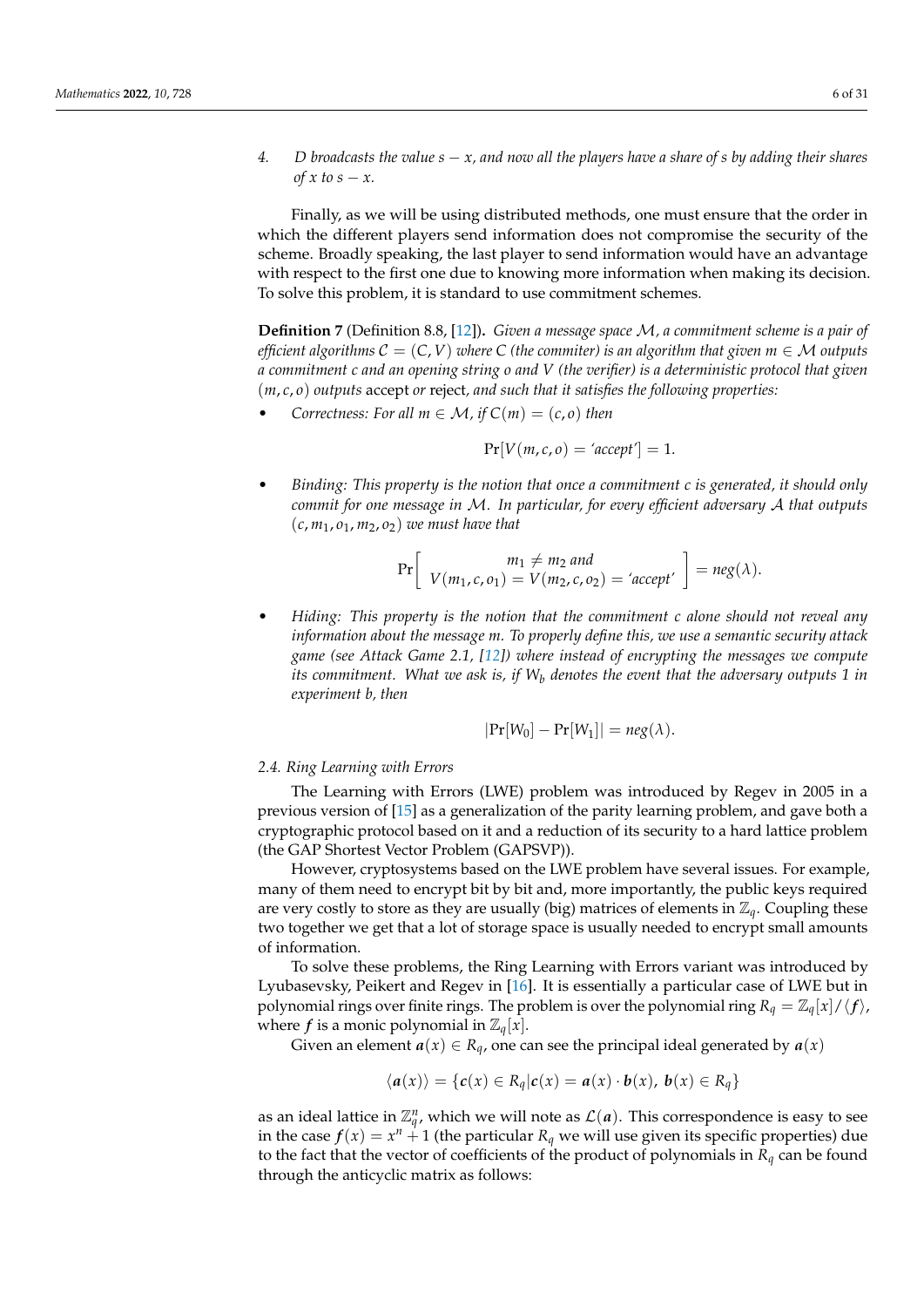$$
a(x) \cdot b(x) \quad (\text{mod } x^n + 1) \equiv \begin{pmatrix} a_1 & -a_n & -a_{n-1} & \dots & -a_2 \\ a_2 & a_1 & -a_n & \dots & -a_3 \\ a_3 & a_2 & a_1 & \dots & -a_4 \\ \vdots & \vdots & \vdots & \ddots & \vdots \\ a_n & a_{n-1} & a_{n-2} & \dots & a_1 \end{pmatrix} \cdot \begin{pmatrix} b_1 \\ \vdots \\ b_n \end{pmatrix}
$$

where  $\mathbf{a} = (a_1, \ldots, a_n)$  and  $\mathbf{b} = (b_1, \ldots, b_n)$  are the coefficients of  $\mathbf{a}(x)$  and  $\mathbf{b}(x)$ , respectively. With this out of the way we can finally define the Ring Learning with Errors problem,

on which a lot of lattice-based cryptography is based.

<span id="page-6-0"></span>**Definition 8.** Let  $\chi$  be a probability distribution over  $R_q$  and  $s \in R_q$ . Then, the R-LWE distribution  $A_{s,x}$  is the distribution in  $R_q \times R_q$  given by  $(a, b = a \cdot s + e)$ , where  $a \in R_q$  is chosen *uniformly at random,*  $e \leftarrow \chi$  *and all the operations to compute b are made in*  $R_q$ *.* 

**Definition 9.** *The decisional R-LWE problem is to distinguish samples from As*,*<sup>χ</sup> from the uniform* distribution in  $R_q \times R_q$  with a probability that is non-negligibly bigger than  $\frac{1}{2}.$ 

**Definition 10.** *The search R-LWE problem is to find s given a polynomial amount of samples from As*,*<sup>χ</sup> with non-negligible probability.*

Therefore, a sample of the *R*-LWE distribution is a point of an ideal lattice that has been offset by a margin set by the distribution  $\chi$  (which is normally taken such that the error is small). Therefore, the search *R*-LWE problem could be seen as finding a point in the ideal lattice  $\mathcal{L}(a)$  (remember that a vector  $a$  uniquely defines an ideal lattice through its anticyclic matrix) "close" to the sample, and the decision *R*-LWE could be seen as given an ideal lattice  $\mathcal{L}(a)$ , decide whether the points given are all "close" to  $\mathcal{L}(a)$  or are uniformly distributed.

When implementing LWE or *R*-LWE we will use a certain type of probability distribution over  $\mathbb{Z}_q$  called discrete Gaussians, given their nice properties and ease in sampling values from them. There are several different definitions of discrete Gaussians but in our implementation we will use the following, given it is much easier to sample.

**Definition 11** ([\[15\]](#page-29-15)).  $\Psi_{\sigma}$ ,  $\sigma \in \mathbb{R}^+$  *is the distribution in the torus*  $\mathbb{T} = \mathbb{R}/\mathbb{Z}$  *obtained by sampling a Gaussian random variable X*, *X* ∼ *N*(0, *σ*) *centered in 0 and with standard deviation σ and then reducing modulo 1. Therefore,*

$$
\Psi_{\sigma}(r) = \sum_{k=-\infty}^{\infty} \frac{1}{\sqrt{2\pi}\sigma} e^{-\left(\frac{r-k}{\sqrt{2}\sigma}\right)^2}, \ \forall r \in [0,1)
$$

Note that if  $Y \sim \Psi_{\sigma}$ , then  $Y = X \pmod{1}$ , with  $X \sim N(0, \sigma)$  where reducing modulo 1 is taking only the decimal part of any real number.

**Definition 12** ([\[15\]](#page-29-15)). *The discretization to*  $\mathbb{Z}_q$ ,  $q \in \mathbb{Z}_{>0}$  *of any distribution in*  $\mathbb{T}$  ( $\Psi : \mathbb{T} \to \mathbb{R}^+$ *)*, *noted as*  $\overline{\Psi}$  :  $\mathbb{Z}_q \to \mathbb{R}^+$  *is sampling from*  $\Psi$ *, multiplying by q, and then rounding to the closest integer. Therefore,*

$$
\overline{\Psi}(i) := \int_{\frac{i-\frac{1}{2}}{q}}^{\frac{i+\frac{1}{2}}{q}} \Psi(x) \, dx
$$

Note that if  $Z \sim \overline{\Psi}_{\sigma}$  then  $Z = [qY] \pmod{q}$ , with  $Y \sim \Psi_{\sigma}$ .

<span id="page-6-1"></span>**Definition 13.** *We define the truncated Discrete Gaussian of parameters σ and κ as the distribution which samples from* Ψ*<sup>σ</sup> and rejects any sample bigger than κ, when seeing them with representatives*  $in \left[-\frac{q}{2}\right]$  $\frac{q}{2}$ ,  $\frac{q}{2}$  $\frac{q}{2}$ .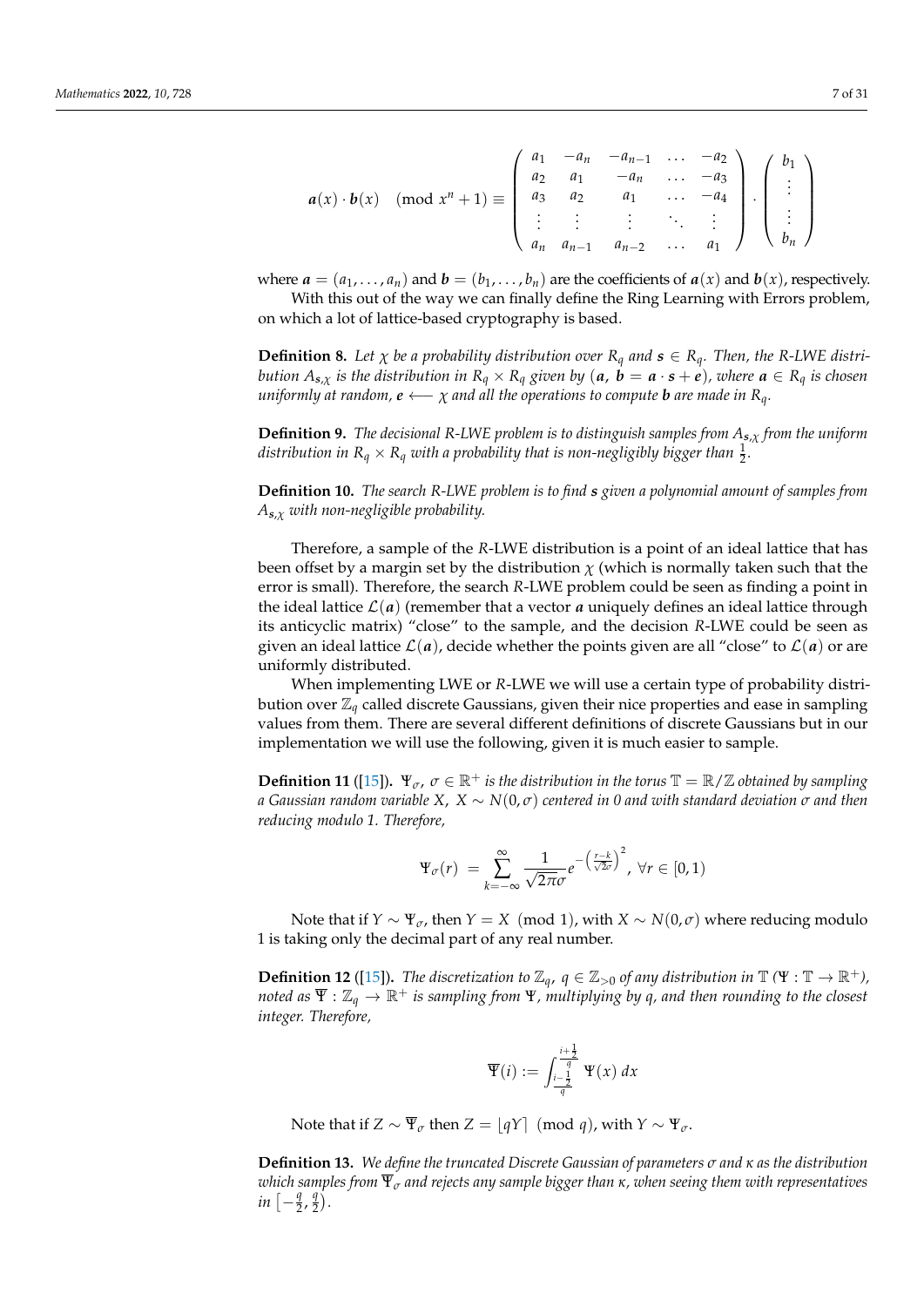*In particular, we will use*  $\kappa \in \mathbb{Z}_{>0}$  *such that* 

 $\Pr\left[\left|\overline{\Psi}_{\sigma}\right| > \kappa\right] \leq 2^{-\lambda}$ 

*being λ the security parameter.*

# <span id="page-7-0"></span>**3. Encryption Scheme and Protocols**

Having given all the necessary preliminaries, we can finally present our encryption scheme, threshold decryption protocol and distributed key generation protocol, which we will prove correct in Section [4,](#page-10-0) secure in Section [5,](#page-11-0) analyze its implementation in Section [6](#page-16-0) and give some last thoughts and possible future work in Section [7.](#page-20-0)

We will use a version of the LPR encryption scheme presented in [\[16\]](#page-29-16).

<span id="page-7-1"></span>**Encryption Scheme 1.** *Let*  $q$ ,  $n$ ,  $u \in \mathbb{Z}_{>0}$ , where  $u$  is the number of players, and  $\chi$  be a distribution *over*  $R_q$ *. The encryption scheme*  $S = (M, C, K, \mathcal{E}, \mathcal{D})$  *and key generation we will be using is the following:*

- $\mathcal{M} = \{0,1\}^n \subseteq \mathbb{Z}_q^n \cong R_q$ . We will see every  $m \in \mathcal{M}$  as an element in  $R_q$  with  $m$  being its *vector of coefficients.*
- $\mathcal{C} \subseteq R_q \times R_q$ .
- *This is a public encryption scheme, we have*  $K_s \subseteq R_q$  *and*  $K_p \subseteq R_q \times R_q$ *.* 
	- **–** *For any pair of keys* (*pk*, *s*) ∈ K*<sup>p</sup>* × K*<sup>s</sup> we will have s* ←− ∑ *u i*=1 *χ (meaning it is the* sum of u samples of  $\chi$ ) and  $pk=(a_E,b_E)=(a_E,a_E\cdot s+e)$  where  $a_E\stackrel{\$}{\leftarrow} R_q$  and  $e \longleftarrow \sum_{i=1}^u \chi$ *.*
- $\mathcal{E} = \{E_{pk} : pk = (a_E, b_E) \in \mathcal{K}_p\}$  such that given a message  $m \in \mathcal{M}$ :

$$
E_{pk}: \mathcal{M} \to \mathcal{C}
$$

$$
m \mapsto (u, v)
$$

where  $(u, v) = (a_E \cdot r_E + e_u, b_E \cdot r_E + e_v + m \cdot \lfloor \frac{q}{2} \rfloor)$  with  $r_E, e_u, e_v \longleftarrow \chi$ .  $\mathcal{D} = \{D_s : s \in \mathcal{K}_s\}$  such that given a ciphertext  $(u, v) \in \mathcal{C}$ :

$$
D_s : C \to \mathcal{P}
$$

$$
(u, v) \mapsto m
$$

*where we will recover every bit of m by rounding every coefficient of*

$$
v - s \cdot u = e \cdot r_E + e_v - s \cdot e_u + m \cdot \left\lfloor \frac{q}{2} \right\rfloor
$$

*to 0 or*  $\frac{q}{2}$  $\frac{q}{2}$ ] (mod *q*) and then mapping 0 to 0 and  $\lfloor \frac{q}{2} \rfloor$  $\frac{q}{2}$  to 1.

Now, we will define the Threshold Decryption Protocol based on this encryption scheme and a Distributed Key Generation protocol to work together with it. For clarity, we use a TTP to generate the keys in the encryption protocol, however, what we are looking for is a totally distributed scheme, so we also define a Distributed Key Generation Protocol to take the place of the TTP in the threshold decryption protocol.

<span id="page-7-2"></span>**Protocol 1.** Let  $\chi$  be a distribution over  $R_q$  and  $\Phi$ .( $\cdot$ ) a pseudo-random function with image in  $\mathbb{I}^n_D$ , that is a vector of  $n$  coordinates with each coordinate being in  $\mathbb{I}_D$  an integer interval. Then the *Threshold Decryption Protocol works as follows:*

*1. A TTP generates the keys*  $K_H \in \mathbb{Z}_q$  *for every subset H of players of size t and distributes them* according to the PRSS technique (Technique [2\)](#page-4-0). It also generates the secret key  $s \sim \sum_{i=1}^u \chi_i$ *and the public key* (*aE*, *bE*) *as stated in the Encryption Scheme [1.](#page-7-1) Then, the TTP sends to*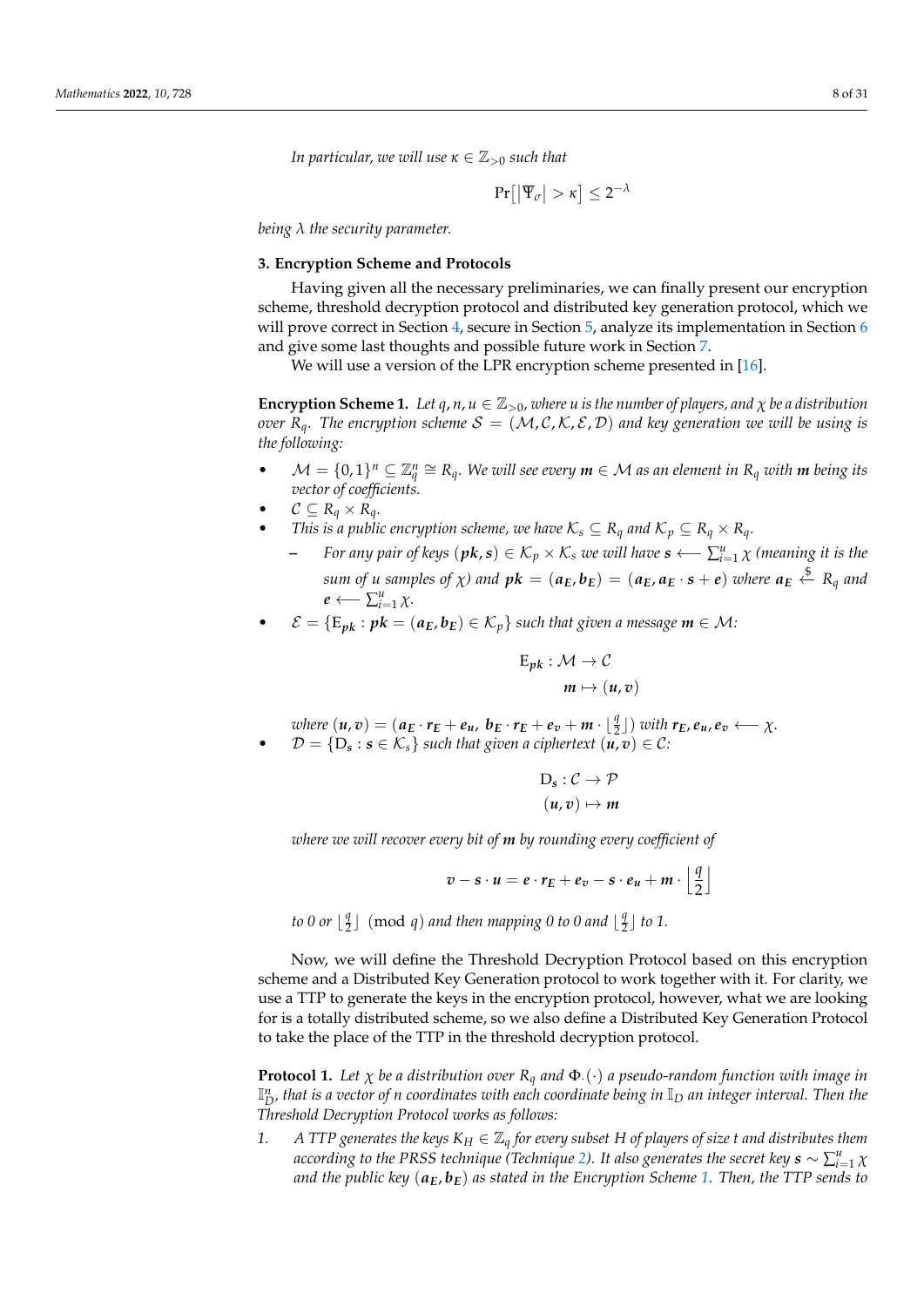*the players* (*aE*, *bE*) *and Shamir shares of s. We call s j the Shamir share of s of player P<sup>j</sup> , understood as a vector of Shamir shares on the coefficients of s.*

- 2. Client receives ciphertext  $c = (u, v)$ , and sends all players  $c$ .
- 3. Each player  $P_j$  computes  $\tilde{e}^j=v-s^j\cdot u$  that is a Shamir share of  $\tilde{e}=e\cdot r_E+e_v-s\cdot e_u+e_v$  $m \cdot \lfloor \frac{q}{2} \rfloor$  with  $e, r_E, e_v, s, e_u \leftarrow \chi$ .
- 4. Each player  $P_j$  computes  $x^j$ , as in the PRSS protocol but using  $\mu = u + v$  (since it changes *for every message and it is hard to distinguish from uniformly at random), its Shamir share of*  $x := \sum_{H} \Phi_{K_H}(u + v)$  and gets  $x^j + e^j$  Shamir share of  $x + e^j$ .
- *5.* Client reconstructs  $x + \tilde{e}$  for every allowed subset of  $t + 1$  players, picks whichever value is *repeated more times, then for every coefficient returns 0 if*  $x + \tilde{e}$  *is closer to 0 than to*  $\lfloor \frac{q}{2} \rfloor$  $\frac{q}{2}$ ] and *returns 1 otherwise, and this is made public.*

See Table [2.](#page-8-0)

<span id="page-8-0"></span>**Table 2.** Decryption protocol.

| <b>Decryption Protocol</b><br><b>Inputs:</b> $s^j$ , $K_H$ s.t. $j \notin H$ , $\Phi$ . (·), $f_H$ |                   |
|----------------------------------------------------------------------------------------------------|-------------------|
| Player $P_i$                                                                                       | (u,v)             |
| $x^j = \sum_{H \notin j} \Phi_{K_H}(u+v) \cdot f_H(j)$<br>$\tilde{e}^j = v - s^j \cdot u$          | $x^j+\tilde{e}^j$ |

For the key generation protocol, we will assume a commitment scheme is used in the initial steps of interaction, when all the sampling is done and sent.

<span id="page-8-1"></span>**Protocol 2.** Let  $\chi$  be a distribution over  $R_q$ ,  $\mu = x + 2x^2 + \ldots + (n-1)x^{n-1} \in R_q$ , and  $\Phi^{KG}(\cdot)$ *a pseudo-random function with image in*  $\mathbb{I}_{KG}^n$ *, where*  $\mathbb{I}_{KG}$  *is an integer interval. The <code>Distributed</code>* Key Generation Protocol *works as follows:*

1. For the secret key  $s \in R_q$ , each player  $P_j$  chooses its contribution  $s_j = (s_{1j}, \ldots, s_{n_j})$  with  $s_j \sim \chi$ . Then, they act as the dealer in a NIVSS (Technique [3\)](#page-4-1) to share every  $s_{i_j}$  to all *players. All players verify the value broadcast when doing the NIVSS (* $s_{i_j} - \sum_H \phi_{K_{N_{H_j}}^N}^{KG}$ (*µ*)*) is*

in the interval  $\binom{u}{t} \mathbb{I}_{KG}$ . Now all players have shares of every  $s_{i_j}$  and by their linearity also of  $s_i = \sum_j s_{i_j}$ . Then,  $s$  is the polynomial in  $R_q$  *with coefficients*  $(s_1, \ldots, s_n)$ *.* 

- *2. For the keys*  $K_H \in \mathbb{Z}_q$  *that will be used for the PRSS in the threshold decryption, for every subset H of t players each player*  $P_j$  *chooses uniformly at random*  $K_{H_j} \in \mathbb{Z}_q$  *<i>their contribution on these keys and shares it with all the players using Shamir secret sharing. Then, the players*  $\alpha$  will have, by adding all the shares received by other players, Shamir shares of  $K_H = \sum_j K_{H_j}.$ *Finally, all players send privately their shares on K<sup>H</sup> to all the players in A the complement of H, so they can recover KH.*
- *3.* For the contributions to  $e \in R_q$  proceed identically to when generating **s**.
- 4. For  $a_E \in R_q$  every player  $P_j$  chooses its share  $(a_{E,1_j},...,a_{E,n_j})$  randomly in  $R_q^n$  and does a *Shamir share of it. Then, all players send to all players their share on all the*  $(a_{E,1_j},\ldots,a_{E,n_j})$ so every player can recover (by adding the shares)  $\left(\sum_{j}a_{E,1_j},\ldots,\sum_{j}a_{E,n_j}\right)$ . The polynomial *in*  $R_q$  *with these coefficients will be*  $a_E$ *.*
- *5.* Every player computes locally their Shamir shares on  $\mathbf{b}_E = \mathbf{a}_E \cdot \mathbf{s} + \mathbf{e}$  by performing these *same operations with the shares they have on s and e.*
- 6. *Finally, the public key*  $(a_E, b_E)$  *is made public.*

See Table [3](#page-9-0) for a more detailed look into the steps of interaction needed. Note that we will denote with subindexes the additive contributions and with superindexes the Shamir shares.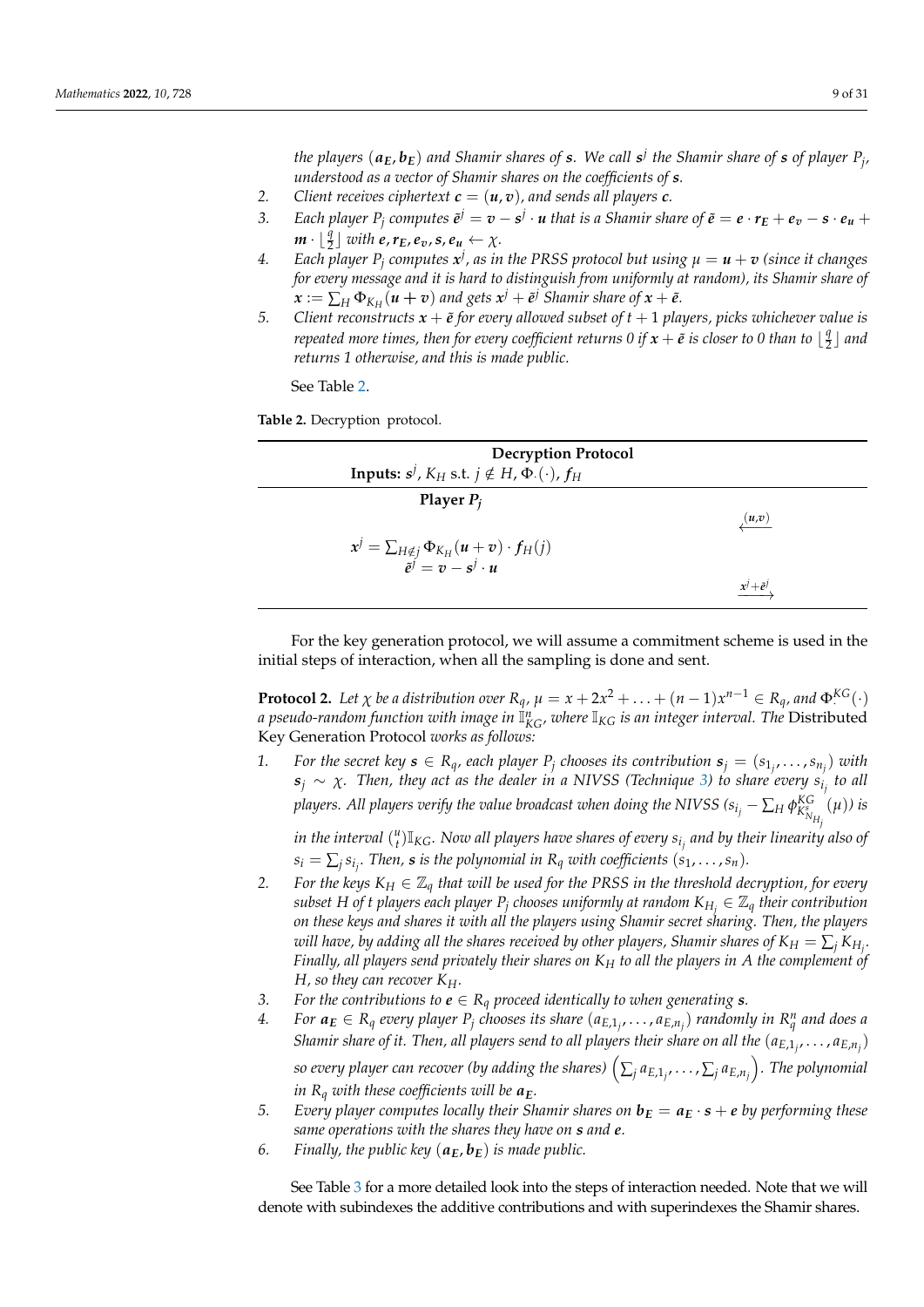L,

 $\overline{\phantom{0}}$ 

<span id="page-9-0"></span>**Table 3.** Key Generation protocol.

| <b>Key Generation Protocol</b>                                                                                                                                                                                                                                                                                 |                                                                                                                                                                                                                      |  |
|----------------------------------------------------------------------------------------------------------------------------------------------------------------------------------------------------------------------------------------------------------------------------------------------------------------|----------------------------------------------------------------------------------------------------------------------------------------------------------------------------------------------------------------------|--|
| Inputs: $\chi$ , $\Phi$ <sup>KG</sup> (·), $\mu$                                                                                                                                                                                                                                                               |                                                                                                                                                                                                                      |  |
| Player $P_i$                                                                                                                                                                                                                                                                                                   |                                                                                                                                                                                                                      |  |
| $s_j, e_j \leftarrow \chi$                                                                                                                                                                                                                                                                                     |                                                                                                                                                                                                                      |  |
| $K_{H_j}, K^s_{N_{H_j}}, K^e_{N_{H_j}} \stackrel{\text{``$}}{\leftarrow} \mathbb{Z}_q \ \forall  H  = n-t$                                                                                                                                                                                                     |                                                                                                                                                                                                                      |  |
| $\mathring{\boldsymbol{s}}_j=\boldsymbol{s}_j-\sum_{H}\Phi_{K_{N_{H_j}}^s}^{KG}(\mu)$                                                                                                                                                                                                                          |                                                                                                                                                                                                                      |  |
|                                                                                                                                                                                                                                                                                                                |                                                                                                                                                                                                                      |  |
| $\dot{e}_j = e_j - \sum_{H} \Phi_{K_{N_{H_i}}^e}^{KG}(\mu)$                                                                                                                                                                                                                                                    |                                                                                                                                                                                                                      |  |
| $\alpha_{E_j} \xleftarrow{\text{d}} R_q$<br>$K'_{H_i}, \alpha_{E'_j} = \text{Shamir.}$ Shares $(K_{H_i}, \alpha_{E_j})$                                                                                                                                                                                        |                                                                                                                                                                                                                      |  |
|                                                                                                                                                                                                                                                                                                                |                                                                                                                                                                                                                      |  |
| $C_j = \text{Commit}(\hat{s}_j, \hat{e}_j, K^s_{N_{H_j}}, K^e_{N_{H_j}}, K'_{H_j}, \mathbf{a}_{E'_j})$                                                                                                                                                                                                         |                                                                                                                                                                                                                      |  |
|                                                                                                                                                                                                                                                                                                                | $\overset{C_j}{\longrightarrow}$                                                                                                                                                                                     |  |
|                                                                                                                                                                                                                                                                                                                | $\{{\mathcal{C}_k}\}_{k=1}^u$                                                                                                                                                                                        |  |
|                                                                                                                                                                                                                                                                                                                |                                                                                                                                                                                                                      |  |
|                                                                                                                                                                                                                                                                                                                |                                                                                                                                                                                                                      |  |
|                                                                                                                                                                                                                                                                                                                | $\xleftarrow{\hat{s}_j,\hat{e}_j,K^s_{N_{H_j}},K^e_{N_{H_j}},K^{\prime}_{H_j},\alpha_E'}\xrightarrow{\left\{\hat{s}_k,\hat{e}_k,K^s_{N_{H_k}},K^e_{N_{H_k}},K^{\prime}_{H_k},\alpha_E{}^{\prime}_k\right\}_{k=1}^u}$ |  |
|                                                                                                                                                                                                                                                                                                                |                                                                                                                                                                                                                      |  |
| {Verify $(\mathcal{C}_k)_j = \{$ 'accept' or 'reject'} $\}_{k=1}^u$                                                                                                                                                                                                                                            |                                                                                                                                                                                                                      |  |
|                                                                                                                                                                                                                                                                                                                | $\left\{\text{Verify}(\mathcal{C}_k)_j\right\}_{k=1}^u$                                                                                                                                                              |  |
|                                                                                                                                                                                                                                                                                                                | $\{\text{Verify}(\mathcal{C}_i)_k\}_{i,k=1}^u$                                                                                                                                                                       |  |
| if Verify $(\mathcal{C}_i)_k$ = 'reject' for some <i>i</i> , <i>k</i> abort                                                                                                                                                                                                                                    |                                                                                                                                                                                                                      |  |
|                                                                                                                                                                                                                                                                                                                |                                                                                                                                                                                                                      |  |
|                                                                                                                                                                                                                                                                                                                |                                                                                                                                                                                                                      |  |
| {Verify.interval( $\hat{\mathbf{s}}_k$ ) <sub>j</sub> = {'accept' or 'reject'} } $_{k=1}^u$<br>{Verify.interval( $\hat{\mathbf{e}}_k$ ) <sub>j</sub> = {'accept' or 'reject'} } $_{k=1}^u$<br>$\mathbf{s}^j = \sum_{k=1}^u \hat{\mathbf{s}}_k + \sum_{H \neq P_j} \Phi_{K_{N_{H_j}}^s}^{KG}(\mu) \cdot f_H(j)$ |                                                                                                                                                                                                                      |  |
|                                                                                                                                                                                                                                                                                                                |                                                                                                                                                                                                                      |  |
| $e^{j} = \sum_{k=1}^{u} \mathring{e}_{k} + \sum_{H \neq P_j} \Phi_{K_{N_{H_i}}^{e}}^{KG^{'}(\mu)} \cdot f_{H}(j)$                                                                                                                                                                                              |                                                                                                                                                                                                                      |  |
| $K_H^j = \sum_{k=1}^u K_{H_k}^j$                                                                                                                                                                                                                                                                               |                                                                                                                                                                                                                      |  |
| $a_F^j = \sum_{k=1}^u a_{E_k}^j$                                                                                                                                                                                                                                                                               |                                                                                                                                                                                                                      |  |
|                                                                                                                                                                                                                                                                                                                | $\left\{\text{Verify.interval}(\hat{s}_k)_j, \text{Verify.interval}(\hat{e}_k)_j\right\}_{k=1}^u$                                                                                                                    |  |
|                                                                                                                                                                                                                                                                                                                | {Verify.interval( $\hat{s}_i$ ) <sub>k</sub> , Verify.interval( $\hat{e}_i$ ) <sub>k</sub> ) $_{i,k=1}^u$                                                                                                            |  |
| if Verify.interval $(\hat{s}_i)_k$ = 'reject' for some <i>i</i> , <i>k</i> abort                                                                                                                                                                                                                               |                                                                                                                                                                                                                      |  |
| if Verify.interval $(\hat{e}_i)_k$ = 'reject' for some <i>i</i> , <i>k</i> abort                                                                                                                                                                                                                               |                                                                                                                                                                                                                      |  |
|                                                                                                                                                                                                                                                                                                                | $\underbrace{a_E^j, K_H^j}$ to k s.t. $H \not\ni P_k$                                                                                                                                                                |  |
|                                                                                                                                                                                                                                                                                                                | $\left\{a_E^k, K_H^k \text{ s.t. } H \neq P_j \right\}_{k=1}^u$                                                                                                                                                      |  |
| $K_H$ = Reconstruct. Shamir( $K_H^k$ ) s.t. $H \not\supseteq P_i$                                                                                                                                                                                                                                              |                                                                                                                                                                                                                      |  |
| $a_E$ = Reconstruct. Shamir $(a_E^k)$                                                                                                                                                                                                                                                                          |                                                                                                                                                                                                                      |  |
| $b_F^j = a_E \cdot s^j + e^j$                                                                                                                                                                                                                                                                                  |                                                                                                                                                                                                                      |  |
|                                                                                                                                                                                                                                                                                                                |                                                                                                                                                                                                                      |  |
|                                                                                                                                                                                                                                                                                                                | $\left\{b_{E}^{k}\right\}_{k=1}^{u}$                                                                                                                                                                                 |  |
|                                                                                                                                                                                                                                                                                                                |                                                                                                                                                                                                                      |  |
| $b_E =$ Reconstruct.Shamir $(b_E^k)$                                                                                                                                                                                                                                                                           | $\stackrel{b_E}{\longrightarrow}$                                                                                                                                                                                    |  |
|                                                                                                                                                                                                                                                                                                                |                                                                                                                                                                                                                      |  |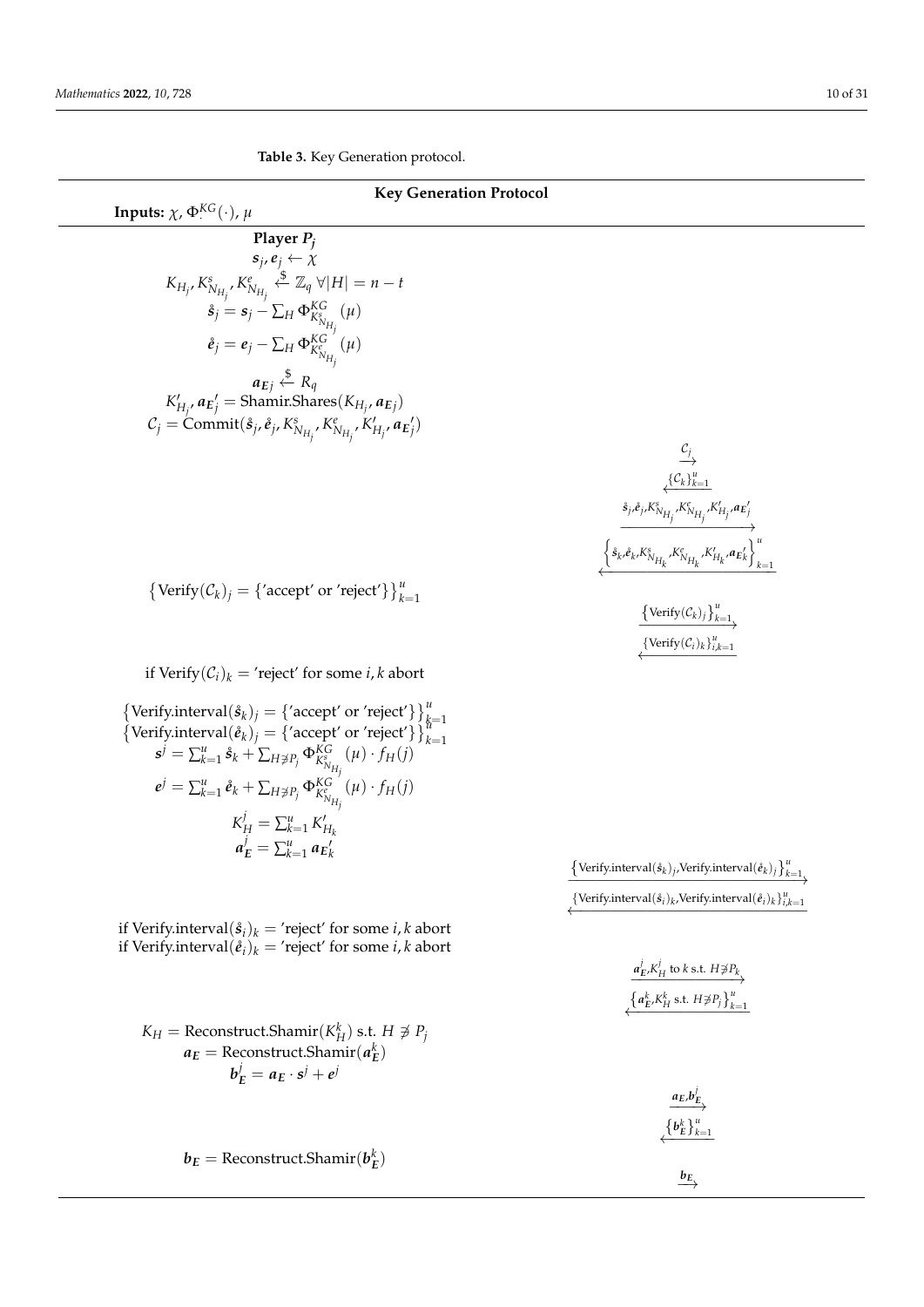## <span id="page-10-0"></span>**4. Correctness**

With all the preliminaries on hand and having defined both protocols we can now proceed to prove their correctness. We will give the proof for the case of a passive adversary in the Key Generation phase and an active (or passive) adversary in the Decryption phase, as this will be the case our implementation will use, the reasons for this decision will be explained in Section [6.1.](#page-16-1) The proof for the case where there is an active adversary during the Key Generation Protocol will be in Appendix [A.1.](#page-22-1)

<span id="page-10-1"></span>**Theorem 1.** Let  $n, q, u \in \mathbb{Z}_{>0}$ ,  $n = 2^{\beta}$  and *u* being the number of players. Let  $R_q = \mathbb{Z}_q[x]/\langle x^n + q \rangle$  $(1)$ ,  $\Phi^D(\cdot)$  *be a pseudo-random function with image interval*  $\mathbb{I}^n_D$  *where* 

$$
\mathbb{I}_D = \left[ -(2nu\kappa^2 + \kappa) \cdot 2^{\lambda + \beta}, (2nu\kappa^2 + \kappa) \cdot 2^{\lambda + \beta} \right],
$$

*χ be a n-dimensional distribution obtained by n independent truncated Discrete Gaussian with parameters σ and κ and*

$$
\left\lfloor \frac{q}{4} \right\rfloor \geq (2nu\kappa^2 + \kappa) \bigg( \binom{u}{t} 2^{\lambda + \beta} + 1 \bigg).
$$

*Then Protocol [1](#page-7-2) will have correct output against an active static adversary corrupting up to*  $t < \frac{u}{3}$  players.

**Proof.** What we want to see first is that  $|x + \hat{e}|_i \leq \frac{q}{4}$  $\frac{q}{4}$   $\forall i$ , where  $\cdot_i$  notes the coefficient *i* on the polynomial, given the way the decryption works in Encryption Scheme [1.](#page-7-1)

Let  $\hat{e} = e \cdot r_E + e_v - s \cdot e_u$ . Since the product in  $R_q$  is done through the anticyclic matrix, we know that

 $|\hat{e}|_i \leq |e_i \cdot r_{E_1}| + |e_{i-1} \cdot r_{E_2}| + \ldots + |e_{i+2} \cdot r_{E_{n-1}}| + |e_{i+1} \cdot r_{E_n}| + |e_{v_i}| + |s_i \cdot e_{u_1}| + \ldots + |s_{i+1} \cdot e_{u_n}|$ 

and, therefore, as  $r_E$ ,  $e_v$ ,  $e_u \leftarrow \chi$  and  $s$ ,  $e \leftarrow \sum_u \chi$ , where every coefficient of  $\chi$  is truncated by *κ*, we get that

$$
|\hat{e}|_i \leq 2nu\kappa^2 + \kappa
$$

Furthermore, given that there are  $\binom{u}{t}$  keys  $K_H$ , we know that

$$
x_i\in {u \choose t} \mathbb{I}_D.
$$

Adding both results, we then get that

$$
|x + \hat{e}|_i \le {u \choose t} (2nu\kappa^2 + \kappa) \cdot 2^{\lambda + \beta} + (2nu\kappa^2 + \kappa)
$$
  
=  $(2nu\kappa^2 + \kappa) \left({u \choose t} 2^{\lambda + \beta} + 1\right)$   
 $\le \left\lfloor \frac{q}{4} \right\rfloor$ 

as we wanted to see.

Finally, we just need to see that when the client reconstructs, there is indeed a majority of correct results, and this derives directly from having at most *t* corrupt players, therefore there will be a majority of subsets of  $t + 1$  players where they are all honest, and thus output the correct decryption.  $\square$ 

For the case where we combine both protocols, which means that we replace the TTP in Protocol [1](#page-7-2) with Protocol [2,](#page-8-1) the outputs of this protocol and the TTP are equally generated for the case of a passive adversary in the Key Generation phase, as it cannot make any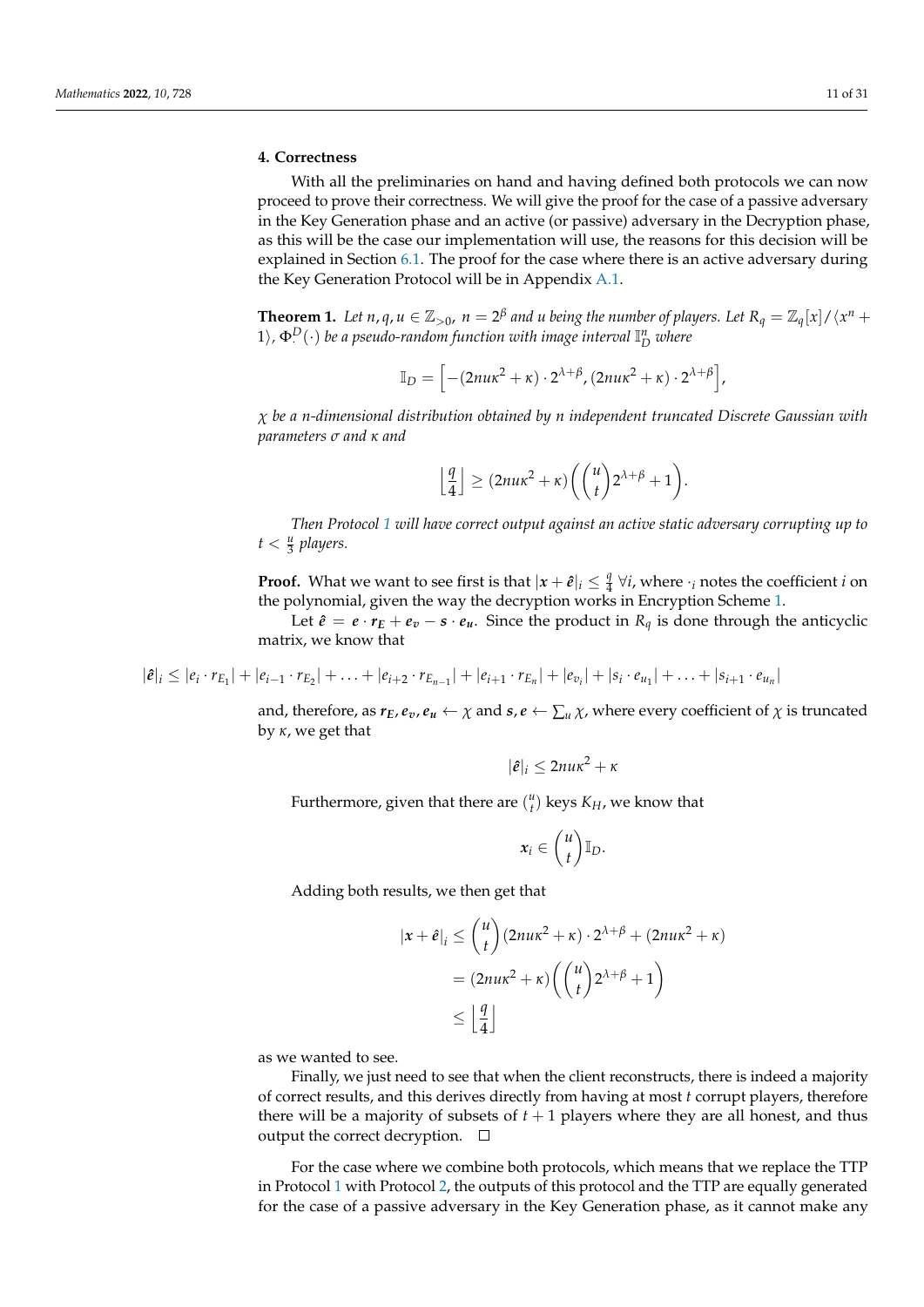player deviate from the protocol. Therefore, we can directly apply Theorem [1.](#page-10-1) Furthermore, the same theorem and proof is valid against a passive adversary corrupting up to  $t = u - 1$ players, only noting that we will have all of the decryptions correct as a passive adversary cannot make any player deviate from the protocol.

#### <span id="page-11-0"></span>**5. Security**

We will divide the proofs of security for the protocols into several theorems to ease the proofs. First, we will prove the CPA security of Encryption Scheme [1](#page-7-1) as a one-player scheme, and then we will prove that no information is leaked when distributing the protocols. Finally, we will add everything to prove the CPA security of both protocols used together.

## <span id="page-11-2"></span>*5.1. Security of Encryption Scheme*

We will split the proof of security of Encryption Scheme [1](#page-7-1) in three distinct parts: reducing the security of the encryption scheme to the decisional *R*-LWE problem, reducing the *R*-LWE problem with the  $\overline{\Psi}^n$  distribution to the *R*-LWE problem with truncated discrete Gaussian, and finally reducing the decisional *R*-LWE problem to the Discrete Gaussian Sampling over *K* (*K*-DGS) with *K* the field such that *R* is its ring of integers, a well-known lattice problem assumed to be hard to solve. We will make this splitting because the first reduction will be for any distribution  $\chi$ , while the second reduction will be specifically for the distribution  $\overline{\Psi}^n$ . The first reduction follows the ideas from the reduction of Regev's encryption scheme to LWE given in [\[15\]](#page-29-15). For the detailed proof see Appendix [B.](#page-25-0)

<span id="page-11-3"></span>**Theorem 2.** *Given*  $\chi$  *a* distribution over  $R_q$ *, there exists a reduction to the semantic security of the Encryption Scheme [1](#page-7-1) from the decisional R-LWE problem with distribution χ.*

Note that the reduction is to the semantic security of the scheme and not the CPA security. However, it is well-known that in public key encryption both notions are equivalent (see, for example, Theorem 11.1 in [\[12\]](#page-29-12)).

Second, we want to be able to ensure that if we know how to solve an instance of the decision *R*-LWE problem with a truncated discrete Gaussian we can solve an instance of the decision *R*-LWE problem with the  $\overline{\Psi}^n$  distribution. This is clearly so given an instance of the decision *R*-LWE problem with the  $\overline{\Psi}^n$  distribution one can see it as an instance with the truncated discrete Gaussian distribution except for a negligible amount of times. Therefore, the advantage of the adversary solving both instances will differ at most a negligible amount, as we needed.

Finally, we need to see that our *R*-LWE instance is as hard to solve as a lattice problem, in our case as hard to solve as *K*-DGS, where *K* is the field such that *R* is its ring of integers, in other words,  $R = \mathcal{O}_K$  (for more detail in the definition of *K*-DGS refer to Definition 2.10 and Section 2.3.3 in [\[17\]](#page-29-17)). This job has already been done in [\[17\]](#page-29-17), though to do so properly we need to give some clarifications about different ways to define the *R*-LWE distribution.

Let *K* be a number field with *R* its ring of integers. Let  $R^{\vee}$  be the fractional codifferential ideal of  $K(R^{\vee} = \{x \in K \mid \text{Tr}(xR) \subset \mathbb{Z}\})$ , and let  $\mathbb{T}^R = K_{\mathbb{R}}/R^{\vee}$ . Let  $q \ge 2$  be an integer modulus. Let us unpack this. First, in our specific case of *K* being a cyclotomic field with  $n = 2^k$  for some *k*, we have  $R = \mathbb{Z}[x]/\langle x^n + 1 \rangle$ , so in turn it can be seen that *R*<sup>∨</sup> is isomorphic to *R*. Second,  $K_{\mathbb{R}} = K \otimes_{\mathbb{Q}} \mathbb{R}$  which is isomorphic to  $\mathbb{R}^n$ , so looking it component by component  $\mathbb{T}^R$  could be seen as isomorphic to  $\mathbb{T}^n$  with  $\mathbb{T} = \mathbb{R}/\mathbb{Z}$ . With this out of the way we can see their definition.

<span id="page-11-1"></span>**Definition 14** (Definition 2.14, [\[17\]](#page-29-17)). *For*  $s \in R_q^{\vee}$  *and an error distribution*  $\psi$  *over*  $K_{\mathbb{R}}$ *, the*  $R$ -LWE distribution  $A_{s,\psi}$  over  $R_q \times \mathbb{T}^R$  is sampled by independently choosing a  $\stackrel{\$}{\leftarrow} R_q$  and an error *term e*  $\leftarrow$  *ψ,* and outputting  $(a, b = (a \cdot s)/q + e \mod R^{\vee}).$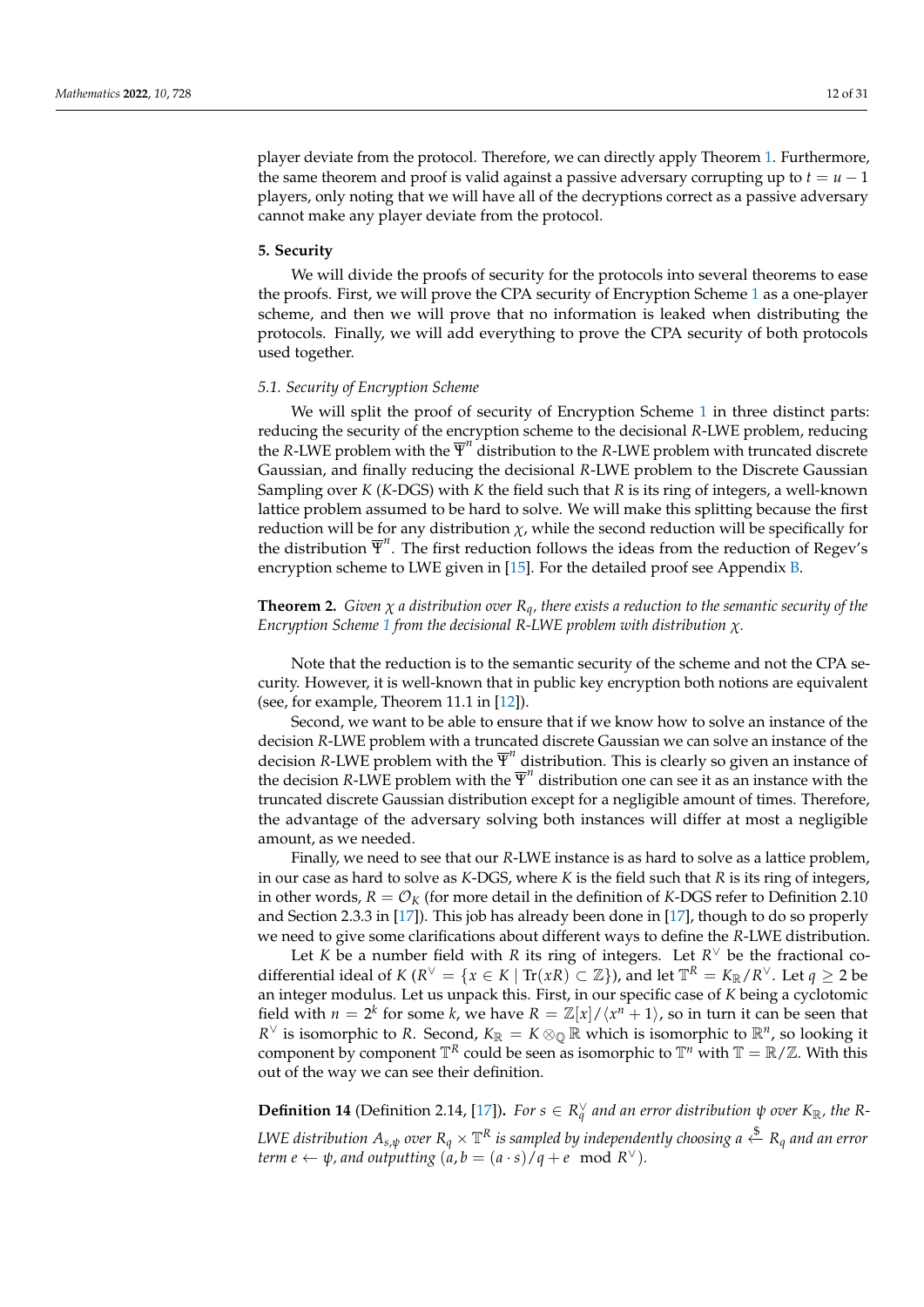Now our postulate is that this definition taking as Ψ an *n*-dimensional spherical continuous Gaussian with parameter *ξ* (which is a distribution used in [\[17\]](#page-29-17)) and then raising it to *R<sup>q</sup>* again, is a more general definition to our Definition [8](#page-6-0) using Ψ*<sup>ξ</sup>* , in the *q* sense that if we can solve an instance of the *R*-LWE problem defined with the distribution in Definition [8](#page-6-0) we can solve an instance of the *R*-LWE problem with the distribution in Definition [14.](#page-11-1) It can be seen as one, as a spherical Gaussian in R*<sup>n</sup>* can be seen as the product of *n* independent Gaussians over R with the same standard deviation. Then, in essence what we are doing in Definition [14](#page-11-1) is multiply *a* times *s*, then divide the result by  $q$  (which we can as we are seeing the elements in  $K_{\mathbb{R}}$  which is a field) and adding the error distribution. Then, we reduce it modulo  $R^{\vee}$  thus landing in  $\mathbb{T}^{R}$ . Now, if we look it component by component we have in essence computed *a* · *s*/*q* and then added to each component a sample of  $\Psi_{\frac{\zeta}{q}}$ , so when raising it again to  $R^{\vee}_{q}$  (by multiplying by  $q$ and rounding) we get that  $q(a \cdot s/q) = a \cdot s \in R_q^{\vee}$  and to every component we have added an independent sample taken from  $\overline{\Psi}_{\frac{\zeta}{q}}.$  Therefore, if  $\rho_{\zeta}^n$  is the spherical Gaussian with parameter *<sup>ξ</sup>*, given an adversary who solves *<sup>R</sup>*-LWE<sup>Ψ</sup> *<sup>ξ</sup> q* it is easy to give an adversary who solves  $R$ -LWE $_{\rho_{\tilde{\xi}}^n}$ .

Therefore, we can apply the result from [\[17\]](#page-29-17), for which we need to give two quick lattice definitions.

**Definition 15** ([\[17\]](#page-29-17))**.** *The minimum distance of a lattice* L *is the length of the shortest non-zero lattice vector*

$$
\lambda_1(\mathcal{L}):=\min_{0\neq v\in\mathcal{L}}\|v\|
$$

*The dual lattice of a given lattice* L *is defined as*

$$
\mathcal{L}^* := \{x \in \mathbb{Z}^n | \langle \mathcal{L}, x \rangle \in \mathbb{Z}\}
$$

**Definition 16** (Definition 3.1, [\[18\]](#page-30-0)). For a lattice  $\mathcal{L}$ , and a positive real  $\epsilon > 0$ , we define *its* smoothing parameter  $\eta_{\epsilon}(\mathcal{L})$  *to be the smallest s such that*  $\rho_{\frac{1}{s}}(\mathcal{L}^*\setminus{\{\mathbf{0}\}}) \leq \epsilon$ , where  $\rho_r(\mathcal{L}) := \sum_{x \in \mathcal{L}} \rho_r(x)$  for a lattice  $\mathcal{L}$ , and  $\rho_r(x) := \exp(-\pi \| x/r \|^2)$  for some element  $x \in \mathbb{R}^n$ .

Finally, we can give the following result.

<span id="page-12-0"></span>**Lemma 1** (Corollary 7.3, [\[17\]](#page-29-17))**.** *There is a polynomial-time quantum reduction from K-*DGS *with function γ to the (average-case, decision) problem of solving R-*LWE*<sup>ρ</sup> n ξ using l samples with*

$$
\xi = \alpha \left( \frac{n!}{\log(n!)} \right)^{\frac{1}{4}}, \alpha > 0 \text{ and}
$$

$$
\gamma(\mathcal{I}) = \max \left\{ \eta(\mathcal{I}) \cdot \frac{\sqrt{2}}{\alpha} \cdot \omega \left( \sqrt{\log(n)} \right), \frac{\sqrt{2n}}{\lambda_1(\mathcal{I}^*)} \right\}
$$

 $a$ s long as  $\alpha q \ge \omega\big(\sqrt{\log(n)}\big)$ , where  ${\cal I}$  is an ideal lattice.

In conclusion, we have seen that breaking the security of Encryption Scheme [1](#page-7-1) is at least as hard as solving the decision *R*-LWE problem with a truncated discrete Gaussian, which is at least as hard as solving the decision *R*-LWE problem with the  $\overline{\Psi}^n$  distribution, which in turn is at least as hard as solving the *K*-DGS problem.

# *5.2. Non-Leakage of Information*

In this section, we need to see that the adversary does not gain any extra information by interacting with the distributed protocol. We will start first with the Protocol [1,](#page-7-2) seeing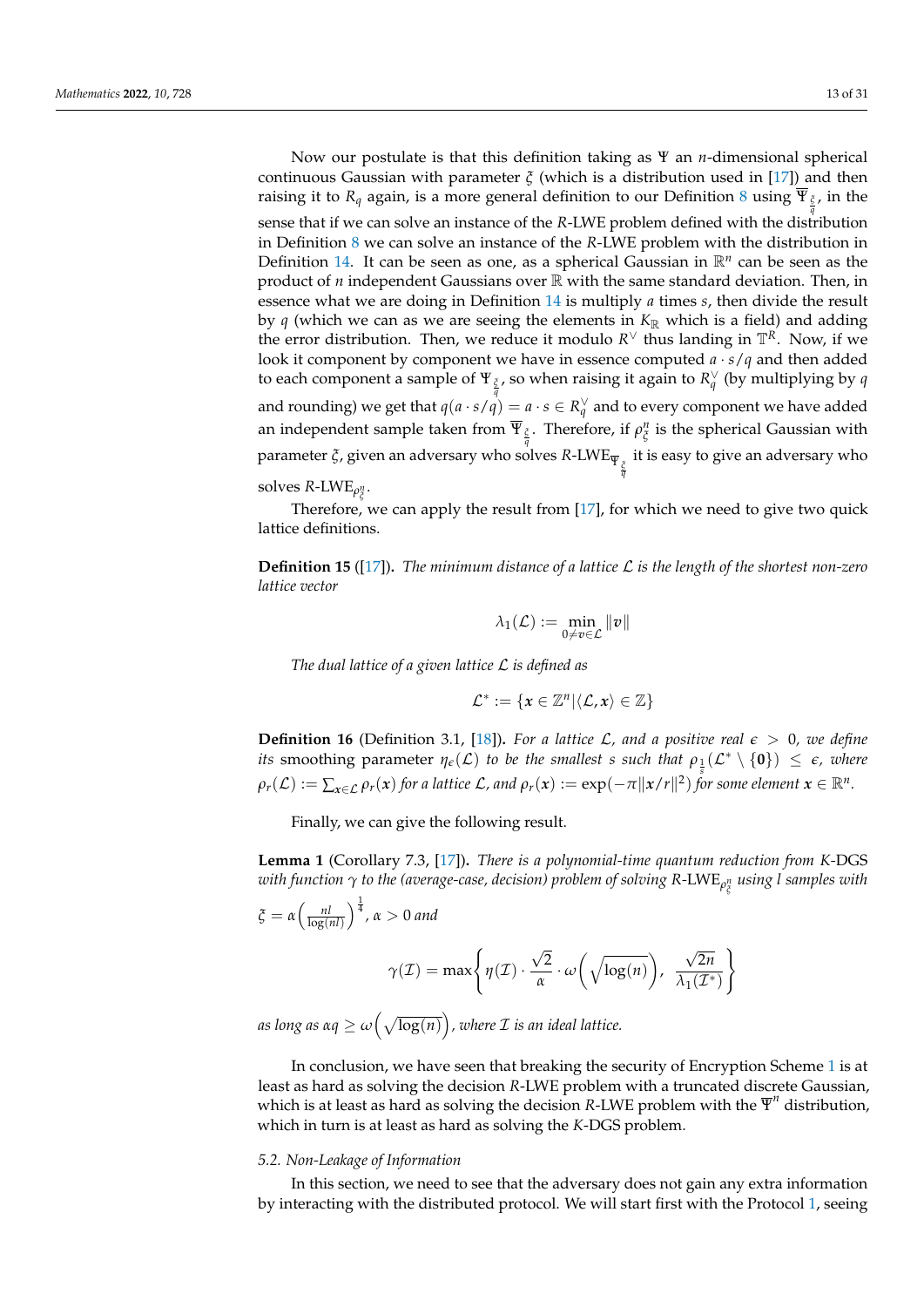that an adversary A cannot distinguish between interacting with the protocol or with random inputs. Furthermore, we will also give the adversary the ability to choose its shares of the secret key and the PRSS keys, as it makes the game easier and it only serves to see that the protocol's security is even stronger than what is usually required.

To appropriately do so we will need the following auxiliary lemmas about statistical distance, the proofs of which will be in Appendix [B.](#page-25-0)

<span id="page-13-0"></span>**Lemma 2.** *Let Y be a probability distribution over* Z *such that* |*Y*| *is bounded by κ and X be a* discrete uniform distribution in the integer interval  $[-a,a]$  with  $a\geq \kappa\cdot 2^\lambda$  . Then,  $\Delta(X,\tilde{X})\leq 2^{-\lambda}$  , *where*  $\tilde{X} = X + Y$ .

<span id="page-13-1"></span>**Lemma 3.** Let  $X, Y$  be two probability distributions over a countable support  $N$  such that  $\Delta(X,Y) \leq 2^{-\lambda}$ , and  $n \in \mathbb{Z}_{>0}$  with  $n = 2^{\beta}$  for some  $\beta \in \mathbb{R}_{>0}$ . Then  $\Delta(X^n,Y^n) \leq 2^{-\lambda+\beta}$ .

With these auxiliary lemmas we can go ahead and prove the adversary cannot distinguish between interacting with the protocol and random values.

<span id="page-13-2"></span>**Theorem 3.** *Assume that* Φ·(·) *is a secure pseudo-random function modeled as a random oracle, that the keys K<sup>H</sup> have been securely generated and distributed, that the secret key s has been securely generated and shared and that the parameters follow the conditions of Theorem [1.](#page-10-1) Then, the Decryption Protocol (Protocol [1\)](#page-7-2) is secure against a passive and static adversary, corrupting up to*  $t = u - 1$  *players.* 

**Proof.** We want to construct an Attack Game in which the adversary cannot distinguish between the protocol executed correctly or with random values to show that the distribution does not leak anything about the secret key *s* nor the error *e*.

Let *C* denote the set of corrupted players and *B* the set of honest players. The Attack Game works as follows. Assume that the challenger knows the secret key *s* and the *K<sup>H</sup>* such that  $C \supseteq H$  (the keys that the adversary does not know) which have been securely generated. Assume that the challenger sends to the adversary  $A$  the ciphertext  $(u, v)$  and then A submits  $(s_C', K_{H_C}, d_C')$  as the challenge, where  $s_C'$  are the shares on the secret key of the corrupted players,  $K_{H_C}$  are the keys  $K_H$  such that  $C \not\supseteq H$  (the keys  $A$  knows) chosen by  $A$ , and  $d_{\rm C}$  are the shares on the decryption of the corrupted players. Then, the challenger generates consistent shares on *s* for the players not in *C*.

Once all these preliminaries are done, the challenger chooses  $b \stackrel{\$}{\leftarrow} \{0,1\}$  and proceeds as following:

- If  $b = 0$ : The challenger uses the decryption protocol to compute the shares of the decryption  $d'_B$  for the honest players. It computes the decrypted message  $m$  and outputs  $(d'_B, m)$ .
- If  $b = 1$ : The challenger computes for every *H* such that  $C \supseteq H$  some element  $r_H \in \mathbb{I}_D^n$  uniformly at random and we denote as *y* the polynomial in  $R_q$  with vector of coefficients  $\sum_{C \neq H} \Phi_{K_H}(u+v) + \sum_{C \supseteq H} r_H$ . Then the challenger generates  $d'_B$  consistent shares of  $y + m\left\lfloor \frac{q}{2} \right\rfloor$  $\frac{q}{2}$  | (the challenger knows *m* as it can be computed using the protocol, given that everything needed is known) and outputs  $(d'_B, m)$ .

Finally A outputs  $\tilde{b} \in \{0,1\}$ , meaning whether it thinks it has interacted with the protocol or with a simulation, and the Game concludes.

It is clear that *m* will be correct in both cases given the proof of Theorem [1,](#page-10-1) and furthermore,  $y + m\left\lfloor \frac{q}{2} \right\rfloor$  $\frac{q}{2}$ ] will be an effective "decryption" of *m* in the sense that every coefficient will be closer to 0 if  $m_i = 0$  and closer to  $\frac{3}{2}$  $\frac{q}{2}$  if  $m_i = 1$ , because

$$
|\mathbf{y}|_i \leq {\binom{u}{t}} \left| \frac{\mathbb{I}_D}{2} \right| \leq \frac{q}{4}.
$$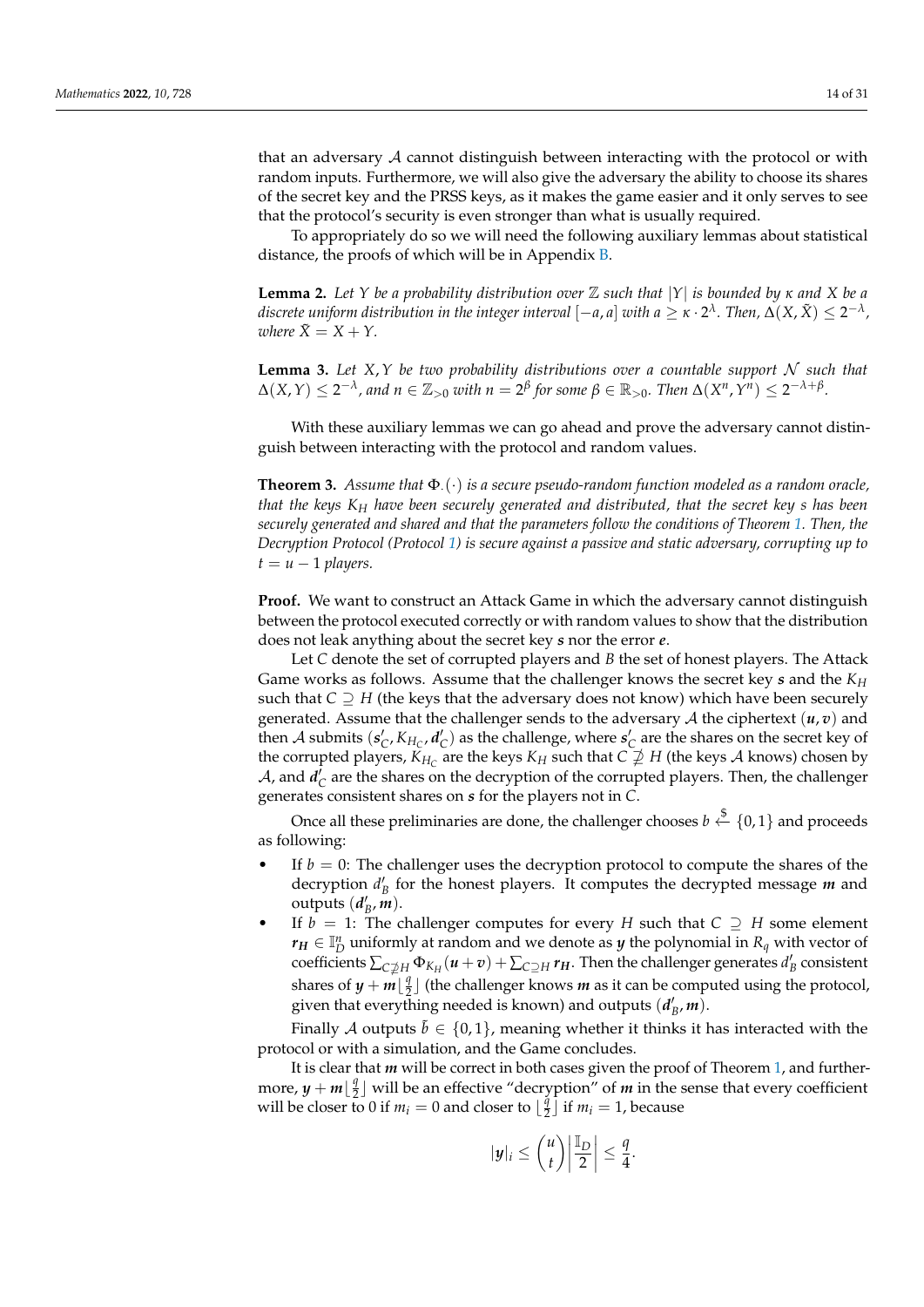Therefore we only need to see that  $d'_B$  are indistinguishable whether they are computed with  $b = 0$  or with  $b = 1$ . Let us see it. First of all, *y* and *x* are computationally indistinguishable to the adversary given the properties of pseudo-randomness of  $\Phi_{\cdot}(\cdot)$ . We now want to see that the way *y* and  $y + e \cdot r_E + e_v - s \cdot e_u = y + \hat{e}$  are distributed are at a negligible statistical distance. It is clear that *y* is distributed in the interval  $\binom{u}{t}\mathbb{I}_D^n$  (with  $\binom{u}{t}$ values distributed uniformly in  $\mathbb{I}_D$ ) and as we have seen in the proof of Theorem [1](#page-10-1)  $\hat{e}$  is in the interval  $[-2nu\kappa^2 + \kappa, 2nu\kappa^2 + \kappa]^n$ . Therefore, as the distribution of every coefficient is identical and independent we have that by Lemma [2](#page-13-0)

$$
\Delta(y_i,\{y+\widehat{e}\}_i) \leq 2^{-\lambda-\beta}
$$

and by Lemma [3](#page-13-1)

$$
\Delta(y, y+\hat{e}) \leq 2^{-\lambda}
$$

so the distribution of *y* and  $y + \hat{e}$  are at a negligible statistical distance. Therefore, we get that  $y + m\left\lfloor \frac{q}{2} \right\rfloor$  $\frac{q}{2}$  and  $x + \hat{e} + m\left[\frac{q}{2}\right]$  $\frac{q}{2}$  are computationally indistinguishable.

Finally, adding it all together we get that the output  $(d'_B, m)$  is computationally indistinguishable whether it has been computed with  $b = 0$  or with  $b = 1$ , so

$$
\left|\Pr[\tilde{b}=b]-\frac{1}{2}\right|=\operatorname{neg}(\lambda)
$$

as we wanted to see.  $\square$ 

After Theorem [3,](#page-13-2) we have only seen that Protocol [1](#page-7-2) is secure when the keys are securely generated and against a passive adversary corrupting  $t \le u - 1$  players, but it is standard to see that the same protocol is secure against an active adversary corrupting  $t < \frac{u}{3}$  players if instead of the client reconstructs *m* using the shares of all subsets of *t* + 1 players, as that will give a majority of correct outputs.

The reason behind this is that we have already seen that no information is leaked, so we only need to see that the adversary cannot abort the protocol or cause an incorrect output. In case of an active adversary (who can cause players to deviate arbitrarily from the protocol), what is needed is that if all combinations of  $t + 1$  players are decrypting the message, there needs to be a majority of combinations of  $t + 1$  players with no corrupt players. This gives us that  $t < \frac{u}{3}$  is enough.

Now, we need to see that Protocol [2](#page-8-1) leaks no information against an adversary corrupting up to  $t = u - 1$  players. To do so we will once again see that the adversary cannot distinguish between interacting with the protocol or a simulation where the challenger sets before-hand the values of the keys.

<span id="page-14-0"></span>**Theorem 4.** Assuming that the image interval of the pseudo-random function  $\Phi^{KG}_{\cdot}(\cdot)$  is  $\mathbb{I}^n_{KG}$  where

$$
\mathbb{I}_{KG} = \left[ -\kappa \cdot 2^{\lambda + \beta}, \kappa \cdot 2^{\lambda + \beta} \right],
$$

*that* C *is a commitment scheme such that it has a trapdoor and the parameters follow the conditions on Theorem of correctness, then the Key Generation Protocol (Protocol [2\)](#page-8-1) is secure against a passive and static adversary, corrupting up to*  $t = u - 1$  *players.* 

**Proof.** We want to construct an Attack Game in which the adversary cannot distinguish between the protocol executed correctly and a simulation where the challenger sets the values of  $s$ ,  $e$ ,  $a_E$  and  $K_H$  for all  $H$  before-hand.

Let *C* denote the set of corrupt players and *B* the set of honest players. The Attack Game works as follows. Assume that whenever a corrupt player needs to sample a uniform distribution it sends a query to the challenger for a random value from a random oracle. Let  $\mathcal{C}_C = \text{Commit}(\hat{s}_C, \hat{e}_C, \tilde{K}_{N_{H_C}}^s, K_{N_{H_C}}^e, K_{H_C}', \boldsymbol{a}_{E_C})$  the challenge output by  $\mathcal{A}$ , the first step of the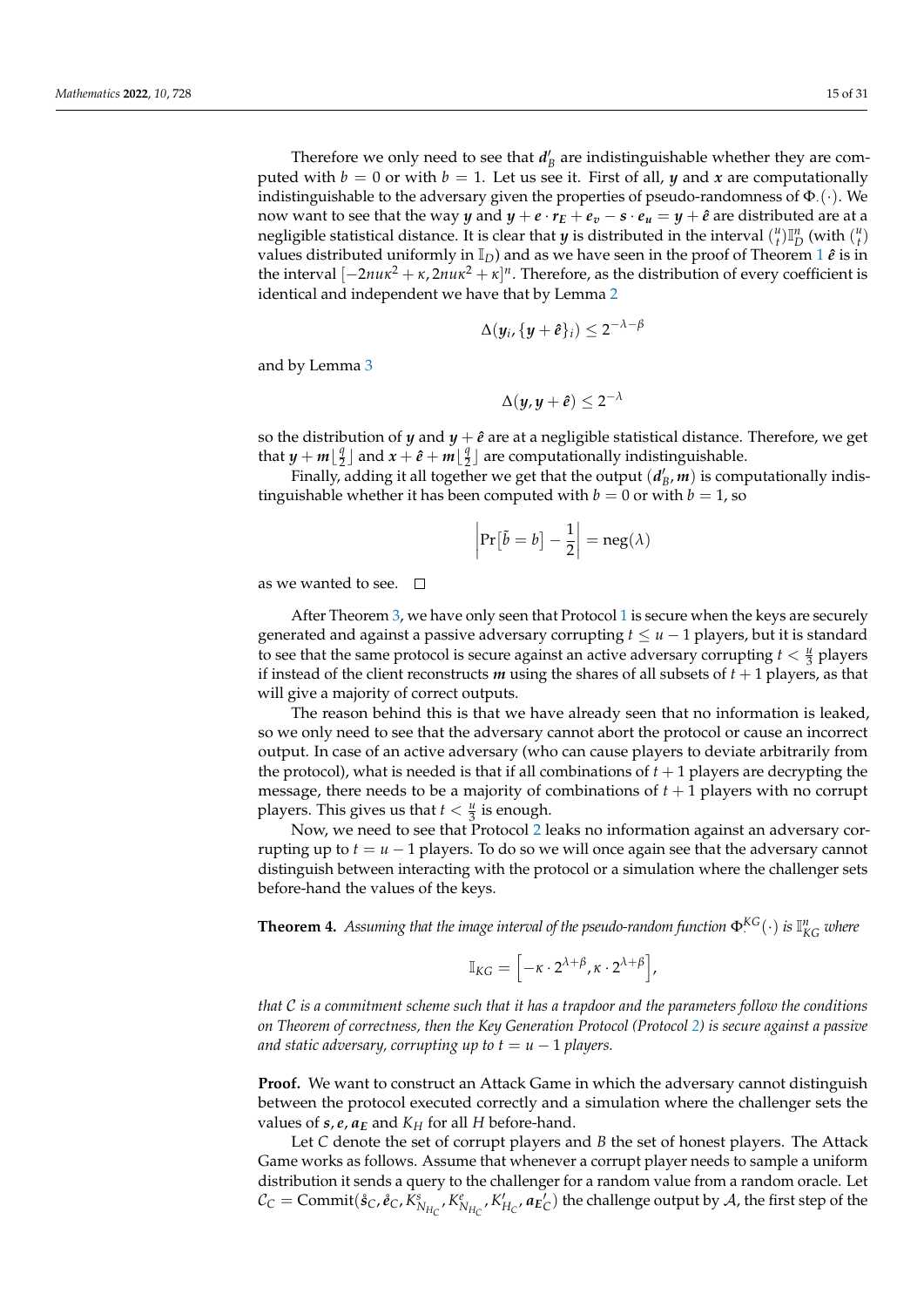interaction in Protocol [2](#page-8-1) as we can see in Table [3.](#page-9-0) Then, the challenger chooses  $b \stackrel{\$}{\leftarrow} \{0,1\}$ and proceeds as follows:

- If  $b = 0$ : The challenger and the adversary follow Protocol [2](#page-8-1) to generate  $a_E$ ,  $b_E$  and the shares  $s'_B, e'_B, K^B_H, a_E^B$  and outputs  $(a_E, b_E, s'_B, e'_B, K^B_H, a_E^B)$ .
- If  $b = 1$ : The challenger samples  $s, e \sim \sum_u \chi$ ,  $a_E \stackrel{\$}{\leftarrow} R_q$  and every  $K_H \stackrel{\$}{\leftarrow} \mathbb{Z}_q$  and computes  $b_E = a_E \cdot s + e$ . Then he uses the trapdoor in the commitment scheme to recover  $(\hat{s}_C, \hat{e}_C, K^s_{N_{H_C}}, K^e_{N_{H_C}}, K'_{H_C}, \mathbf{a}_{E_C})$ , and proceeds as follows. We will divide the explanation depending on what he is simulating to ease comprehension, but everything will be done simultaneously, following the flow of information seen in Table [3.](#page-9-0)
	- **–** For the "generation" of *s*, the challenger will use the keys  $K_{N_{H_C}}^s$  (of which he knows all of them given that they were generated through queries to the random oracle through the challenger) to recover  $s_C$ , the contribution of the corrupt players to *s*. With this information, the challenger can compute  $s_B$  the contribution of the honest players to *s* such that  $s = s_C + s_B$ . With these values computed the challenger follows with the protocol.
	- **–** For the "generation" of *e* the challenger proceeds identically as with generating *s*.
	- **–** For the "generation" of  $K_H$ , the challenger samples random values in  $\mathbb{Z}_q$  for  $\overline{K}'_{H_B}$ (the first step) and commits them. It then will receive  $K_H^C$  from the adversary (the shares of *K<sup>H</sup>* pertaining to the corrupt players) and will compute consistent Shamir shares  $K_H^B$  so that the players share  $K_H$ . Then, as in the protocol, the challenger sends the shares  $K_H^B$  to all players not in *H*.
	- For the "generation" of  $a_E$ , the challenger samples random values in  $R_q$  for  $a_{EB}$  (the first step) and commits them. It then will receive  $a_E^C$  (the shares of  $a_E$ pertaining to the corrupt players) and will compute consistent Shamir shares  $a_E^B$ so that the players share *aE*. Then, as in the protocol, the challenger sends the shares  $a_E^B$  to all players.
	- For the "generation" of  $b_E$  the challenger outputs  $b_E$  at the end of the protocol.

Then, the challenger outputs  $(a_E, b_E, s'_B, e'_B, K^B_H, a_E^B)$ .

Finally, A outputs  $\tilde{b} \in \{0, 1\}$ , meaning whether it thinks it has interacted with the protocol or with the simulation, and the Game concludes.

It is clear that the flow of information is the same in both cases and that the values will be both correct and what the challenger sampled beforehand, so we just need to see that the adversary cannot distinguish between the values received when  $b = 0$  from the ones received when  $b = 1$ . For *s* (and *e*) it is clear that they are indistinguishable, as we used the trapdoor in the commitment scheme to set the values necessary before any messages were sent from the adversary to the challenger. Furthermore, we know that no information was leaked in the NIVSS as because of Lemmas [2](#page-13-0) and [3](#page-13-1) we know that no information was leaked as in the proof of Theorem [3.](#page-13-2)

For  $K_H$  (and in turn  $a_E$  as they are analogous), we need to see that the adversary cannot distinguish from  $K'_{H_B}$  generated by the protocol or them being random in  $\mathbb{Z}_q$ . To see this we will use the security of Shamir secret sharing, as the adversary can only control up to *t* players. Therefore, the value shared is completely undetermined by the shares of the corrupt players, so both cases ( $b = 0$  and  $b = 1$ ) are indistinguishable to the adversary.

Finally, by adding everything up, we get that  $(a_E, b_E, s'_B, e'_B, K_H^B, a_E^B)$  are indistinguishable whether we have  $b = 0$  or  $b = 1$ , so

$$
\left|\Pr[\tilde{b}=b]-\frac{1}{2}\right|=\operatorname{neg}(\lambda)
$$

as we wanted to see.  $\square$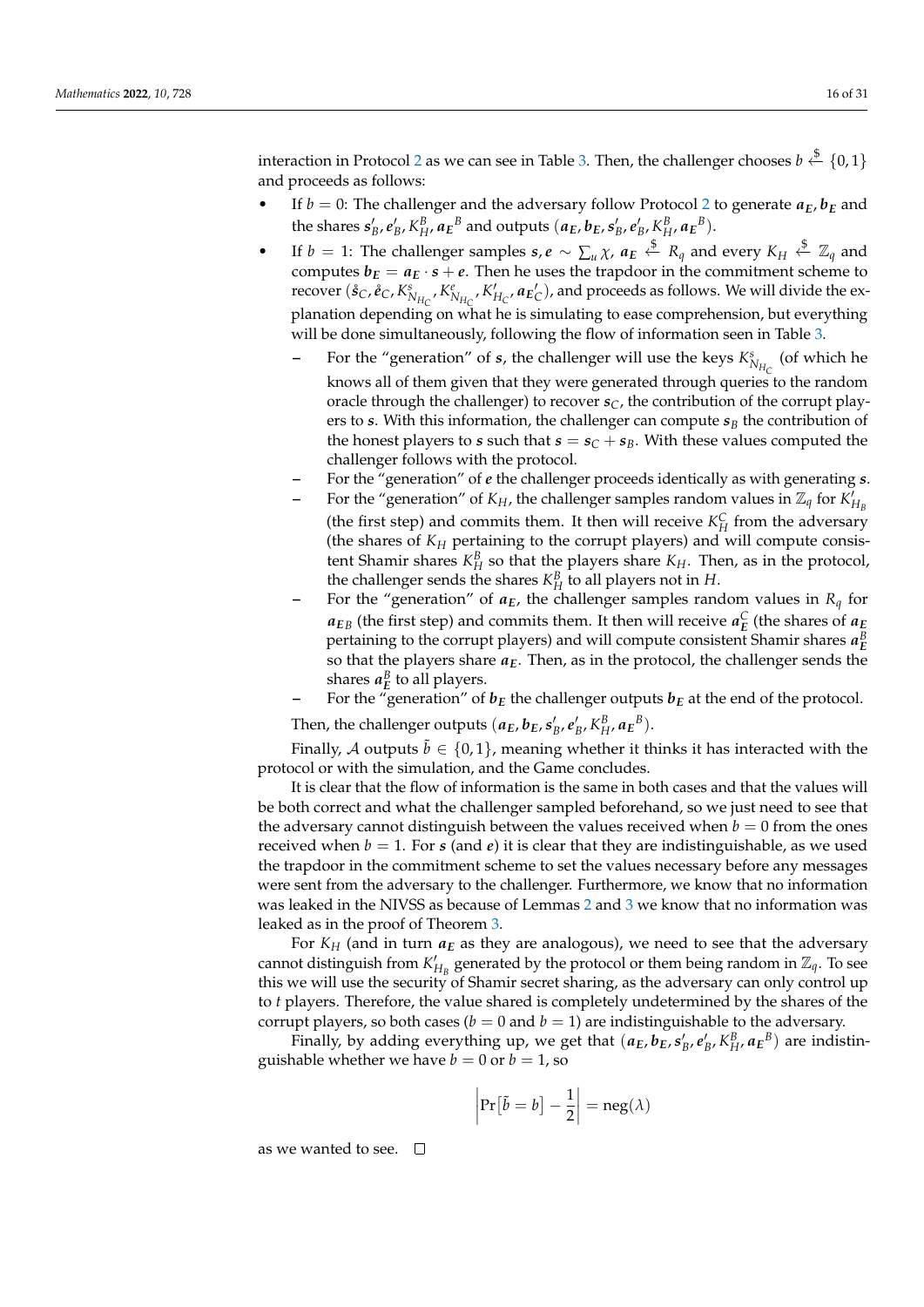As in Section [4,](#page-10-0) we have also proven the equivalent to this last theorem for an active adversary, however we will not use the result for the implementation, for reasons we will state in Section [6.1.](#page-16-1) The proof can be found in Appendix [A.2.](#page-23-0)

Having proved the security of each protocol individually, we only need to see that using both protocols together still gives us an encryption scheme which is semantically secure.

**Theorem 5.** *Assume the conditions in Theorems [1](#page-10-1) and [4](#page-14-0) are fulfilled. Then, if K-DGS<sup>γ</sup> is hard, then encryption under keys generated by Protocol [2](#page-8-1) and decryption following Protocol [1](#page-7-2) is semantically secure against a static and passive adversary corrupting up to*  $t = u - 1$  *players acting through the* Key Generation phase and the same adversary being active corrupting up to  $t < \frac{u}{3}$  players in the *Decryption phase.*

**Proof.** First, using the result in Theorem [4,](#page-14-0) we can see that the adversary cannot distinguish between executing both protocols, or replacing the key generation with keys generated by the challenger. Then, using Theorem [1,](#page-10-1) we can see that the adversary cannot distinguish between taking part in the decryption or having the challenger decrypt all by itself. Therefore, we get that the adversary cannot distinguish between the semantic security game when both distributed protocols are used from the basic semantic security game of Encryption Scheme [1.](#page-7-1) This means, using what we have seen in Section [5.1](#page-11-2) that breaking semantic security when both protocols are being used is as hard as breaking semantic security of the encryption scheme, so using the reduction to *K*-DGS*<sup>γ</sup>* and that we assume this problem to be hard, we have that our protocols are semantically secure, as we wanted to see.  $\Box$ 

# <span id="page-16-0"></span>**6. Implementation**

The first step for the implementation is finding good parameters that guarantee the security of the particular instance of the *R*-LWE problem. To verify it we will use the bounds on *ξ* in Lemma [1](#page-12-0) and the LWE hardness estimator given by Albrecht et al. in [\[19\]](#page-30-1). We use the LWE estimator because, as far as we know, no major attacks are known to exploit the particular properties of *R*-LWE, so the estimated hardness for LWE translates as estimated hardness for *R*-LWE.

## <span id="page-16-1"></span>*6.1. Choosing Parameters*

We set the security parameter  $\lambda = 100$ . We need to find the following parameters: *n*, *q*, *κ* and *ξ* which will then allow us to compute  $\mathbb{I}_D$  and  $\mathbb{I}_{KG}$ . We will first leave everything in function of *n* and *q*, and we will then use the concrete hardness of an instance of the *R*-LWE problem to fix *n* and *q*.

Let  $n = 2^{\beta}$  and  $q \in \mathbb{Z}_{>0}$ . Using the conditions on  $\mathbb{I}_D$  on Theorem [1](#page-10-1) we get that

$$
\kappa = \left\lfloor \frac{-1 + \sqrt{1 + \frac{2n uq}{\binom{u}{t} 2^{\lambda + \beta} + 1}}}{4n u} \right\rfloor
$$

To find *ξ*, we will use the following lemma, the proof of which is in Appendix [B.](#page-25-0)

<span id="page-16-2"></span>**Lemma 4.** Let  $\overline{\Psi}_{\frac{\sigma}{q}}$  be a discrete Gaussian. Then,  $\forall c > 0$ :

$$
\Pr\Big[\Big|\overline{\Psi}_{\frac{\sigma}{q}}\Big| > c\Big] \leq \sqrt{\frac{2}{\pi}} \frac{e^{-\left(\frac{[c]-\frac{1}{2}}{\sqrt{2}\sigma}\right)^2}}{[c]-\frac{1}{2}}.
$$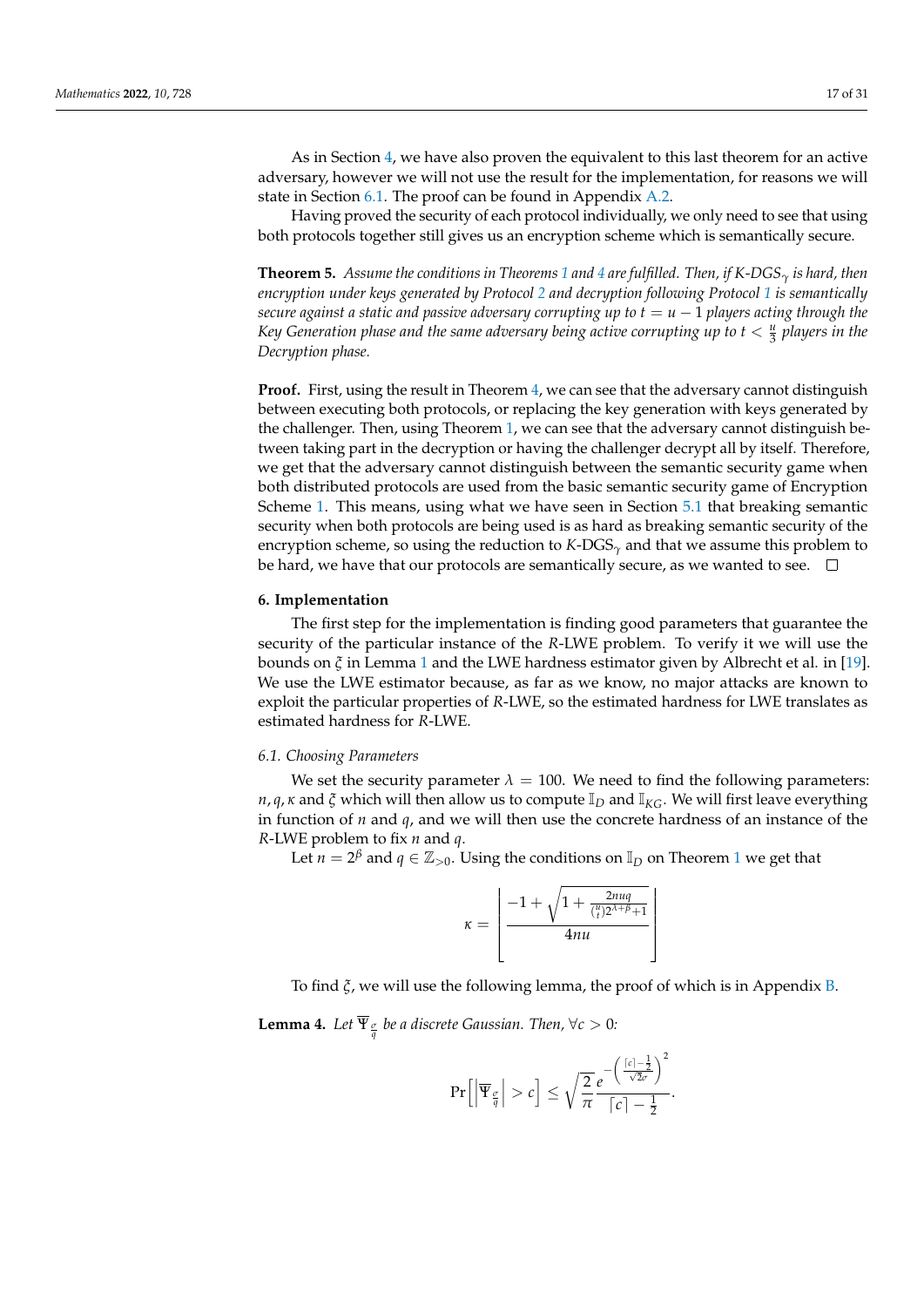Using the bound on Definition [13](#page-6-1) and Lemma [4](#page-16-2) we can get the following bound:

$$
\Pr\left[\left|\overline{\Psi}_{\frac{\zeta}{q}}\right| > \kappa\right] = \Pr\left[\left|\overline{\Psi}_{\frac{\zeta}{q}}\right| > \kappa + \frac{1}{2}\right] \\
\leq \sqrt{\frac{2}{\pi}} \frac{e^{-\left(\frac{\kappa + \frac{1}{2}}{\sqrt{2}\zeta}\right)^2}}{\kappa + \frac{1}{2}} \\
\leq 2^{-\lambda}
$$

which when isolating the *ξ* gives us the following bound:

$$
\xi \leq \sqrt{\frac{\left(\kappa+\frac{1}{2}\right)^2}{-2\log\left(\sqrt{\frac{\pi}{2}}2^{-\lambda}\left(\kappa+\frac{1}{2}\right)\right)}}.
$$

From here we will take the equality, as with a fixed *q* the larger the standard deviation the greater the hardness of that specific instance of the decision *R*-LWE problem.

Now, we can find *n* and *q* using the LWE hardness estimator, which given *n*, *q*, *α* outputs the concrete hardness of that specific instance. We will set *n* as a power of 2, as it allows us to use more efficient multiplication algorithms and *q* as a prime near a power of 2. Using this, we implemented a Python algorithm to find these parameters. The code can be found in the repository in Appendix [C.](#page-29-10) This has yielded the following results as parameters for  $u = 7$  and  $t = 2$  and more than 100 bits of security, as can be seen in Table [4.](#page-17-0)

<span id="page-17-0"></span>**Table 4.** Parameters for secure implementation.

| п                       |     | 4096                                                        |
|-------------------------|-----|-------------------------------------------------------------|
|                         | $=$ | 713,623,846,352,979,940,529,142,984,724,747,568,191,373,381 |
| κ                       |     | 168                                                         |
|                         |     | 14.897861091181875                                          |
| $\mathbb{I}_D$          | $=$ | 8,403,614,205,785,368,527,542,540,898,258,331,059,093,504   |
| $\mathbb{I}_{KG}$       | $=$ | 872,305,872,233,851,041,593,123,383,308,976,128             |
| <b>Bits of Security</b> |     | 121                                                         |
|                         |     |                                                             |

In this code, there is also the computing of parameters for the case of an active adversary in Key Generation phase using the conditions on Theorem [A1,](#page-22-2) meaning that to have 100 bits of security against this type of adversary we need to bump up to  $n = 8192$ . This, as we will see with the results in Section [6.3,](#page-18-0) hurts the viability of the protocols, that is why we take our main proposal as secure against an adversary who acts passively in the Key Generation phase and actively in the Decryption phase.

# *6.2. Implementation Particulars*

There are several implementation decisions we have taken and need to be discussed. First, we have not coded a truly interactive protocol between *u* different players, but rather a simulation where one processor computes all the steps simulating the interaction, in the sense that the protocols are divided by steps between communication phases where all computing can be done without the need to interact with other entities. Then, the program computes how much time every step costs for every player and picks the maximum as the "official" time for that step. As we only want to analyze roughly how viable our protocols are, this approximate works for us. This approximation also means that the execution of the simulation lasts considerably longer than the "real time" for the execution, thus limiting us with the amount of players we can reasonably use.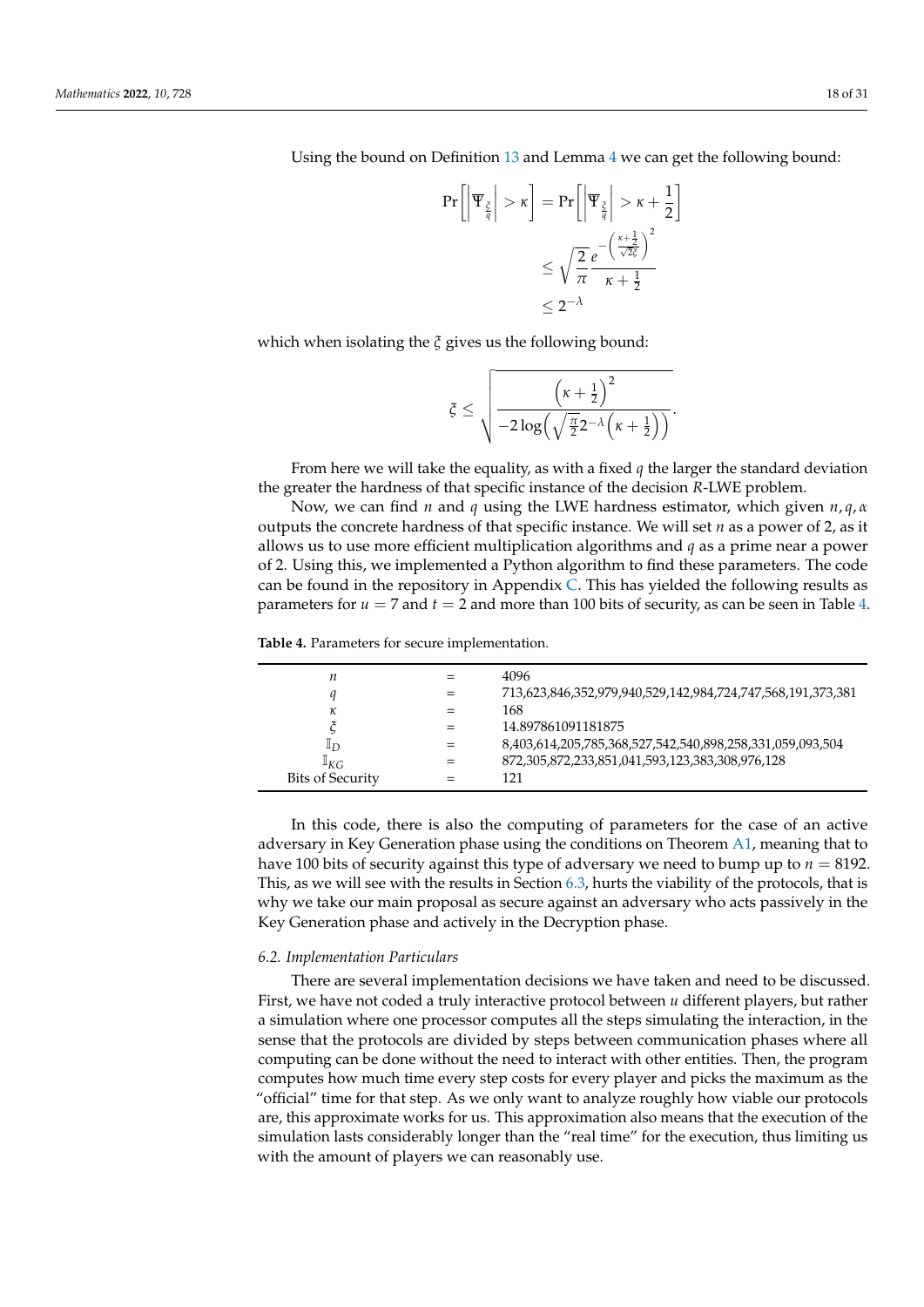Second, to have the most compact possible form of Shamir Secret Sharing we have used Shamir over the field of  $\mathbb{Z}_q$  instead of embed it in  $\mathbb{Q}$ . This is the main reason why we have taken *q* prime, as none of the reductions require it.

Third, regarding the implementation of the PRF, we have used the main result in [\[20\]](#page-30-2), which says that Hash-based Message Authentication Code (HMAC) is a PRF under the condition that the underlying compression function is a PRF. To ensure this condition is satisfied we have used the HMAC based around SHA-3.

Finally, regarding the Commitment Scheme we have used for the Key Generation protocol, we have used the hash of the message we want to send concatenated with a random string. We have used SHA-2 because, as far as we know, it is secure enough. However, should the need arise, it could be swapped for a more secure alternative. Furthermore, we only needed to use a commitment scheme after the first round where every player sets their values. This is so because once all the values have been set and all the shares sent, the contributions of the adversary are no longer needed, as the honest players can already generate a majority of correct values. And given that no other value needs to be set in a way the adversary cannot exploit (as the adversary becomes irrelevant), a commitment scheme in any further communication step seems unnecessary. However, this commitment phases could be added with no major change to the protocol nor the proof of security or correctness, only a slightly slower execution.

## <span id="page-18-0"></span>*6.3. Results of the Simulation*

In this final section, we will discuss the results we have obtained from the execution of the code for the simulation of both protocols. You can find the code in the repository linked in Appendix [C.](#page-29-10) The specifications of the system where we have executed the programs are found in Table [5.](#page-18-1) Furthermore, we have used the following C libraries: FLINT (Fast Library for Number Theory) to ease computations in *Rq*, which in turn uses the GMP and MPFR libraries to deal with multiple precision numbers, and OpenSSL library for cryptography-related functions like Hashes or HMACs. It is also worth mentioning that any result we obtain from the execution of the simulation has been found by averaging the times of 10,000 executions of the code, so as to better portray the results, getting rid of outliers.

<span id="page-18-1"></span>**Table 5.** Specifications of the system.

| <b>Operating System</b> | Ubuntu 18.04.5 LTS                            |  |
|-------------------------|-----------------------------------------------|--|
| CPU                     | Intel <sup>®</sup> Core <sup>TM</sup> i5-8500 |  |
| Memory                  | 15.4 GiB                                      |  |
| Word Size               | 64 bits                                       |  |
| <b>CPU Clock Speed</b>  | 3.00 GHz                                      |  |

From what we have seen to this point there are two main dependencies: growth of time in respect to the threshold *t* and growth of time in respect to the dimension of the lattice. This is so because the threshold defines the minimum number of players needed (and vice versa, given a number of players we can get the maximum threshold it allows) depending if we are protecting ourselves against an active or a passive adversary. As we have seen in Section [6.1](#page-16-1) given the adversary model, given an *n* we can find the rest of parameters that make the protocol secure (taking into account that there is a minimum *n* for which this analysis works).

In regards to the dependency on *t*, analyzing the protocols theoretically lets us see that when performing either the PRSS or the NIVSS there are  $\binom{u}{t}$  different keys  $K_H$ , meaning that the number of additions grows asymptotically with the value  $\binom{u}{t}$ . This means that the dependency should be approximately exponential in the active case where  $u = 3t + 1$  and approximately linear in the passive case where  $u = t + 1$ . When obtaining results from the simulation, we have gathered results for the values of *t* most frequently used in real-life applications like electronic voting, which means *t* < 3 against active adversaries and *t* < 7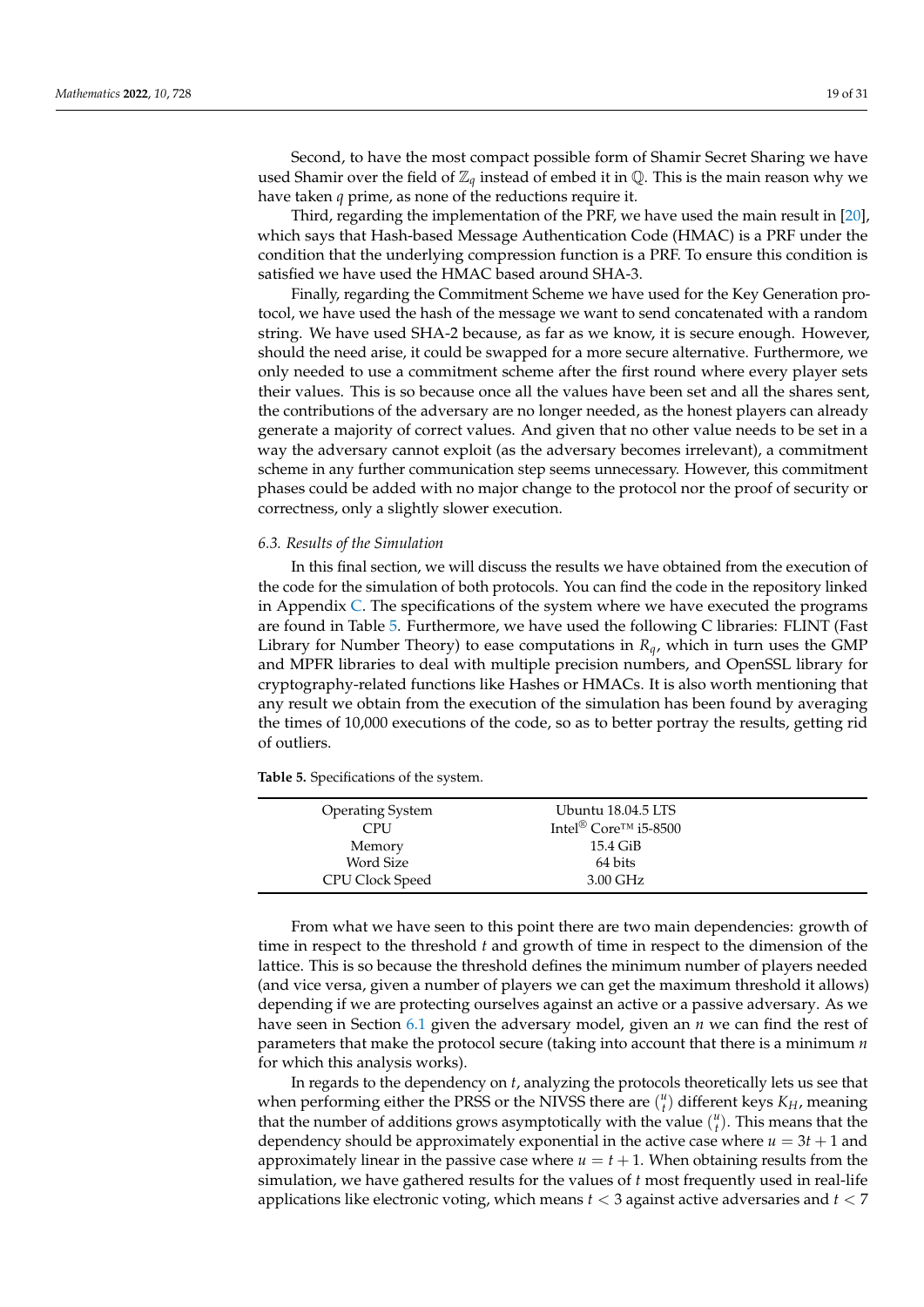for passive adversaries. This decision is mainly due to how we have implemented the simulation, as instead of having the several players' protocols being executed at the same time, we have them executed consecutively and then take the maximum time spent as the overall time. In the case of the Key Generation, as there are various steps of interaction, this process is applied to every one of the steps. Therefore, due to time constraints, we were limited in how many players we could simulate in the protocols while running 10,000 executions of the codes. Having said all that, the results we obtained for the dependency on *t* followed our predictions. In the active case they behaved greater than linearly in the three points we had, and in the passive case it behaved approximately linearly. A more in-depth analysis cannot be made unless more extensive data is gathered.

In regards to the dependency on *n*, given that there is multiplication of polynomials in both protocols, which is implemented using the Karatsuba algorithm that scales by the order of  $n^{\log_2(3)} > n^{1.5}$ , the time grows asymptotically with this value. The results obtained for the dependency on *n*, which can be seen in Figure [1,](#page-20-1) show the expected results only in the decryption phase against a passive adversary. For the other cases, we see linear, or practically linear, behavior for the range of values of *n* we are interested in for real life applications. This is due to the fact that the protocols need to perform a much higher number of additions than products, and this difference ends up being high enough for the linear growth of the addition to offset the growth of the product at these values of *n*.



**Active adversary**  $t = 2$ ,  $u = 7$ 

**Figure 1.** *Cont.*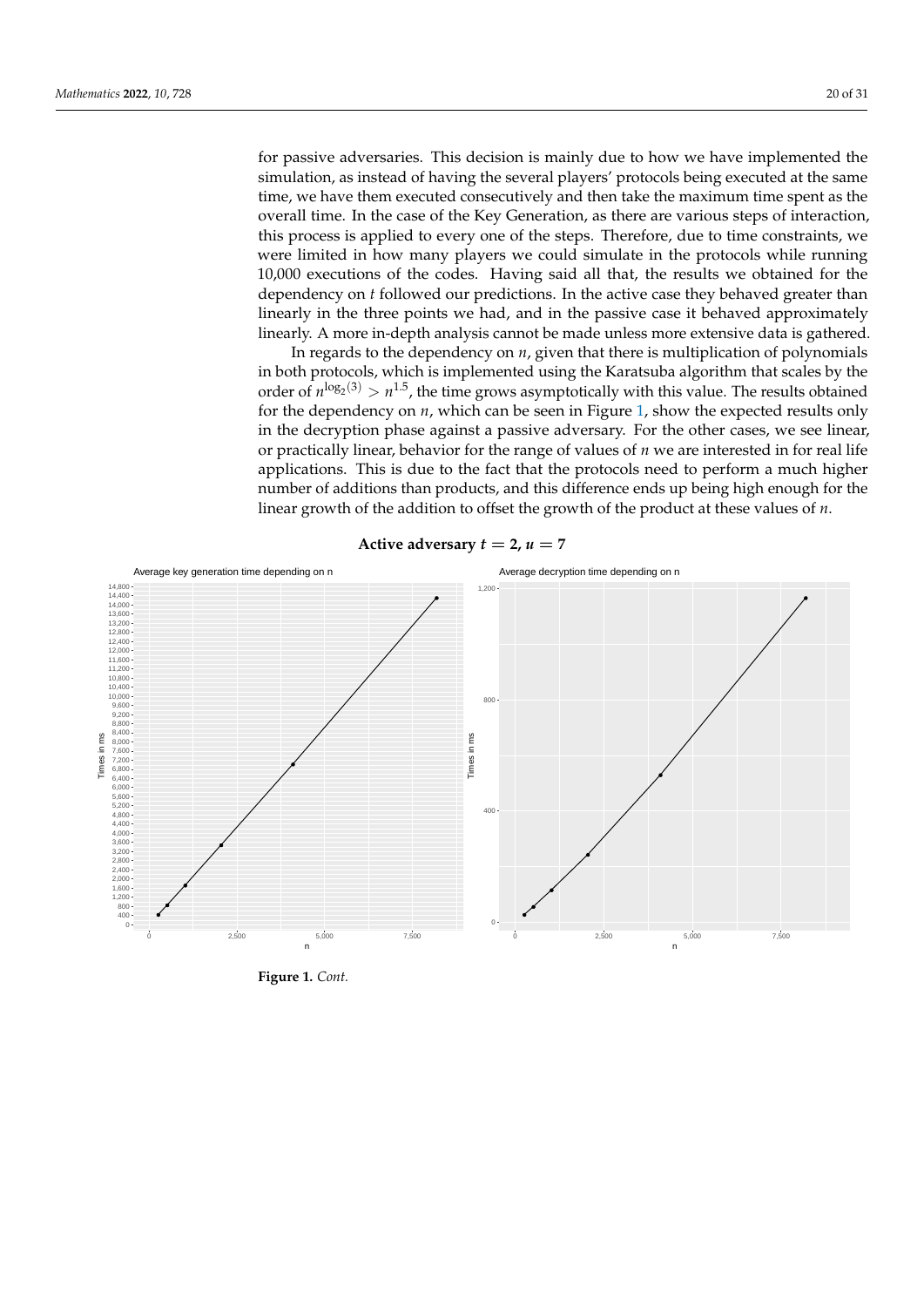

# <span id="page-20-1"></span>**Passive adversary**  $t = 6$ ,  $u = 7$

**Figure 1.** Times of the simulation for *n* = 256, 512, 1024, 2048, 4096, 8192*.*

Finally, we want to discuss the viability of the protocols. As we can see in Table [6,](#page-20-2) the Key Generation times are significantly slower than the Decryption time, between 4 and 7 times slower. This, however, does not pose a big problem, as by design in most implementations one round of Key Generation will be used to decrypt many messages; therefore, we can focus our main analysis in the decryption times. In that front, the 530.36 ms per decryption in the active case translates to approximately 7000 messages per hour, while the 131.73 ms per message in the passive case translates to approximately 27,000 messages per hour. As we can see it will be half these votes per hour with *n* = 8192, which will be needed against an active adversary as we have said in Section [6.1.](#page-16-1)

|      | <b>Key Generation</b> |                      | Decryption           |                     |                     |  |
|------|-----------------------|----------------------|----------------------|---------------------|---------------------|--|
| n    | Active                | <b>Passive</b>       | Active               | <b>Passive</b>      | Encryption          |  |
| 4096 | 7031.34 ms            | $1005.63 \text{ ms}$ | 530.36 ms            | $131.73 \text{ ms}$ | $191.79 \text{ ms}$ |  |
| 8192 | 14320.01 ms           | $2160.05$ ms         | $1167.24 \text{ ms}$ | 372.75 ms           | 539.71 ms           |  |

<span id="page-20-2"></span>**Table 6.** Time comparison between active and passive adversary.

## <span id="page-20-0"></span>**7. Conclusions and Future Work**

For our concluding considerations, we would like to summarize the limitations that this work has and how it could be improved in future works, as well as to give some insight to some possible other uses outside the ones outlined above.

Construction-wise, our proposal has two main limiting factors: First, the fact that we compute the drowning noises through both the PRSS technique and NIVSS technique means that computation time will increase asymptotically exponentially with the number of players in an active adversary setting, which is not desirable. Should other techniques be used for non-interactively sharing the noise value, this could be avoided. Second, and more inherent to the structure of our protocols, is the fact that using noise drowning by itself causes our implementation to use very high dimensions for the lattices. This is due to the fact that to guarantee statistical indistinguishability we need the noise to be exponentially bigger than the secret while the LPR encryption scheme requires the noise to be smaller than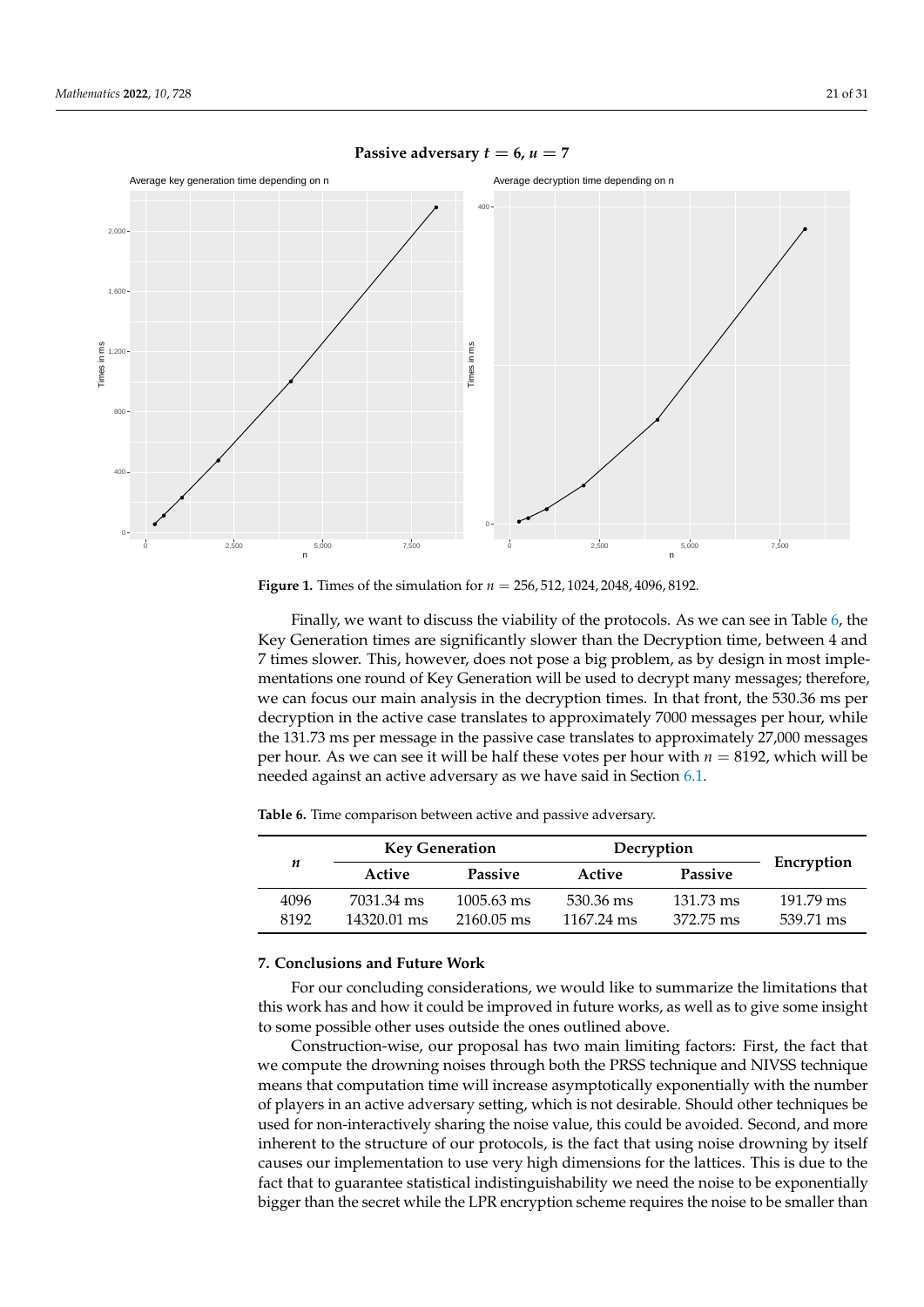*q* 4 , meaning that the parameter *ξ* is proportionately very small compared to the modulus *q*. This then has an influence in the dimension of the lattice needed to ensure that the concrete instance of the *R*-LWE problem has the desired amount of bits of security. This limitation could only be avoided by using a different way to ensure security than noise drowning, which is a pivotal element in our proposal.

Implementation-wise, we would like to reiterate that our proposed codes are a proof of concept of approximate viability, and in no case an attempt to give a computationally secure and efficient program. As so, the codes should be carefully analyzed to ensure computational security (for example, some of the random samplings are not truly indistinguishable from uniformly at random) and that no other implementation based attacks (like side-channel attacks) can be performed. Furthermore, for any type of important practical application, the codes should be optimized in efficiency.

Finally, we would also want to state the fact that even if the protocols presented were thought of with the idea of using them together, their security proofs are independent, and therefore they can be used separately. This means that in a case where a TTP can be trusted with the key generation, only the decryption protocol may be used, and then make the process completely interactiveless. Additionally, while the key generation protocol is more particularly tailored to the needs of the encryption scheme, it would not be too hard to extract the main principles for generating the different types of elements, therefore being easily generalizable with a similar security proof. This opens the gateway to a whole new set of possibilities for applications.

**Author Contributions:** Conceptualization, R.M. and P.M.; methodology, R.M. and P.M.; software, F.A. and R.M.; validation, F.A.; formal analysis, F.A., R.M. and P.M.; investigation, F.A., R.M. and P.M.; resources, F.A., R.M. and P.M.; writing—original draft preparation, F.A.; writing—review and editing, F.A., R.M. and P.M.; supervision, P.M.; project administration, F.A., R.M. and P.M.; funding acquisition, P.M. All authors have read and agreed to the published version of the manuscript.

**Funding:** This research has been partially funded by the European Union PROMETHEUS project (Horizon 2020 Research and Innovation Program, grant 780701) and the Spanish Ministry of Economy and Competitiveness, through Project MTM2016-77213-R.

**Institutional Review Board Statement:** Not applicable.

**Informed Consent Statement:** Not applicable.

**Data Availability Statement:** Not applicable.

**Conflicts of Interest:** The authors declare no conflict of interest.

## **Abbreviations**

The following abbreviations are used in this manuscript:

| <b>CPA</b>    | Chosen Plaintext Attack                        |
|---------------|------------------------------------------------|
| <b>GAPSVP</b> | <b>GAP Shortest Vector Problem</b>             |
| <b>HMAC</b>   | Hash-based Message Authentication Code         |
| $K$ -DGS      | Discrete Gaussian Sampling over K              |
| <b>LWE</b>    | Learning with Errors                           |
| <b>NIST</b>   | National Institute of Standards and Technology |
| <b>NIVSS</b>  | Non-Interactive Verifiable Secret Sharing      |
| R-LWE         | Ring Learning with Errors                      |
| <b>PRF</b>    | Pseudo-Random Function                         |
| <b>PRSS</b>   | Pseudo-Random Secret Sharing                   |
| TTP           | Trusted Third-Party                            |
|               |                                                |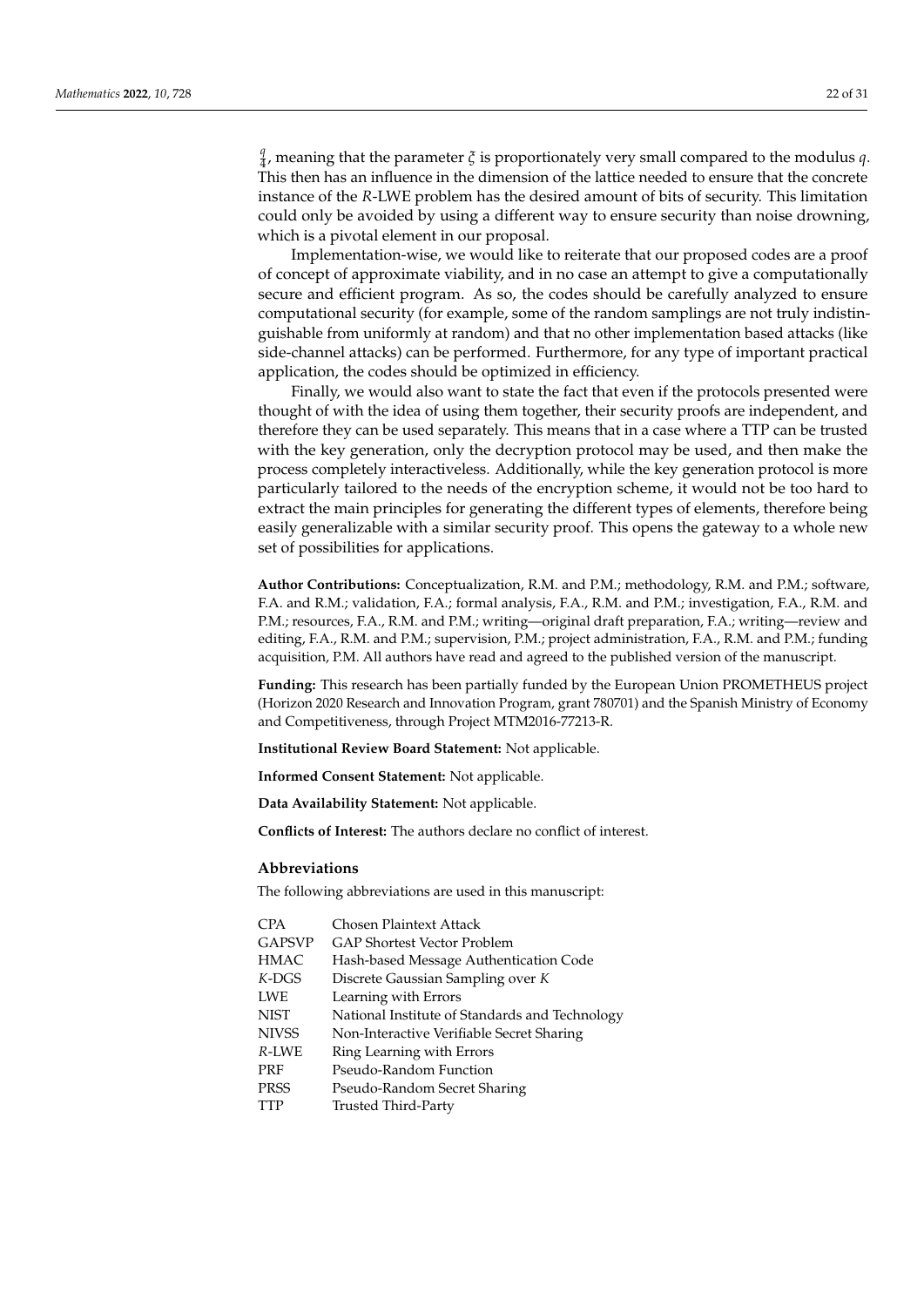# <span id="page-22-0"></span>**Appendix A. Correctness and Security against Active Adversaries**

<span id="page-22-1"></span>*Appendix A.1. Correctness*

We will prove correctness of the Decryption protocol against an active (or passive) adversary when the keys are generated by the Key Generation protocol against an active adversary.

<span id="page-22-2"></span>**Theorem A1.** Let  $n \in \mathbb{Z}_{>0}$  be the number of coefficients in  $R_q$ ,  $u \in \mathbb{Z}_{>0}$  be the number of players,  $\Phi^D(\cdot)$  *be a pseudo-random function with image interval*  $\mathbb{I}^n_D$ *,*  $\chi$  *<i>be a distribution in*  $R_q$  *where every coefficient is a truncated Discrete Gaussian with parameters σ and κ,*

$$
\mathbb{I}_D = \Big[ -\Big(4n\frac{u}{3}\kappa^2\Big(2^{\lambda+\beta}+1\Big)+\kappa\Big)\cdot 2^{\lambda+\beta}, \Big(4n\frac{u}{3}\kappa^2\Big(2^{\lambda+\beta}+1\Big)+\kappa\Big)\cdot 2^{\lambda+\beta}\Big],
$$
  

$$
\mathbb{I}_{KG} = \Big[-\kappa\cdot 2^{\lambda+\beta}, \kappa\cdot 2^{\lambda+\beta}\Big].
$$

*and*

$$
\left\lfloor \frac{q}{4} \right\rfloor \ge \left( 4n \frac{u}{3} \kappa^2 \left( 2^{\lambda+\beta} + 1 \right) + \kappa \right) \left( \binom{u}{t} 2^{\lambda+\beta} + 1 \right)
$$

*Then, Protocol [1](#page-7-2) will have correct output except with probability* 2 −*λ*−*β against an active adversary corrupting up to t* < *<sup>u</sup>* 3 *players.*

**Proof.** What we want to see first, as before, is that  $|x + \hat{e}|_i \leq \frac{q}{4}$  $\frac{q}{4}$   $\forall i$ , where  $\cdot_i$  notes the coefficient *i* on the polynomial, given the way the decryption works in Encryption Scheme [1.](#page-7-1)

Let  $\hat{e} = e \cdot r_E + e_v - s \cdot e_u$ . As the product in  $R_q$  is done through the anticyclic matrix, we know that

$$
|\hat{e}|_i \leq |e_i \cdot r_{E_1}| + |e_{i-1} \cdot r_{E_2}| + \ldots + |e_{i+2} \cdot r_{E_{n-1}}| + |e_{i+1} \cdot r_{E_n}| + |e_{v_i}| + |s_i \cdot e_{u_1}| + \ldots + |s_{i+1} \cdot e_{u_n}|.
$$

Now, we still have  $r_E$ ,  $e_v$ ,  $e_u \sim \chi$  but for *t* of the contributions we can only assure that they are in  $2 \cdot I_{KG}$ , so we get that

$$
|\hat{e}|_i \leq 2n\left(\frac{u}{3}2\kappa \cdot 2^{\lambda+\beta} + 2\frac{u}{3}\kappa\right)\kappa + \kappa
$$
  
=  $4n\frac{u}{3}\kappa^2(2^{\lambda+\beta}+1) + \kappa$ 

Furthermore, given that there are  $\binom{u}{t}$  keys  $K_H$ , we know that

$$
x_i\in {u \choose t} \mathbb{I}_D.
$$

Adding both results we then get that

$$
|x+\hat{e}|_i \le {u \choose t} \left(4n\frac{u}{3}\kappa^2\left(2^{\lambda+\beta}+1\right)+\kappa\right) \cdot 2^{\lambda+\beta}+\left(4n\frac{u}{3}\kappa^2\left(2^{\lambda+\beta}+1\right)+\kappa\right)
$$
  
= 
$$
\left(4n\frac{u}{3}\kappa^2\left(2^{\lambda+\beta}+1\right)+\kappa\right)\left({u \choose t}2^{\lambda+\beta}+1\right)
$$
  

$$
\leq \left\lfloor \frac{q}{4} \right\rfloor
$$

as we wanted to see.

Finally, we just need to see that when the client reconstructs, there is indeed a majority of correct results, and this derives directly from having at most *t* corrupt players; therefore, there will be a majority of subsets of  $t + 1$  players where they are all honest, and thus output the correct decryption.  $\square$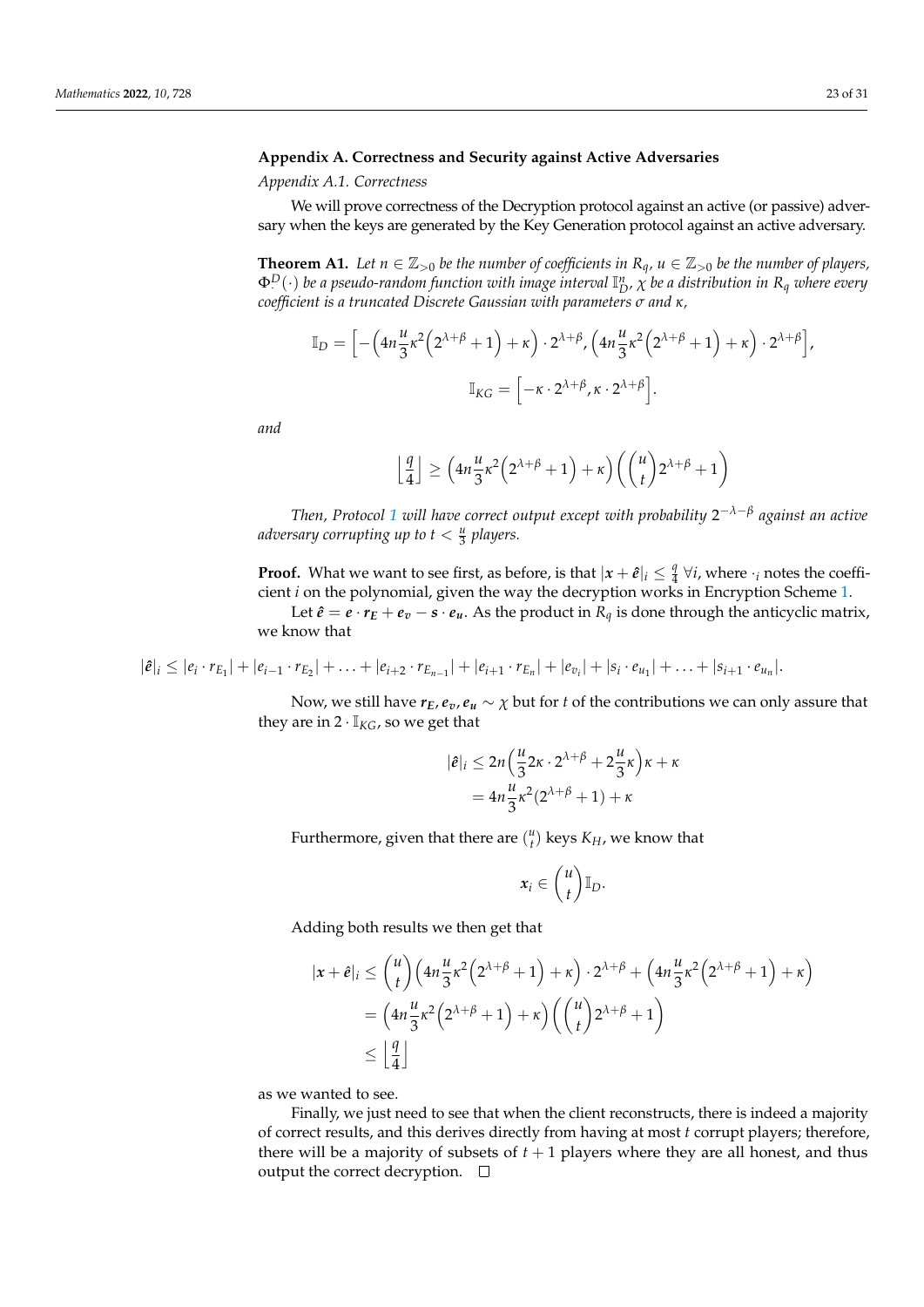However, in the case of dealing with an active adversary in the key generation phase, to have a truly correct scheme we need to see that the protocol cannot be halted by any actions performed by a malicious adversary. However, in the protocol, whenever a verification fails the protocol halts. To deal with these we implement the following dispute resolution policy, where a dispute is raised whenever a player receives a value that fails verification stating there which other player sent the values.

The policy works as follows, once the protocol is halted the players look at the disputes that have risen, and then "eliminate" all players involved in them, in the sense that a new execution of the key generation protocol will start without both players involved in every dispute, and in case a player is involved in more than one dispute only the first one will be analyzed. This policy ensures that the protocol will produce a correct output with at most *t* halts since no dispute can be risen between honest players, and given that the security of the scheme is based only on assuming that there is at least one contribution on *s* and *e* following the distribution, the output generates no problems. Finally, note that since in every dispute there is at most one honest player, the ratio of corrupt players will never go above  $\frac{u}{3}$ .

## <span id="page-23-0"></span>*Appendix A.2. Security*

To be able to prove security when the Key Generation is against an active adversary, we will only need to reword the Theorem as follows.

**Theorem A2.** *Assuming that* Φ·(·) *is a secure pseudo-random function modeled as a random oracle, that the keys K<sup>H</sup> have been securely generated and distributed, that the secret key s has been securely generated and shared, and that the parameters follow the conditions of Theorem [A1,](#page-22-2) the Decryption Protocol (Protocol [1\)](#page-7-2) is secure against an active and static adversary, corrupting up* to  $t < \frac{u}{3}$  players.

The proof is analogous to the proof of Theorem [1.](#page-10-1)

We will now prove that the Key Generation leaks no information when acting against an active adversary corrupting up to  $t < \frac{u}{3}$  players. As before, we will prove that the adversary cannot distinguish between interacting with the protocol or a simulation where the challenger sets before-hand the values of the keys.

<span id="page-23-1"></span>**Theorem A3.** Assuming that the image interval of the pseudo-random function  $\Phi^{KG}(\cdot)$  is  $\mathbb{I}_{KG}^n$  where

$$
\mathbb{I}_{KG} = \left[ -\kappa \cdot 2^{\lambda + \beta}, \kappa \cdot 2^{\lambda + \beta} \right],
$$

*that* C *is a commitment scheme such that it has a trapdoor and the parameters follow the conditions on Theorem of correctness, then the Key Generation Protocol (Protocol [2\)](#page-8-1) is secure against an active* and static adversary, corrupting up to  $t < \frac{u}{3}$  players.

**Proof.** We want to construct an Attack Game in which the adversary cannot distinguish between the protocol executed correctly and a simulation where the challenger sets the values of  $s$ ,  $e$ ,  $a_E$  and  $K_H$  for all *H* beforehand.

Let *C* denote the set of corrupt players and *B* the set of honest players. The Attack Game works as follows. Assume that whenever a corrupt player needs to sample a uniform distribution it sends a query to the challenger for a random value from a random oracle. Let  $\mathcal{C}_C = \text{Commit}(\mathring{s}_C, \mathring{e}_C, \tilde{K}_{N_{H_C}}^s, K_{N_{H_C}}^e, K_{H_C}', \mathscr{a}_{E_C}')$  the challenge output by  $\mathcal{A}$ , the first step of the

interaction in Protocol [2](#page-8-1) as we can see in Table [3.](#page-9-0) Then, the challenger chooses  $b \stackrel{\$}{\leftarrow} \{0,1\}$ and proceeds as follows: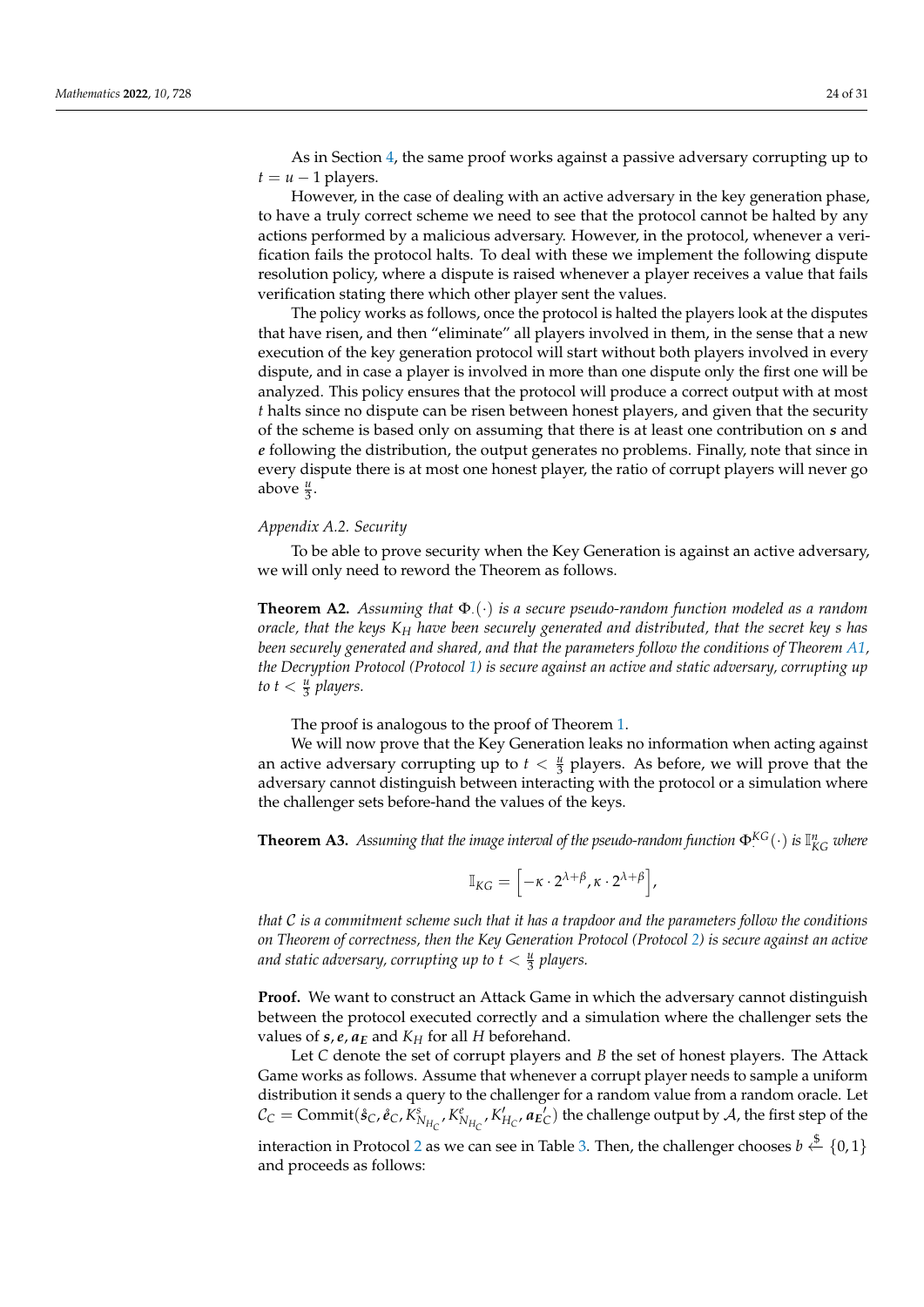- If  $b = 0$ : The challenger and the adversary follow Protocol [2](#page-8-1) to generate  $a_E$ ,  $b_E$  and the shares  $s'_B, e'_B, K^B_H, a_E^B$  and outputs  $(a_E, b_E, s'_B, e'_B, K^B_H, a_E^B)$ .
- If  $b = 1$ : The challenger samples  $s, e \sim \sum_u \chi$ ,  $a_E \stackrel{\$}{\leftarrow} R_q$  and every  $K_H \stackrel{\$}{\leftarrow} \mathbb{Z}_q$  and computes  $b_E = a_E \cdot s + e$ . Then he uses the trapdoor in the commitment scheme to recover  $(\hat{s}_C, \hat{e}_C, K^s_{N_{H_C}}, K^e_{N_{H_C}}, K'_{H_C}, \mathbf{a}_{E_C})$ , and proceeds as follows. We will divide the explanation depending on what he is simulating to ease comprehension, but everything will be done simultaneously, following the flow of information seen in Table [3.](#page-9-0)
	- **–** For the "generation" of *s*, the challenger will use the keys  $K_{N_{H_C}}^s$  (of which he knows all of them as he/she controls more than *t* players), to recover  $s_C$ , the contribution of the corrupt players to *s*. With this information, the challenger can compute  $s_B$  the contribution of the honest players to *s* such that  $s = s_C + s_B$ . With these values computed, the challenger proceeds with the protocol.
	- **–** For the "generation" of *e* the challenger proceeds identically as with generating *s* 0 .
	- **–** For the "generation" of *KH*, the challenger recovers *KH<sup>C</sup>* (as it controls more than *t* players) the contribution of the corrupt players to *KH*. With this information, the challenger can compute  $K_{H_B}$  the contribution of the honest players such that  $K_H = K_{H_C} + K_{H_B}$  for all *H*. With these values computed, the challenger proceeds with the protocol.
	- For the "generation" of  $a_E$ , the challenger recovers  $a_{EC}$  (as it controls more than *t* players) the contribution of the corrupt players to *aE*. With this information, the challenger can compute  $a_{FB}$  the contribution of the honest players such that  $a_E = a_{EC} + a_{EB}$ . With these values computed, the challenger proceeds with the protocol.
	- For the "generation" of  $b_E$  the challenger outputs  $b_E$  at the end of the protocol.

Then, the challenger outputs  $(a_E, b_E, s'_B, e'_B, K_H^B, a_E^B)$ .

Finally, A outputs  $\tilde{b} \in \{0, 1\}$ , meaning whether it thinks it has interacted with the protocol or with a simulation, and the Game concludes.

It is clear that the flow of information is the same in both cases and that the values will be correct and what the challenger has sampled beforehand, so we just need to see that the adversary cannot distinguish between the values received when  $b = 0$  from the ones received when  $b = 1$ . We can see they are indistinguishable as the challenger uses the trapdoor in the commitment scheme to get the values necessary before any message were sent from the challenger to the adversary. Moreover, once again, we know that no information was leaked in the NIVSS by the same reasoning from the proof of Theorem [4.](#page-14-0)

Therefore,  $(a_E, b_E, s'_B, e'_B, K_H^B, a_E^B)$  are indistinguishable to the adversary whether they have been computed with  $b = 0$  or  $b = 1$ , so

$$
\left|\Pr[\tilde{b}=b]-\frac{1}{2}\right|=\operatorname{neg}(\lambda)
$$

as we wanted to see.  $\square$ 

Having proved the security of each protocol individually, we only need to see that using both protocols together still gives us an encryption scheme which is semantically secure.

**Theorem A4.** *Assume the conditions in Theorems [A1](#page-22-2) and [A3](#page-23-1) are fulfilled. Then, if K-DGS<sup>γ</sup> is hard, then encryption under keys generated by Protocol [2](#page-8-1) and decryption following Protocol [1](#page-7-2) is semantically secure against a static and passive adversary corrupting up to*  $t = u - 1$  *players acting through the Key Generation phase and the same adversary being active corrupting up to*  $t < \frac{u}{3}$ *players in the Decryption phase.*

**Proof.** The proof is analogous to the proof of the Main Theorem but changing Theorems [1](#page-10-1) and [4](#page-14-0) for Theorems [A1](#page-22-2) and [A3,](#page-23-1) respectively.  $\square$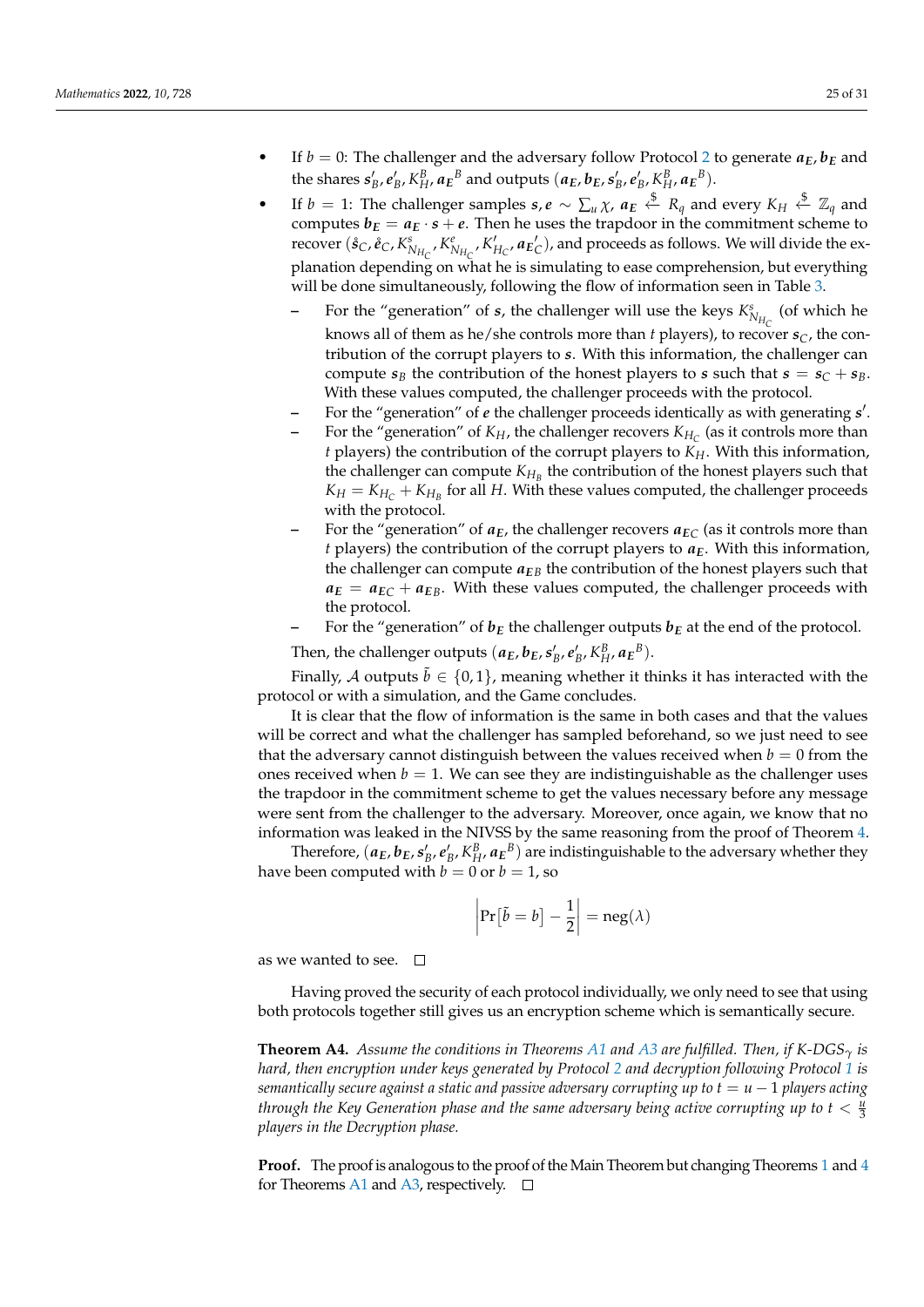## <span id="page-25-0"></span>**Appendix B. Proofs of Auxiliary Theorems and Lemmas**

*Appendix B.1. Proof of Theorem [2](#page-11-3)*

**Theorem A5.** *Given*  $\chi$  *a* distribution over  $R_q$ *, there exists a reduction to the semantic security of the Encryption Scheme [1](#page-7-1) from the decisional R-LWE<sup>χ</sup> problem.*

**Proof.** What we want to see is that given an efficient adversary A who has non-negligible semantic security advantage, we can construct an efficient adversary  $\beta$  with access to  $\mathcal A$ who given an instance of the decisional *R*-LWE problem, it can solve it with probability non-negligibly bigger than  $\frac{1}{2}$ .

Let  $(\overline{a}_i, \overline{b}_i) \in R_q \times R_q$  be an instance of the decisional *R*-LWE problem. What we need  $\beta$  to do is to output whether a polynomial amount of instances are samples of the distribution  $A_{s,\chi}$  or of the uniform distribution over  $R_q \times R_q$ , in other words, we want to  $k$ now whether  $b_i = \overline{a}_i \cdot \overline{s} + \overline{e}$  for some  $\overline{s} \in R_q$  and  $\overline{e} \longleftarrow \chi$ .

Note that any adversary A who breaks semantic security may be of one of two types. Either A has non-negligible semantic security advantage against the encryption scheme when  $(a_E, b_E)$  are generated independently uniformly at random (instead of having  $b_E = a_E \cdot s + e$  or it does not. We will construct two different adversaries for these cases.

Assume first that  $A$  has a negligible semantic security advantage against the encryption scheme when  $(a_E, b_E)$  are generated independently uniformly at random. Let  $(a_1, b_1)$ be an instance of the *R*-LWE*<sup>χ</sup>* problem, then we define the following attack game.

**Attack Game A1.** *The attack game goes as follows:*

- *Set the public key to*  $(\overline{a}_1, \overline{b}_1)$  *and send it to* A.
- Receive  $m_{01}$ ,  $m_{11}$  from the adversary, and choose  $b_1 \stackrel{\$}{\leftarrow} \{0,1\}$ .
- *Compute*  $u_1 = \overline{a}_1 \cdot r_E + e_u$  and  $v_1 = \overline{b}_1 \cdot r_E + e_v + m_{b_1 1} \lfloor \frac{q}{2} \rfloor$  $\frac{q}{2}$ ] with  $r_E$ ,  $e_u$ ,  $e_v \longleftarrow \chi$ , and send  $(u_1, v_1)$  *to*  $\mathcal{A}$ *.*
- $Receive \hat{b}_1$  *from the adversary.*

Then, B will work as follows. When given the instances, it picks  $(\bar{a}_1, \bar{b}_1)$  and performs the Attack Game 1 with  $\mathcal A$  a polynomial amount of times. Then, it computes the advantage

SSAdv<sub>1</sub><sup>\*</sup>[
$$
A
$$
,  $S$ ] =  $\left| \frac{\text{Number of queries where } \hat{b}_1 = b_1}{\text{Total number of queries}} - \frac{1}{2} \right|$ .

We know from how we have defined the adversary  $A$ , as  $SSAdv[A, S]$  is non-negligible, if the instances follow the distribution  $A_{s,\chi}$  then  $SSAdv_1^*[\mathcal{A}, \mathcal{S}]$  will be non-negligible and if the instances are uniform over  $R_q \times R_q$  then SSAd $\vec{v}_1^*[A, S]$  will be negligible. This means that with non-negligible probability  $\beta$  can solve the decisional *R*-LWE<sub>*x*</sub> problem as we wanted.

Assume now that A has a non-negligible semantic security advantage against the encryption scheme when  $(a_E, b_E)$  are generated independently uniformly at random. Let, once again,  $(a_1, b_1)$  and  $(a_2, b_2)$  be two instances of the *R*-LWE<sub>*x*</sub> problem, then we define the following attack game.

**Attack Game A2.** *The attack game goes as follows:*

- *Set the public key to*  $(\overline{a}_1, \overline{a}_2)$  *and send it to the adversary.*
- Receive  $m_{02}$ ,  $m_{12}$  from the adversary, and choose  $b_2 \stackrel{\$}{\leftarrow} \{0,1\}.$
- $u_2 = \overline{b}_1$  and  $v_2 = \overline{b}_2 + m_{b_2 2} \lfloor \frac{q}{2} \rfloor$  $\frac{q}{2}$ ] and send  $(u_1, v_1)$  to A.
- *Receive*  $\hat{b}_2$  *from the adversary.*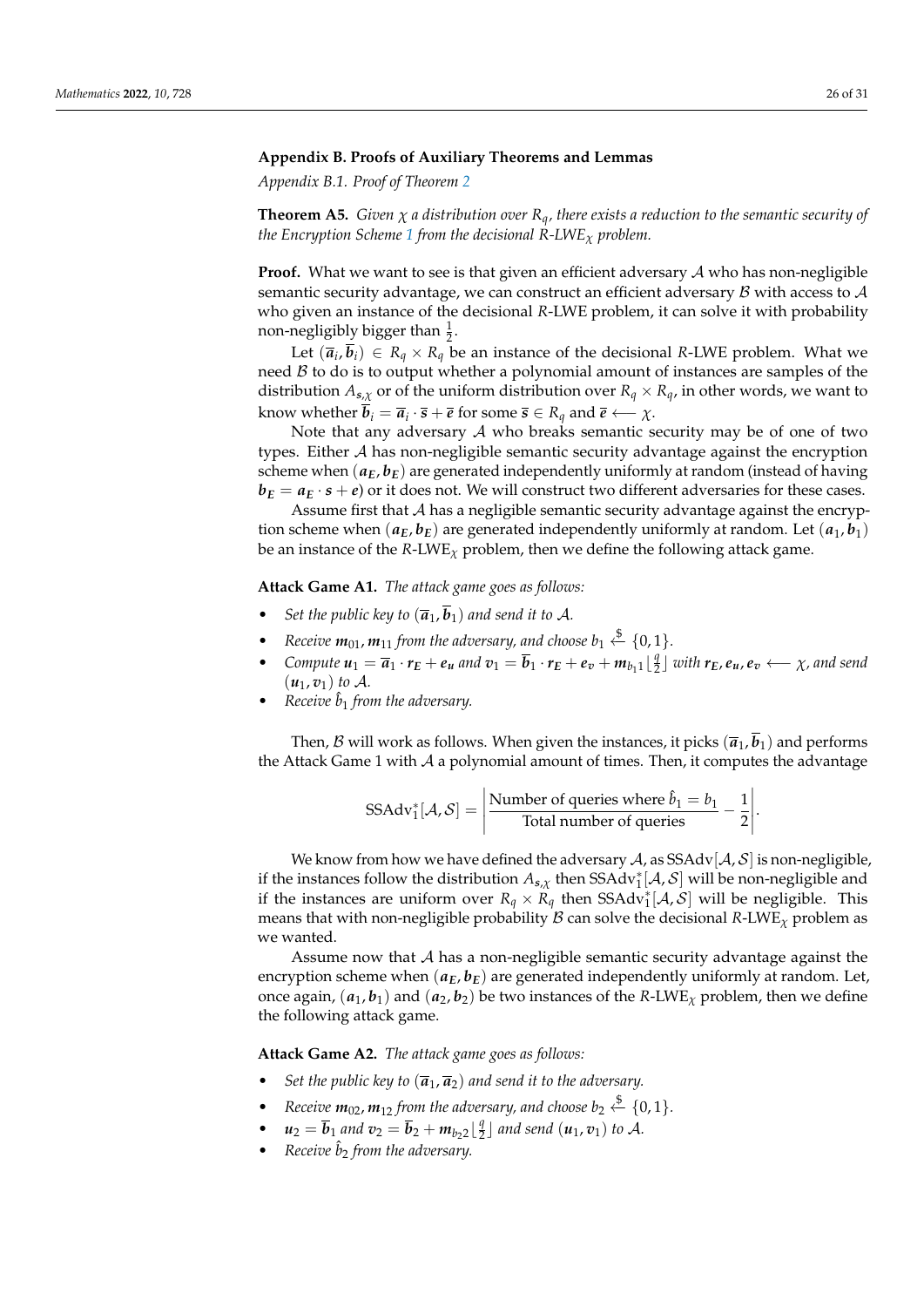Then, *B* will work as follows. When given the instances, it picks two of them  $(\overline{a}_1, \overline{b}_1)$ and  $(\bar{a}_2, b_2)$ , and performs the Attack Game 2 with A a polynomial amount of times. Then, it computes the advantage

SSAdv<sub>2</sub><sup>\*</sup>[
$$
A
$$
,  $S$ ] =  $\left| \frac{\text{Number of queries where } \hat{b}_2 = b_2}{\text{Total number of queries}} - \frac{1}{2} \right|$ .

We know from how we have defined the adversary  $A$ , since SSAdv $[A, \mathcal{S}]$  is nonnegligible, if the instances follow the distribution  $A_{s,\chi}$  then  $SSAdv_2^*[\mathcal{A}, \mathcal{S}]$  will be nonnegligible and if the instances are uniform over  $R_q \times R_q^2$  then SSAdv $_2^*[A, S]$  will be negligible, since if  $\overline{b}_i$  are uniformly at random then  $v_2$  is independent from the public key and  $m_{b_22}$ . This means that with non-negligible probability  ${\cal B}$  can solve the decisional  $R$ -LWE<sub> $\chi$ </sub> problem as we wanted, since it is possible to distinguish, with non-negligible probability, a negligible event from a non-negligible event.  $\Box$ 

# *Appendix B.2. Proofs of Lemmas [2](#page-13-0) and [3](#page-13-1)*

**Lemma A1.** *Let Y be a probability distribution over* Z *such that* |*Y*| *is bounded by κ and X be a* discrete uniform distribution in the integer interval  $[-a,a]$  with  $a\geq \kappa\cdot 2^\lambda$  . Then,  $\Delta(X,\tilde{X})\leq 2^{-\lambda}$  , *where*  $\tilde{X} = X + Y$ .

**Proof.** The first thing to notice is that for any  $z \in \mathbb{Z}$  such that  $|z| > \kappa + a$ , we will clearly have  $\tilde{X}(z) = X(z) = 0$ , as the support of  $\tilde{X}$  will only go from  $-\kappa - a$  to  $\kappa + a$ . Furthermore, for  $n \in [-a + \kappa, a - \kappa]$ , we can do the following analysis:

$$
\tilde{X}(n) = \sum_{m=-\kappa}^{\kappa} Y(m)X(n-m)
$$

$$
= X(n) \sum_{m=-\kappa}^{\kappa} Y(m)
$$

$$
= X(n)
$$

$$
= \frac{1}{2a+1}
$$

using that  $n - m$  will always fall in the support of *X* (thus  $X(n - m)$  is never zero), that *X* is uniform and that *Y* only takes values in  $[-\kappa, \kappa]$ .

Now taking everything together we get from the definition of statistical distance:

$$
\Delta(\tilde{X}, X) = \frac{1}{2} \sum_{n \in \mathbb{Z}} |\tilde{X}(n) - X(n)|
$$
  
\n
$$
= \frac{1}{2} \sum_{n \in [-a-\kappa, -a+\kappa-1] \cup [a-\kappa+1, a+\kappa]} |\tilde{X}(n) - X(n)|
$$
  
\n
$$
\leq \frac{1}{2} \sum_{n \in [-a-\kappa, -a+\kappa-1] \cup [a-\kappa+1, a+\kappa]} \max_{m} \{X(m)\}
$$
  
\n
$$
= \frac{1}{2} \sum_{n \in [-a-\kappa, -a+\kappa-1] \cup [a-\kappa+1, a+\kappa]} \frac{1}{2a+1}
$$
  
\n
$$
= \frac{2 \cdot 2\kappa}{2 \cdot (2a+1)}
$$
  
\n
$$
\leq \frac{\kappa}{\kappa \cdot 2^{\lambda}}
$$
  
\n
$$
= 2^{-\lambda}.
$$

 $\Box$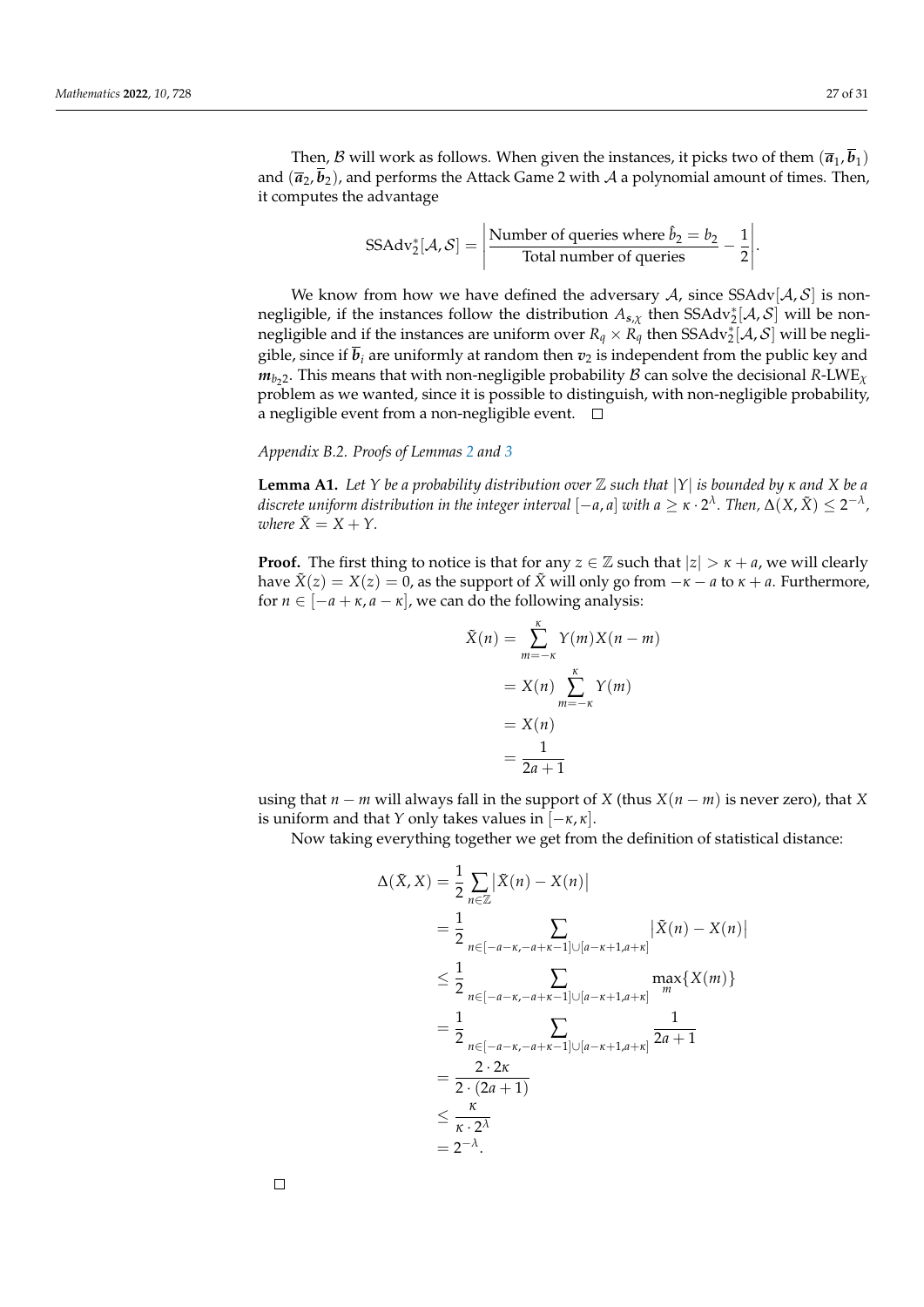**Proof.** We define the *n*-dimensional distributions

$$
\hat{X}_i = (\underbrace{Y, \ldots, Y}_{i}, X, \ldots, X)
$$

where we have  $X^n = \hat{X}_0$  and  $Y^n = \hat{X}_n$ . It is also clear that

$$
\Delta(\hat{X}_i, \hat{X}_{i+1}) = \Delta(X, Y).
$$

Finally, because of the triangle inequality for distances

$$
\Delta(X^n, Y^n) = \Delta(\hat{X}_0, \hat{X}_n)
$$
  
\n
$$
\leq \sum_{i=0}^{n-1} \Delta(\hat{X}_i, \hat{X}_{i+1})
$$
  
\n
$$
= n\Delta(X, Y)
$$
  
\n
$$
\leq 2^{-\lambda + \beta}
$$

 $\Box$ 

*Appendix B.3. Proof of Lemma [4](#page-16-2)*

To prove the lemma we will use another distribution called rounded discrete Gaussian.

**Definition A1.** *The* rounded Gaussian distribution *over*  $\mathbb Z$  *with parameter*  $\sigma > 0$  *is defined by the probability function*

$$
\Omega_{\sigma}(z) = \int_{z-\frac{1}{2}}^{z+\frac{1}{2}} \rho_{\sigma}(x) dx
$$

*for*  $z \in \mathbb{Z}$  *with* 

$$
\rho_{\sigma}(x) = \frac{1}{\sqrt{2\pi\sigma^2}}e^{-\frac{x^2}{2\sigma^2}}
$$

.

The distribution we are interested in is  $\hat{\Omega}_{\sigma}$ , its standard reduction modulo  $q$  as it is defined as

$$
\hat{\Omega}_{\sigma}(i) = \sum_{k \in \mathbb{Z}} \Omega(i + kq).
$$

It is clear once again from the definition that if *Y* ~  $\Omega_{\sigma}$ , then *Y* = [*X*] with  $X = N(0, \sigma)$ , hence the name rounded Gaussian.

Now, we can see the relation between  $\hat{\Omega}$  and  $\overline{\Psi}$ .

<span id="page-27-0"></span>**Lemma A3.** *For any*  $\sigma \in \mathbb{R}$ , we have that  $\hat{\Omega}_{\sigma}$  is indeed a random variable and in fact we have that  $\hat{\Omega}_{\sigma}=\overline{\Psi}_{\frac{\sigma}{q}}.$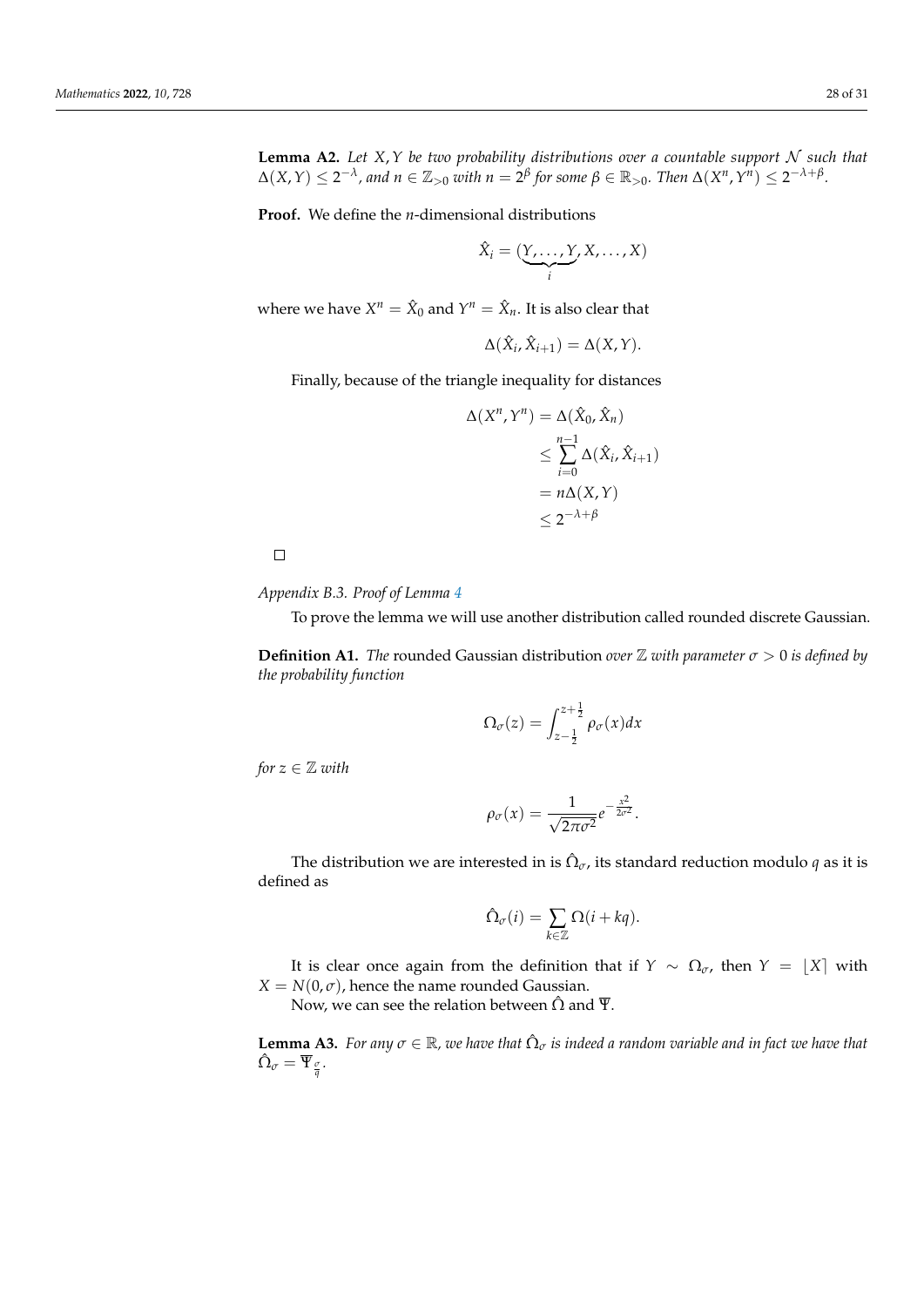**Proof.** First, we need to see that  $\hat{\Omega}_{\sigma}$  is a random variable. Indeed,

$$
\sum_{i=0}^{q-1} \hat{\Omega}_{\sigma}(i) = \sum_{i=0}^{q-1} \sum_{k \in \mathbb{Z}} \Omega_{\sigma}(i + kq)
$$
  
= 
$$
\sum_{k \in \mathbb{Z}} \sum_{i=0}^{q-1} \Omega_{\sigma}(i + kq)
$$
  
= 
$$
\sum_{\overline{k} \in \mathbb{Z}} \Omega_{\sigma}(\overline{k})
$$
  
= 
$$
\sum_{\overline{k} \in \mathbb{Z}} \int_{\overline{k}-\frac{1}{2}}^{\overline{k}-\frac{1}{2}} \rho_{\sigma}(x) dx
$$
  
= 
$$
\int_{-\infty}^{+\infty} \rho_{\sigma}(x) dx
$$
  
= 1.

Now, we can see that  $\hat{\Omega}_{\sigma}(i) = \overline{\Psi}_{\frac{\sigma}{q}}(i)$  for all  $i \in \mathbb{Z}_q$ , and therefore  $\hat{\Omega}_{\sigma} = \overline{\Psi}_{\frac{\sigma}{q}}$  as random variables.

$$
\begin{split} \hat{\Omega}_{\sigma}(i) &= \sum_{k \in \mathbb{Z}} \Omega_{\sigma}(i + kq) \\ &= \sum_{k \in \mathbb{Z}} \int_{i + kq - \frac{1}{2}}^{i + kq + \frac{1}{2}} \frac{1}{\sqrt{2\pi}\sigma} e^{-\left(\frac{x}{\sqrt{2}\sigma}\right)^2} dx \\ &= \sum_{k \in \mathbb{Z}} \int_{\frac{i - \frac{1}{2}}{q}}^{\frac{i + \frac{1}{2}}{q}} \frac{1}{\sqrt{2\pi}\sigma} e^{-\left(\frac{q(y + k)}{\sqrt{2}\sigma}\right)^2} q \cdot dy \\ &= \int_{\frac{i - \frac{1}{2}}{q}}^{\frac{i + \frac{1}{2}}{q}} \sum_{k \in \mathbb{Z}} \frac{1}{\sqrt{2\pi}\frac{\sigma}{q}} e^{-\left(\frac{y + k}{\sqrt{2}\frac{\sigma}{q}}\right)^2} dy \\ &= \overline{\Psi}_{\frac{\sigma}{q}}(i) \end{split}
$$

where we have used the change of variables  $y = \frac{x - kq}{q}$  $\frac{\tau_{Mq}}{q}$  and the dominated convergence theorem.  $\quad \Box$ 

Therefore, if we know a bound for  $\hat{\Omega}$ , we know a bound for  $\overline{\Psi}$ . Given this result, we can now bound the distributions using the fact that  $\Omega$  is a rounded Gaussian and Mill's inequality:

$$
\Pr[|N(0,\sigma)| > t] = 2\int_t^{+\infty} \rho_{\sigma}(x)dx \leq \sqrt{\frac{2}{\pi}}\frac{e^{-\left(\frac{t}{\sqrt{2}\sigma}\right)^2}}{t}.
$$

**Lemma A4.** *For all*  $c, \sigma > 0$ *, then* 

$$
\Pr\Big[\Big|\overline{\Psi}_{\frac{\sigma}{q}}\Big| > c\Big] \leq \sqrt{\frac{2}{\pi}} \frac{e^{-\left(\frac{[c]-\frac{1}{2}}{\sqrt{2}\sigma}\right)^2}}{[c]-\frac{1}{2}}.
$$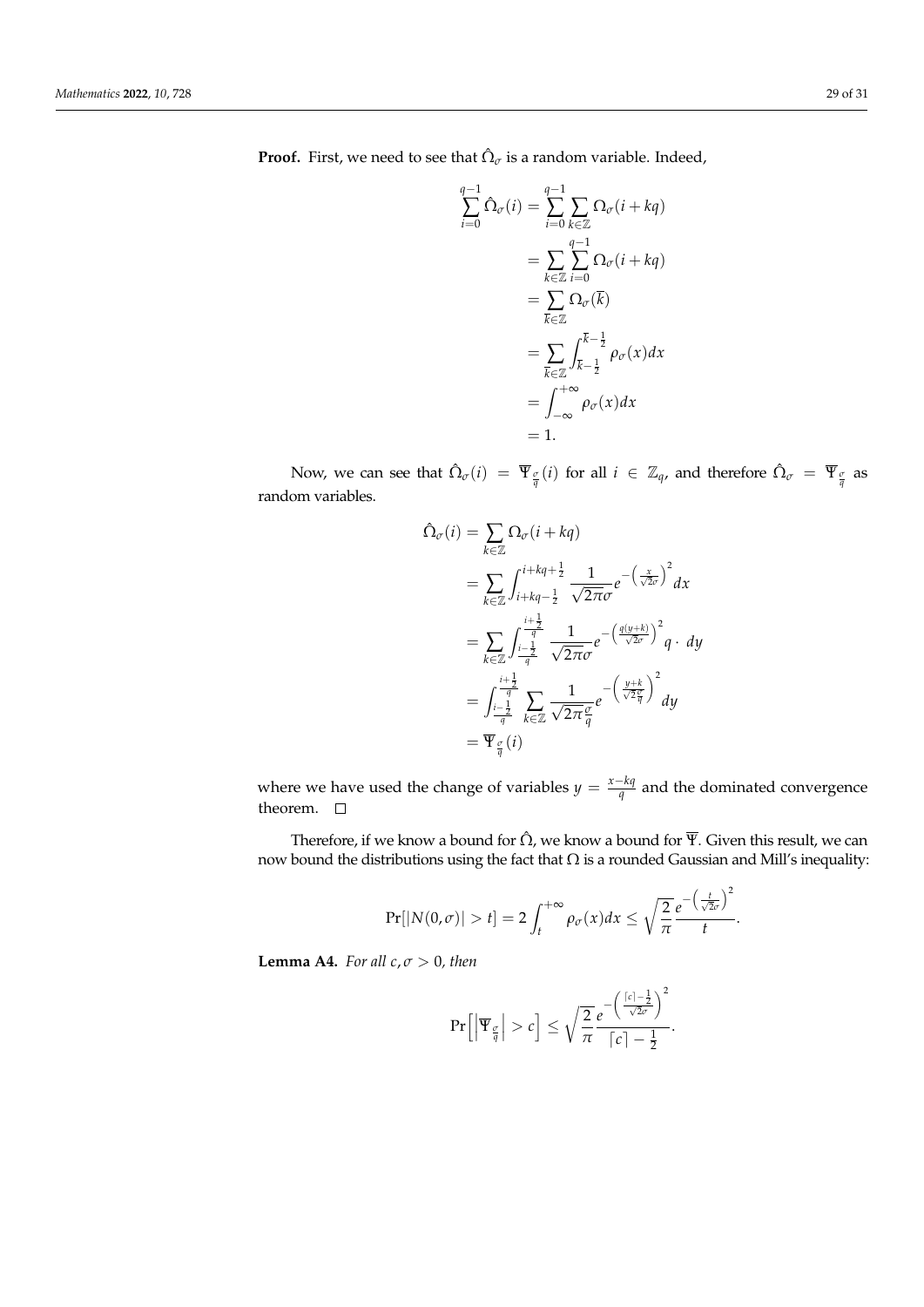**Proof.** Let  $c, \sigma > 0$ , then

$$
\Pr\left[\left|\overline{\Psi}_{\frac{\sigma}{q}}\right| > c\right] = \Pr(|\hat{\Omega}_{\sigma}| > c)
$$
  
\n
$$
\leq \Pr(|\Omega_{\sigma}| > c)
$$
  
\n
$$
= 2 \sum_{j=\lceil c \rceil}^{+\infty} \int_{j-\frac{1}{2}}^{j+\frac{1}{2}} \rho_{\sigma}(x) dx
$$
  
\n
$$
= 2 \int_{\lceil c \rceil - \frac{1}{2}}^{+\infty} \rho_{\sigma}(x) dx
$$
  
\n
$$
\leq \sqrt{\frac{2}{\pi}} \frac{e^{-\left(\frac{\lceil c \rceil - \frac{1}{2}}{\sqrt{2}\sigma}\right)^2}}{\lceil c \rceil - \frac{1}{2}}
$$

where we have used Lemma [A3,](#page-27-0) thus seeing what we wanted.  $\square$ 

# <span id="page-29-10"></span>**Appendix C. Link to Repository**

All relevant codes for the implementation can be found in the following GitHub repository, last update made on 20 December 2021: [https://github.com/FerranAlborch/](https://github.com/FerranAlborch/Implementation-RLWE-based-distributed-key-generation-and-threshold-decryption) [Implementation-RLWE-based-distributed-key-generation-and-threshold-decryption.](https://github.com/FerranAlborch/Implementation-RLWE-based-distributed-key-generation-and-threshold-decryption)

## **References**

- <span id="page-29-0"></span>1. Saračević, M.; Adamović, S.; Maček, N.; Elhoseny, M.; Sarhan, S. Cryptographic keys exchange model for smart city applications. *IET Intell. Transp. Syst.* **2020**, *14*, 1456–1464. [\[CrossRef\]](http://doi.org/10.1049/iet-its.2019.0855)
- <span id="page-29-1"></span>2. Shor, P.W. Polynomial-time algorithms for prime factorization and discrete logarithms on a quantum computer. *SIAM Rev.* **1999**, *41*, 303–332. [\[CrossRef\]](http://dx.doi.org/10.1137/S0036144598347011)
- <span id="page-29-2"></span>3. Alagic, G.; Alperin-Sheriff, J.; Apon, D.; Cooper, D.; Dang, Q.; Kelsey, J.; Liu, Y.K.; Miller, C.; Moody, D.; Peralta, R.; et al. *Status Report on the Second Round of the NIST Post-Quantum Cryptography Standardization Process*; US Department of Commerce, NIST: Washington, DC, USA, 2020.
- <span id="page-29-3"></span>4. De Feo, L.; Meyer, M. Threshold schemes from isogeny assumptions. In Proceedings of the IACR International Conference on Public-Key Cryptography, Edinburgh, UK, 4–7 May 2020; pp. 187–212.
- <span id="page-29-4"></span>5. Devevey, J.; Libert, B.; Nguyen, K.; Peters, T.; Yung, M. Non-interactive CCA2-secure threshold cryptosystems: Achieving adaptive security in the standard model without pairings. In Proceedings of the IACR International Conference on Public-Key Cryptography, Virtual Event, 10–13 May 2021; pp. 659–690.
- <span id="page-29-8"></span>6. Bendlin, R.; Damgård, I. Threshold decryption and zero-knowledge proofs for lattice-based cryptosystems. In Proceedings of the Theory of Cryptography Conference, Zurich, Switzerland, 9–11 February 2010; pp. 201–218.
- <span id="page-29-9"></span>7. Singh, K.; Rangan, C.P.; Banerjee, A. Lattice-based identity-based resplittable threshold public key encryption scheme. *Int. J. Comput. Math.* **2016**, *93*, 289–307. [\[CrossRef\]](http://dx.doi.org/10.1080/00207160.2014.928286)
- <span id="page-29-5"></span>8. Boneh, D.; Gennaro, R.; Goldfeder, S.; Jain, A.; Kim, S.; Rasmussen, P.M.; Sahai, A. Threshold cryptosystems from threshold fully homomorphic encryption. In Proceedings of the Annual International Cryptology Conference, Santa Barbara, CA, USA, 19–23 August 2018; pp. 565–596.
- <span id="page-29-6"></span>9. Zhang, X.; Xu, C.; Jin, C.; Xie, R.; Zhao, J. Efficient fully homomorphic encryption from *RLWE* Ext. A Threshold Encryption Scheme. *Future Gener. Comput. Syst.* **2014**, *36*, 180–186. [\[CrossRef\]](http://dx.doi.org/10.1016/j.future.2013.10.024)
- <span id="page-29-7"></span>10. OQS Development Team. Open Quantum Safe (OQS). Available online: <https://openquantumsafe.org/> (accessed on 20 January 2022 ).
- <span id="page-29-11"></span>11. Alborch Escobar, F. *RLWE*-Based Distributed Key Generation and Threshold Decryption. Master's Thesis, Universitat Politècnica de Catalunya, Barcelona, Spain, 2021.
- <span id="page-29-12"></span>12. Boneh, D.; Shoup, V. A graduate Course in Applied Cryptography (2020). Draft Version 0.5 2020. Available online: [https:](https://toc.cryptobook.us/book.pdf) [//toc.cryptobook.us/book.pdf](https://toc.cryptobook.us/book.pdf) (accessed on 10 December 2021 ).
- <span id="page-29-13"></span>13. Shamir, A. How to share a secret. *Commun. ACM* **1979**, *22*, 612–613. [\[CrossRef\]](http://dx.doi.org/10.1145/359168.359176)
- <span id="page-29-14"></span>14. Cramer, R.; Damgård, I.; Ishai, Y. Share conversion, pseudorandom secret-sharing and applications to secure computation. In Proceedings of the Theory of Cryptography Conference, Cambridge, MA, USA, 10–12 February 2005; pp. 342–362.
- <span id="page-29-15"></span>15. Regev, O. On lattices, learning with errors, random linear codes, and cryptography. *J. ACM (JACM)* **2009**, *56*, 1–40. [\[CrossRef\]](http://dx.doi.org/10.1145/1568318.1568324)
- <span id="page-29-16"></span>16. Lyubashevsky, V.; Peikert, C.; Regev, O. On ideal lattices and learning with errors over rings. *J. ACM (JACM)* **2013**, *60*, 1–35. [\[CrossRef\]](http://dx.doi.org/10.1145/2535925)
- <span id="page-29-17"></span>17. Peikert, C.; Regev, O.; Stephens-Davidowitz, N. Pseudorandomness of *R*ing-*LWE* for any ring and modulus. In Proceedings of the 49th Annual ACM SIGACT Symposium on Theory of Computing, Montreal, ON, Canada, 19–23 June 2017; pp. 461–473.